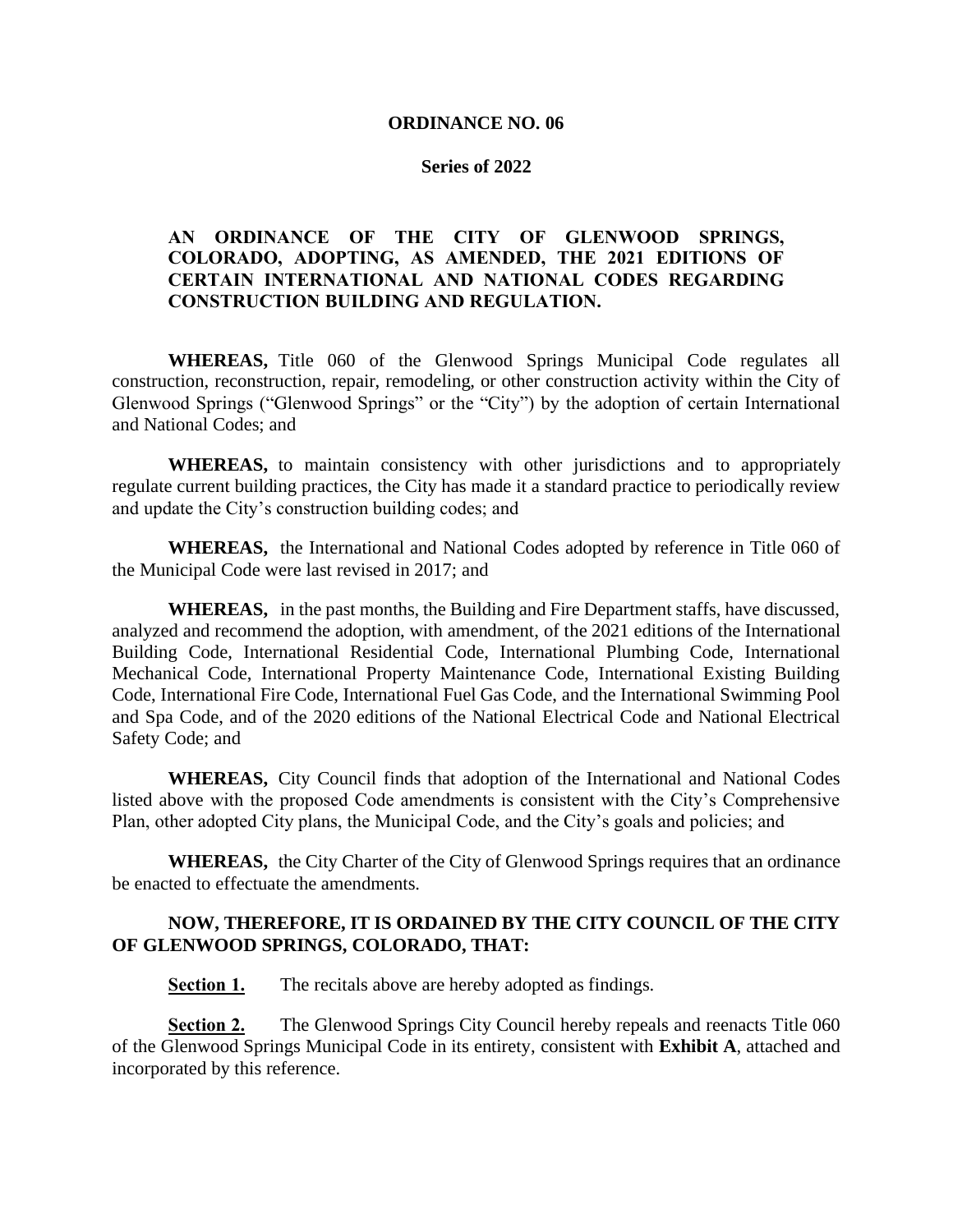**Section 3.** Any and all ordinances or parts of ordinances in conflict herewith shall hereby be repealed to the extent of the conflict only.

INTRODUCED, READ ON FIRST READING, PASSED, AND ORDERED PUBLISHED BY TITLE ONLY THIS 17<sup>th</sup> DAY OF FEBRUARY 2022.

CITY OF GLENWOOD SPRINGS, COLORADO

 $1$   $\omega$ des

Jonathan Godes, Mayor

ATTEST:  $\overline{\phantom{a}}$   $\overline{\phantom{a}}$   $\overline{\phantom{a}}$   $\overline{\phantom{a}}$   $\overline{\phantom{a}}$   $\overline{\phantom{a}}$   $\overline{\phantom{a}}$   $\overline{\phantom{a}}$   $\overline{\phantom{a}}$   $\overline{\phantom{a}}$   $\overline{\phantom{a}}$   $\overline{\phantom{a}}$   $\overline{\phantom{a}}$   $\overline{\phantom{a}}$   $\overline{\phantom{a}}$   $\overline{\phantom{a}}$   $\overline{\phantom{a}}$   $\overline{\phantom{a}}$   $\overline{\$ 

Ryan Muse, City Clerk

INTRODUCED, READ ON SECOND READING, PASSED AND ORDERED PUBLISHED BY TITLE ONLY TO BE EFFECTIVE 90 DAYS FOLLOWING THE DATE OF SECOND PUBLICATION THIS 3rd DAY OF MARCH 2022.

CITY OF GLENWOOD SPRINGS, COLORADO

 $\overline{y}$ 

Jonathan Godes, Mayor

ATTEST: \_\_\_\_\_\_\_\_\_\_\_\_\_\_\_\_\_\_\_\_\_\_\_\_\_\_\_\_\_\_\_\_\_

Ryan Muse, City Clerk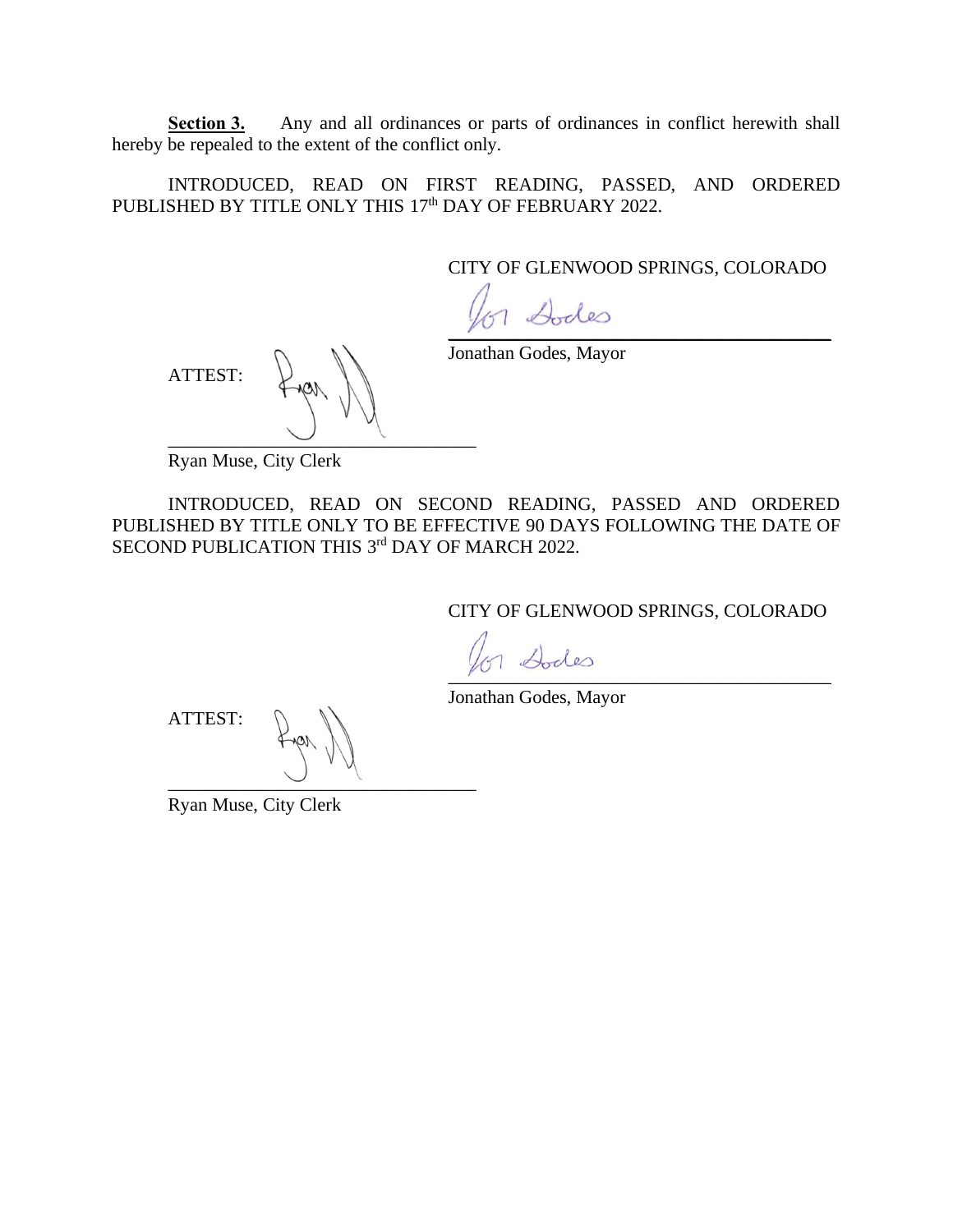# TITLE 060 CONSTRUCTION BUILDING CODES AND REGULATIONS ARTICLE 060.010 IN GENERAL

# **060.010.010 Applicability.**

The provisions of this Title shall regulate all construction, reconstruction, repair, remodeling, or other construction activity within the City. Such provisions are necessary to protect and preserve the health, safety, and welfare of the inhabitants of the City.

# **060.010.020 Copies of Codes.**

Copies of all codes adopted by reference in this Title are available for inspection in the office of the City Clerk at 101 W. 8th Street, Glenwood Springs, Colorado. Copies of said codes are usually available for sale at the office of the City Clerk or the Building Official for the City at a cost to be established by the City Manager.

# **060.010.030 Liability to City.**

Nothing in this Title, including, but not limited to, the adoption of the various construction building codes and the authorization of inspections by the City, shall be construed as imposing on the City or any city official or employee any liability or responsibility for injury or damage to a person caused by anything required or not required by such construction building codes or caused by reason of inspections or the lack thereof authorized by this Title or caused by the issuance or lack thereof of a certificate of occupancy or other similar document.

# **060.010.040 Compliance with Laws.**

All work performed pursuant to this Title shall be in conformity with all applicable provisions of the Municipal Code, ordinances of the City and state and federal statutes, codes, rules, and regulations unless such state and federal statutes, codes, rules, and regulations have been superseded by the provisions of this Title.

# **060.010.050 Violations.**

Any person violating any of the provisions of this Title or any lawful rule, regulation, or order of the City or its Building Official shall be deemed guilty of a misdemeanor and upon conviction of the same shall be punished by a fine of up to one thousand dollars (\$1,000.00). Each day such violation is allowed to persist shall constitute a separate and new offense.

# **060.010.060 Conflicts.**

If the provisions of the construction building codes, as adopted in this article, conflict with any other provisions of the Municipal Code then the more restrictive of the two shall govern. Where there is a conflict between a general requirement and a specific requirement, the specific requirement shall be applicable.

# ARTICLE 060.020 INTERNATIONAL BUILDING CODE

# **060.020.010 International Building Code and Standards Adopted; Penalty for Violation.**

(a) For purposes of regulating the erection, construction, enlargement, alteration, repair, moving, removal, conversion, demolition, occupancy, equipment, use, height, area and maintenance of buildings or structures in the City of Glenwood Springs, the International Building Code, 2021 edition, published by the International Code Council, 4051 West Flossmoor Road, Country Club Hills, Illinois 60478-5795, is hereby adopted except as it is amended in this article.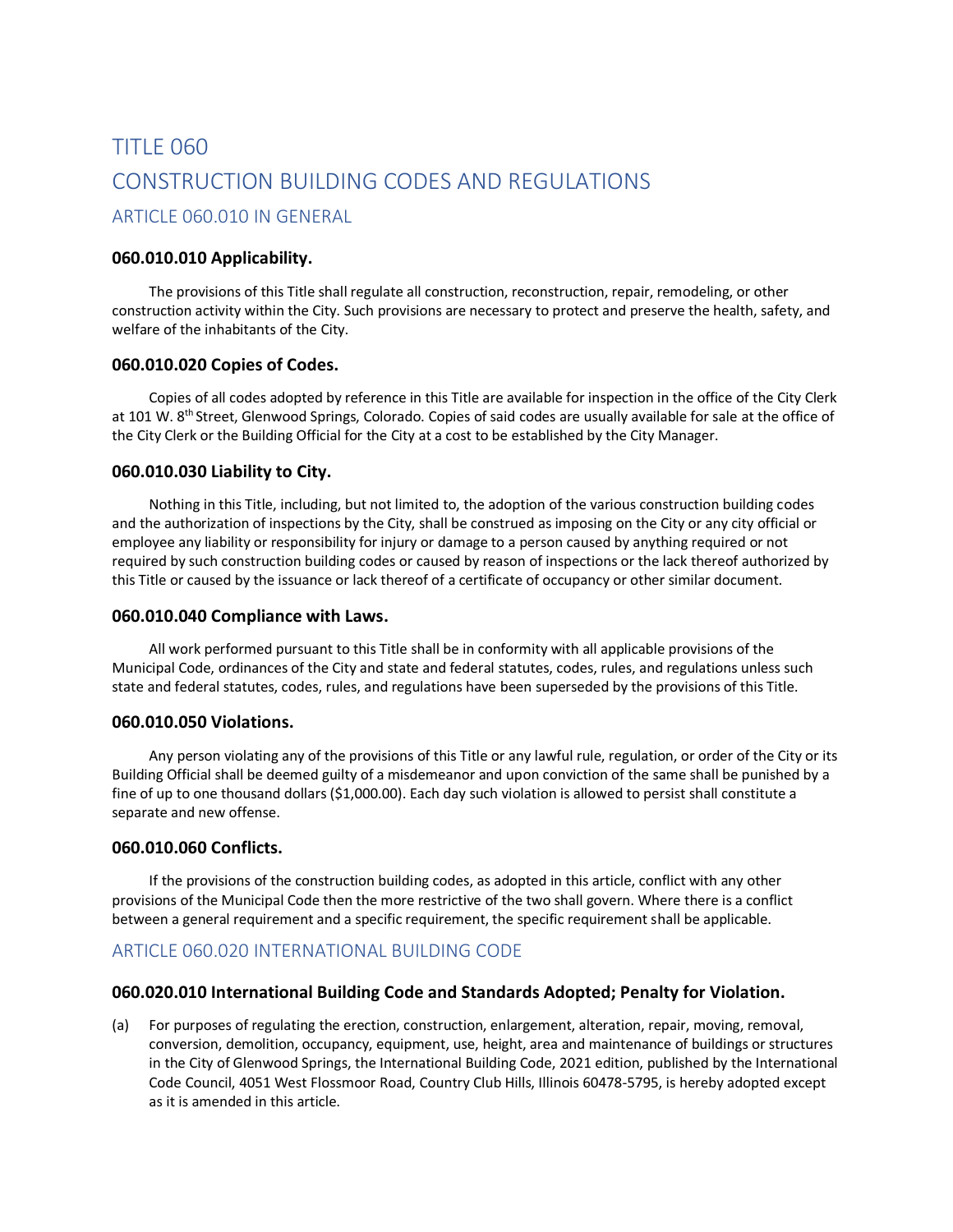### (b) *Appendices adopted.*

| Appendix   | Title                                           |  |  |
|------------|-------------------------------------------------|--|--|
| Appendix C | Group U-Agricultural Buildings                  |  |  |
| Appendix E | <b>Supplementary Accessibility Requirements</b> |  |  |
| Appendix G | <b>Flood-Resistant Construction</b>             |  |  |
| Appendix I | Patio Covers                                    |  |  |
| Appendix J | Grading                                         |  |  |

Only the appendices contained within these chapters, as specifically listed herein, are adopted.

- (c) All International Building Code Standards, which are referred to in the various parts of the International Building Code, as adopted in this section, are hereby adopted.
- (d) Any person violating any of the provisions of the International Building Code, as adopted in this section, shall be deemed guilty of a misdemeanor and upon conviction of the same shall be punished by a fine of up to one thousand dollars (\$1,000.00). Each day such violation is allowed to persist shall constitute a separate and new offense.
- (e) Unless indicated otherwise, all references in the Municipal Code to the International Building Code shall be deemed to include the International Building Code, the International Building Code Appendices and the International Building Code Standards as referred to in this Title and as adopted in this section.

# **060.020.020 Amendments to the International Building Code:**

# **CHAPTER 1—ADMINISTRATION**

# **§101.1 Title.**

These regulations shall be known as the Building Code of Glenwood Springs, hereinafter referred to as "this code."

### **§104.1 General.**

The Building official or any authorized representative, is hereby authorized and directed to enforce all provisions of this code; however, a guarantee that all buildings and structures have been constructed in accordance with all the provisions of this code is neither intended or implied. The Building Official shall have the authority to render interpretations of this code and to adopt policies and procedures in order to clarify the application of its provisions. Such interpretations, policies, and procedures shall not have the effect of waiving requirements specifically provided in this code.

### **§104.8 Liability.**

The adoption of this code, and any previous codes adopted by the City of Glenwood Springs, shall not be deemed to give rise to a duty of care on the part of any public entity, public employee, or agent, nor shall this code or any previous codes be deemed to create any civil remedy against a public entity, public employee, or agent. The Building Official, member of the Board of Appeals, or employee charged with the enforcement of this code, while acting for the jurisdiction in good faith and without malice in the discharge of the duties required by this code or other law or ordinance, shall not thereby be rendered liable personally and is hereby relieved from personal liability for any damage accruing to persons or property as a result of any act or by reason of an act or omission in the discharge of official duties.

### **§104.8.1 Legal defense.**

Any suit instituted against an officer, employee, or authorized representative because of an act performed by that officer, employee, or authorized representative in the lawful discharge of duties and under the provisions of this code shall be defended by legal representative of the jurisdiction until the final termination of the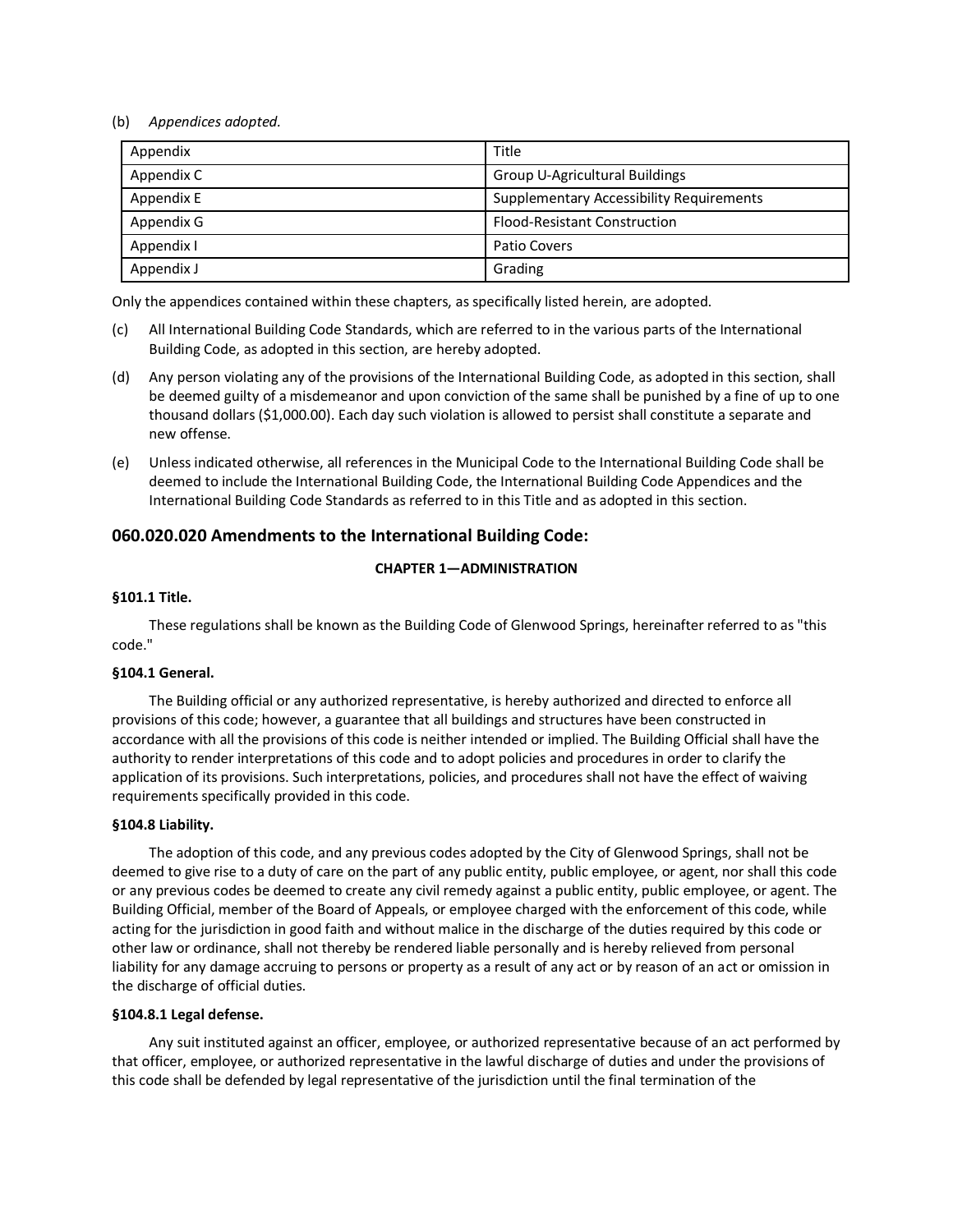proceedings. The Building Official or any subordinate, acting in good faith, shall not be liable for cost in any action, suit, or proceeding that is instituted in pursuance of the provisions of this code.

#### **§105.2 Work exempt from permit.**

THIS SECTION TO REMAIN AS IS, EXCEPT THE AMENDMENTS TO THE EXCEPTIONS NOTED BELOW:

Building: Exception 2. Fences not over 6 feet high.

Electrical:

All electrical permits, inspections, and requirements are as per State of Colorado requirements.

#### **§105.5 Expiration.**

Every permit issued by the Building Official under the provisions of this code shall expire by limitation and become null and void if the building or work authorized by such permit is not commenced within 180 days from the date of such permit, or if the building or work authorized by such permit is suspended or abandoned at any time after the work is commenced for a period of 180 days. Permits must pass a required inspection during every 180-day period after each inspection in order not to be considered suspended or abandoned. On expired permits, before such work can be recommenced, a re-issued or new permit shall be obtained. The Building Official is authorized to grant no more than two extensions of time, for periods not more than 180 days each. The extensions shall be requested in writing and justifiable cause demonstrated. No permit shall be extended more than twice nor beyond 4½ years from the date of issuance of such permit.

#### **§107.1 General (Submittal Documents).**

The Building Official shall not issue any permit unless the plans and specifications for such proposed erection, construction, reconstruction, alteration, or remodeling conform to the regulations and restrictions in the International Building Code. All plans and specifications for such proposed erection, construction, reconstruction, alteration, or remodeling shall bear the seal of an architect or engineer licensed by the State of Colorado, unless the preparation of plans and specifications is exempted by C.R.S. § 12-120-403. Such plans and specifications prepared by architectural or engineering sub disciplines shall be so designated and shall bear the seal and signature of the architect or engineer for that sub discipline.

#### **§107.2.6.2 Additional site plan requirements.**

A survey of the building lot may be required by the Building Official to verify that the structure is located in accordance with the approved site plans. A site development plan shall be submitted with any building permit application which involves the construction of a new building or the expansion of an existing building. The site development plan shall be submitted in duplicate, shall be drawn to scale, and shall show the actual dimensions of the lot to be built upon, the size of the building to be erected, the location of the building on the lot with reference to legally established property lines, building envelope, setbacks, easements, and such other information as may be necessary to provide for the enforcement of the Municipal Code. Prior to issuance of a building permit, the Building Official may require monumentation of property boundaries and corners, or a foundation location certificate within 7 days of completion of the foundation, in accordance with the standards set forth in C.R.S. 38- 51-101 et seq., as amended, in order to fulfill the purposes of this section. A record of all site development plans and other survey information shall be kept in the office of the Building Official.

#### **§107.6 Proof of water and sewer.**

The applicant shall provide documentation and proof that water and sewer taps have been obtained from appropriate utility district when the property will be served by the district.

#### **§109.2 Schedule of Permit Fees.**

A fee for each building permit shall be paid to the Building Official as set forth in Table 1-A of the Glenwood Springs Municipal Code Section 060.020.020.

#### **§109.3 Building permit valuations.**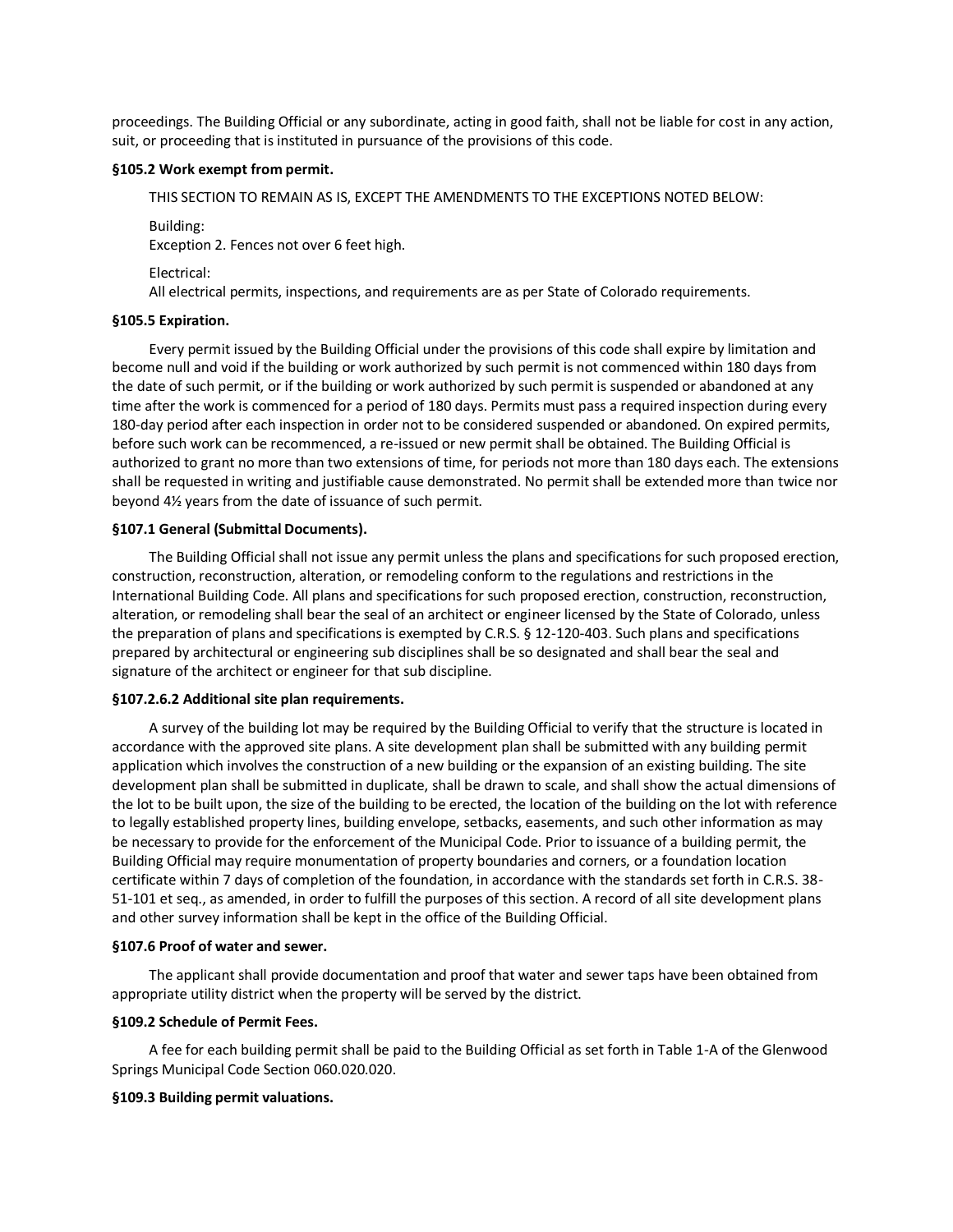The applicant for a permit shall provide an estimated permit building construction value at time of application. Permit valuations shall include total value of work, including materials and labor, for which the permit is being issued such as gas, mechanical, plumbing, equipment and permanent systems. Electrical valuation shall be provided as a separate value. A determination of value or valuation under any of the provisions of this code shall be made by the Building Official based on the Valuation Schedule published in the "Building Safety Journal" magazine by the International Code Council. The value to be used in computing the building permit and building plan review fees shall be the total value of all construction work for which the permit is issued. The Building Official shall use the higher of these valuations. Final building permit valuation shall be set by the Building Official.

The Building Official may waive the building permit fee for any public entity when such entity is applying for a building permit for a governmental use or a proprietary purpose.

#### **§109.4 Work Commencing Before Permit Issuance.**

Whenever any work for which a permit is required by this code has commenced without first obtaining said permit, a special investigation shall be made before a permit may be issued for such work. An investigation fee, in addition to the permit fee, shall be collected whether or not a permit is then or subsequently issued. The investigation fee shall be equal to the amount of the permit fee required by this code. The minimum investigation fee shall be the same as the minimum fee set forth in Table 1-A of the Glenwood Springs Municipal Code Section 060.020.020. The payment of such investigation fee shall not exempt any person from compliance with all other provisions of this code nor from any penalty prescribed by law.

#### **§109.6 Plan Review Fee.**

When submittal documents are required by Section 107, a plan review fee shall be paid at the time of submitting the submittal documents for plan review. Said plan review fee shall be 65 percent of the building permit fee. An electronic conversion fee shall also be paid to convert submittal documents from paper to electronic format in the amount of \$25 for residential plans and \$45 for commercial plans. No electronic conversion fee will be charged if documents are submitted in both paper and electronic format.

The plan review fees specified in this section are separate fees from the permit fees specified in Section 109.2 and are in addition to the permit fees.

When submittal documents are incomplete or changed so as to require additional plan review or when the project involves deferred submittal items as defined in Section 107, an additional plan review fee shall be charged at the rate shown in Table 1-A of the Glenwood Springs Municipal Code Section 060.020.020.

#### **§109.6.1 Expiration of Plan Review.**

Applications for which no permit is issued within one hundred eighty (180) days following the date of application shall expire by limitation and plans submitted for checking may thereafter be returned to the applicant or destroyed by the Building Official. The Building Official may extend the time for action by the applicant for a period not exceeding one hundred eighty (180) days upon written request by the applicant showing that circumstances beyond the control of the applicant have prevented action from being taken. In order to renew action on an application after expiration, the applicant shall resubmit plans and plan review fee. Said plan review fee shall be 65% of the building permit fee as shown in Table 1-A of the Glenwood Springs Municipal Code Section 060.020.020.

#### **§109.7 Fee Refunds.**

The Building Official may authorize the refunding of any fee paid hereunder which was erroneously paid or collected.

#### **§109.7.1 Processing Fee.**

There will be a minimum \$30.00 fee for processing refunds.

#### **§109.7.2 Permit Fee.**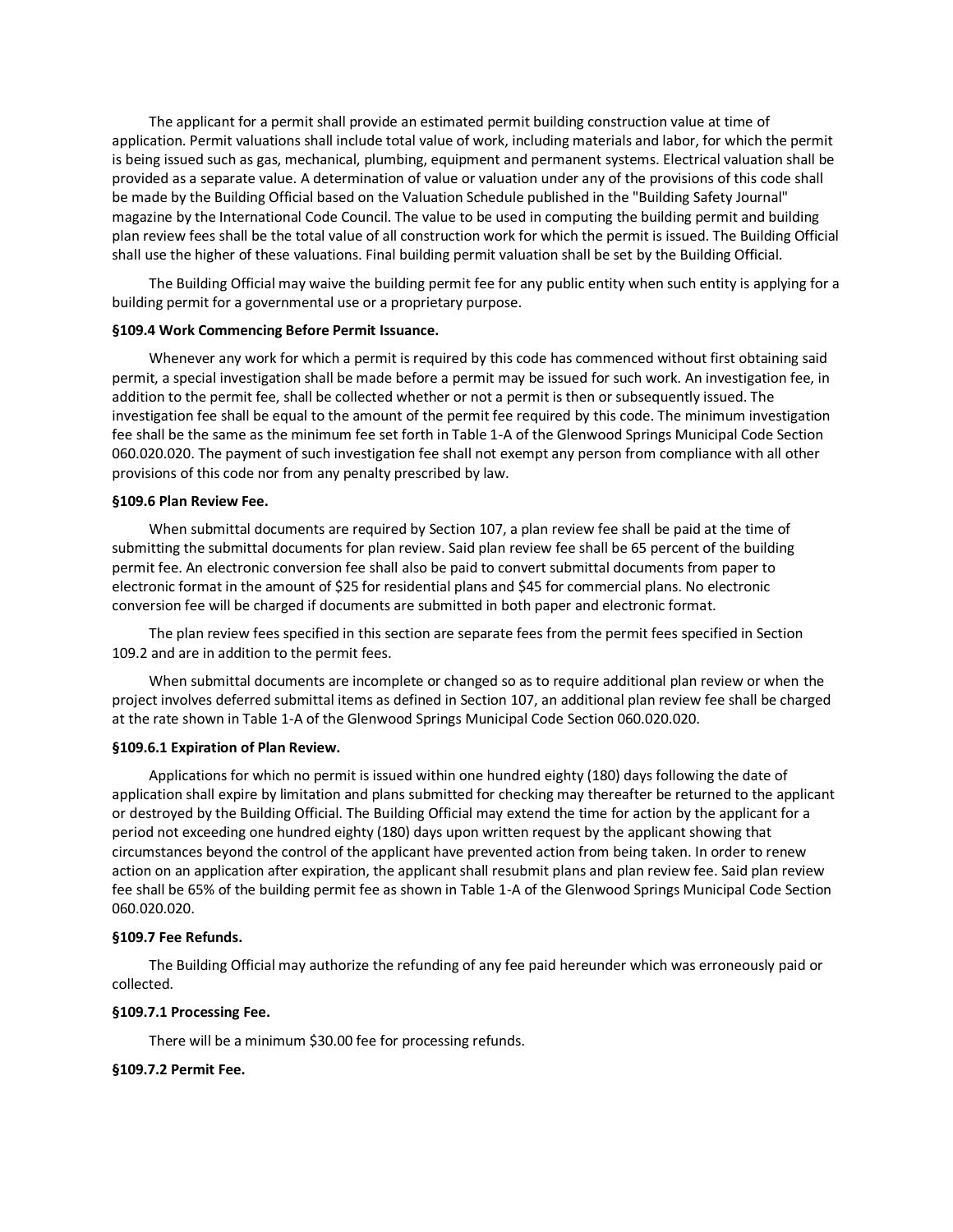The Building Official may authorize the refunding of not more than 80 percent of the permit fee paid when no work has been done under a permit issued in accordance with this code.

#### **§109.7.3 Plan Review Fee Refunds.**

The Building Official may authorize the refunding of not more than 80 percent of the plan review fee paid when an application for a permit for which a plan review fee has been paid is withdrawn or cancelled before any plan reviewing is done.

#### **§109.7.4 Fee Refund Application.**

The Building Official shall not authorize the refunding of any fee paid except upon written application filed by the original permittee not later than 180 days after the date of the fee payment.

#### **§109.7.5 Energy Conservation Rebates.**

To encourage energy conservation in construction, construction that qualifies for State of Colorado or City of Glenwood Springs approved energy conservation programs may receive a rebate up to Five Hundred Dollars (\$500.00) of building permit and plan review fees.

| <b>TOTAL</b>                                                                                                               | <b>FEE</b>                                                                                                  |  |  |  |  |  |
|----------------------------------------------------------------------------------------------------------------------------|-------------------------------------------------------------------------------------------------------------|--|--|--|--|--|
| <b>VALUATION</b>                                                                                                           |                                                                                                             |  |  |  |  |  |
| \$1.00 to \$500.00                                                                                                         | \$23.50                                                                                                     |  |  |  |  |  |
| \$501.00 to \$2,000.00                                                                                                     | \$23.50 for the first \$500.00 plus \$3.05 for each additional \$100.00, or fraction                        |  |  |  |  |  |
|                                                                                                                            | thereof, to and including \$2,000.00                                                                        |  |  |  |  |  |
| \$2,001.00 to \$25,000.00                                                                                                  | \$69.25 for the first \$2,000.00 plus \$14.00 for each additional \$1,000.00, or fraction                   |  |  |  |  |  |
|                                                                                                                            | thereof, to and including \$25,000.00                                                                       |  |  |  |  |  |
| \$25,001.00 to \$50,000.00                                                                                                 | \$391.25 for the first \$25,000.00 plus \$10.10 for each additional \$1,000.00, or                          |  |  |  |  |  |
|                                                                                                                            | fraction thereof, to and including \$50,000.00                                                              |  |  |  |  |  |
| \$50,001.00 to                                                                                                             | \$643.75 for the first \$50,000.00 plus \$7.00 for each additional \$1,000.00, or                           |  |  |  |  |  |
| \$100,000.00                                                                                                               | fraction thereof, to and including \$100,000.00                                                             |  |  |  |  |  |
| \$100,001.00 to                                                                                                            | \$993.75 for the first \$100,000.00 plus \$5.60 for each additional \$1,000.00, or                          |  |  |  |  |  |
| \$500,000.00                                                                                                               | fraction thereof, to and including \$500,000.00                                                             |  |  |  |  |  |
| \$500,001.00 to                                                                                                            | \$3,233.75 for the first \$500,000.00 plus \$4.75 for each additional \$1,000.00, or                        |  |  |  |  |  |
| \$1,000,000.00                                                                                                             | fraction thereof, to and including \$1,000,000.00                                                           |  |  |  |  |  |
| \$1,000,001.00 and up                                                                                                      | \$5,608.75 for the first \$1,000,000.00 plus \$3.15 for each additional \$1,000.00, or                      |  |  |  |  |  |
|                                                                                                                            | fraction thereof                                                                                            |  |  |  |  |  |
| <b>Other Inspections and Fees:</b>                                                                                         |                                                                                                             |  |  |  |  |  |
|                                                                                                                            | 1. Inspections outside of normal business hours \$50.00 per hour <sup>1</sup> (minimum charge - two hours)  |  |  |  |  |  |
| 2. Inspections for which no fee is specifically indicated \$100.00 per hour <sup>1</sup>                                   |                                                                                                             |  |  |  |  |  |
| 3. Re-inspection fee assessed under provisions of Section 109.8 \$100.00 per hour <sup>1</sup> (minimum charge - one hour) |                                                                                                             |  |  |  |  |  |
| 4. Additional plan review required by changes, additions or revisions to approved plans \$50.00 per hour <sup>1</sup>      |                                                                                                             |  |  |  |  |  |
| (minimum charge - one hour)                                                                                                |                                                                                                             |  |  |  |  |  |
|                                                                                                                            | 5. For use of outside consultants for plan checking and inspections, or both \$50.00 per hour <sup>22</sup> |  |  |  |  |  |
| $0.400000 \times 100000000$                                                                                                |                                                                                                             |  |  |  |  |  |

#### **Table 1-A—Building Permit Fees**

**§109.8 Re-inspections.**

 $1$  Or the hourly cost to the jurisdiction, whichever is greater. This cost shall include supervision, overhead, equipment, hourly wages and fringe benefits of the employees involved.

<sup>2</sup> Actual cost includes administrative and overhead costs.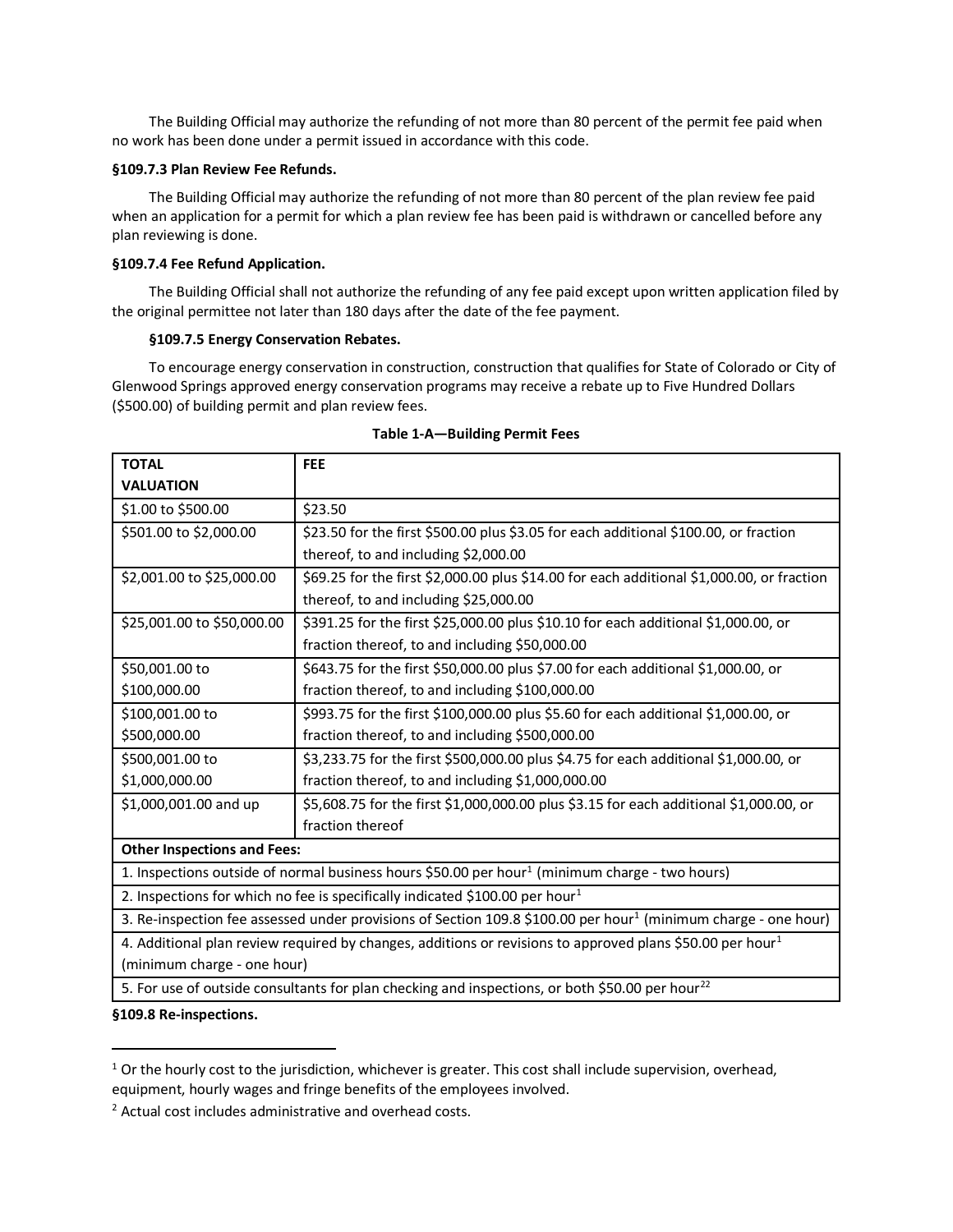Permit fees provide for customary inspections only. A re-inspection fee may be assessed for each inspection or re-inspection when such portion of work for which inspection is called is not complete or when corrections called for are not made.

This section is not to be interpreted as requiring re-inspection fees the first time a job is rejected for failure to comply with the requirements of this code, but as controlling the practice of calling for inspections before the job is ready for such inspection or re-inspection.

Re-inspection fees may be assessed when the inspection record card is not posted or otherwise available on the work site, the approved plans are not readily available to the inspector, for failure to provide access on the date for which inspection is requested, or for deviating from plans requiring the approval of the Building Official. A re-inspection fee may be assessed for failure to post a readily visible address as required in Section 502.1.

To obtain a re-inspection, the applicant shall pay the re-inspection fee in accordance with Table 1-A of the Glenwood Springs Municipal Code Section 060.020.020.

In instances where re-inspection fees have been assessed, no additional inspection of the work will be performed until the required fees have been paid.

| Manufactured and/or Mobile Home (non-permanent foundation) | \$200.00                               |
|------------------------------------------------------------|----------------------------------------|
| Re-roofing of one building or structure                    | \$60.00/\$80.00 if two inspections     |
| Demolition/Moved Buildings                                 | \$60.00                                |
| Lawn sprinkler system                                      | \$60.00                                |
| Excavation on private property                             | \$60.00                                |
| Window replacement (like for like) (2 inspections)         | \$100.00                               |
| Window replacement (2 inspections)                         | \$100.00                               |
| Excavation in the public right-of-way                      | (refer to Article 060.140 of the GSMC) |

Solar panels \$50.00 per hour for application review with a maximum fee of \$500.00 for a residential application or \$2,000.00 for a nonresidential application

The fee for modular units and manufactured homes on a permanent foundation and inspected by an approved agency shall be 50% of the fee set forth in Table 1-A of the Glenwood Springs Municipal Code; however, a full plan review fee shall be assessed pursuant to Section 109.6 as amended in this article. The building valuation for all permit fees shall be based on the building valuation data table of the most current issue of "Building Safety Journal" published by the International Code Council, using a regional modifier of 1.00, or other evidence of value, whichever is greater, as determined by the Building Official. The City of Glenwood Springs is a participating jurisdiction for the State of Colorado Manufactured Housing Inspection Program.

#### **§110.1.1 Sanitation at construction sites.**

Toilet facilities shall be provided for construction workers and such facilities shall be in an amount sufficient to service the number of workers on the site, conveniently located, and maintained in a sanitary condition. The facilities shall be available from the time the first work is started until the certificate of occupancy is issued.

#### **§110.3.6 Lath and gypsum board inspection.**

Lath and gypsum board inspections shall be made after lathing and gypsum board, interior and exterior, is in place, but before any plastering is applied or before gypsum board joints and fasteners are taped and finished.

#### **§110.5 Inspection requests.**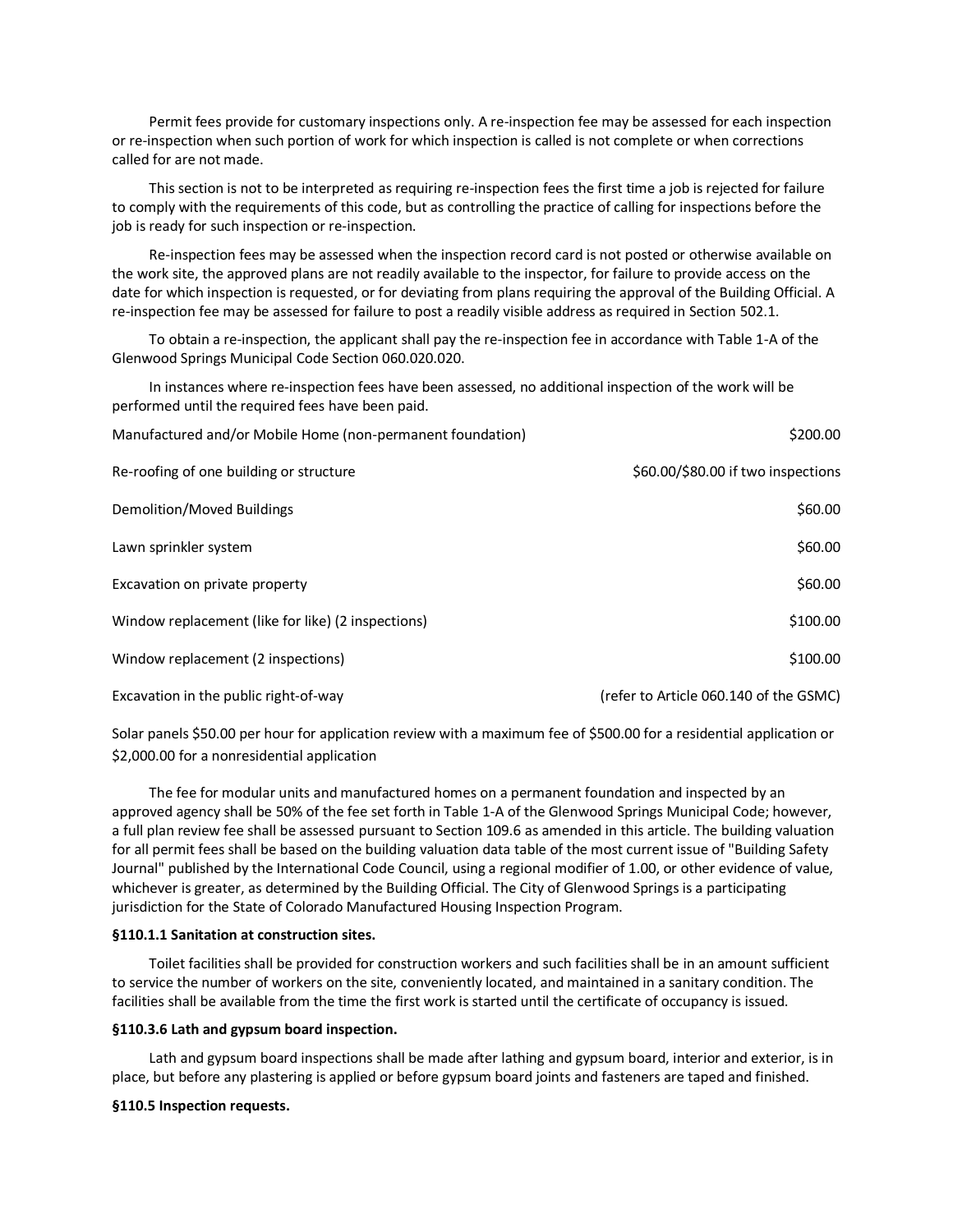It shall be the duty of the person doing the work, the owner, contractor or subcontractor to know that the building or structure has a valid permit and to notify the building department when work is ready for inspection. A fine will be assessed to the person doing the work, the owner, contractor or, subcontractor if work is being done without a permit and the inspection is not requested per Section 110. It shall be the duty of the person doing the work, the owner, contractor or subcontractor requesting any inspections required by this code to provide legal and adequate access and means for inspection of such work. Such request for inspection may be in writing or by calling the 24-hour automated telephone answering system.

### **§111.1 Use and occupancy.**

No building or structure shall be used or occupied, and no change in the existing occupancy classification of a building or structure or portion thereof shall be made until the Building Official has issued a certificate of occupancy therefore as provided herein. Issuance of a certificate of occupancy shall not be construed as an approval of a violation of the provisions of this code or of other ordinances of the jurisdiction.

A certificate of occupancy shall not be issued until all monies owed to the City related to the construction of the project, including utility bills, have been paid in full. In addition, any damage to City property resulting from work done on the site shall be repaired by the owner of the site in compliance with City standards prior to the issuance of a certificate of occupancy.

A certificate of occupancy shall not be issued until the owner establishes or re-establishes, as necessary, any lot boundary monumentation, or, provides an improvement location certificate as required pursuant to Section 107.2.6.2 as amended in this article or C.R.S. § 38-51-101 et seq., as amended. In addition no certificate of occupancy will be issued unless complete compliance with the development permit is obtained.

#### **§111.3 Temporary occupancy.**

If the Building Official finds that no substantial hazard will result from occupancy of any building or portion thereof before the same is completed, a temporary certificate of occupancy may be issued for the use of a portion or portions of a building or structure prior to the completion of the entire building or structure upon receipt of a \$1,000.00 certificate of occupancy deposit for all commercial and multi-family buildings and a \$250.00 certificate of occupancy deposit on all residential buildings. Upon expiration of a temporary certificate of occupancy the certificate of occupancy deposit shall be refunded less a \$100.00 processing fee as long as the conditions of the temporary certificate of occupancy have been met and a final certificate of occupancy can be issued.

A temporary certificate of occupancy shall expire at a date deemed appropriate by the building official; however, such expiration date shall not exceed 180 days from the date of issuance. Any applicant holding a nonexpired temporary certificate of occupancy may apply for an extension of the time to complete required work and such extension may be granted by the building official in his or her sole discretion provided a written request is submitted by the applicant showing that circumstances beyond the control of the applicant have prevented actions from being taken. A fee of \$100.00 shall be paid for each extension granted for commercial or multi-family buildings and a fee of \$50.00 shall be paid for each extension granted for residential buildings. A temporary certificate of occupancy may be extended more than once; however, the deposit shall be forfeited to the City after one year from the initial date of issuance.

#### **§113.1 General (Board of Appeals).**

The Building Board of Appeals shall hear and decide appeals of orders, decisions or determinations by the Building Official relative to the application and interpretation of this code.

#### **§113.3 Qualifications.**

The Planning and Zoning Commission shall serve as the Building Board of Appeals. The City may, in its discretion, engage an independent third party with training and experience in matters involving building codes to provide an opinion regarding the issues on appeal.

#### **§113.4 Notice of Appeal.**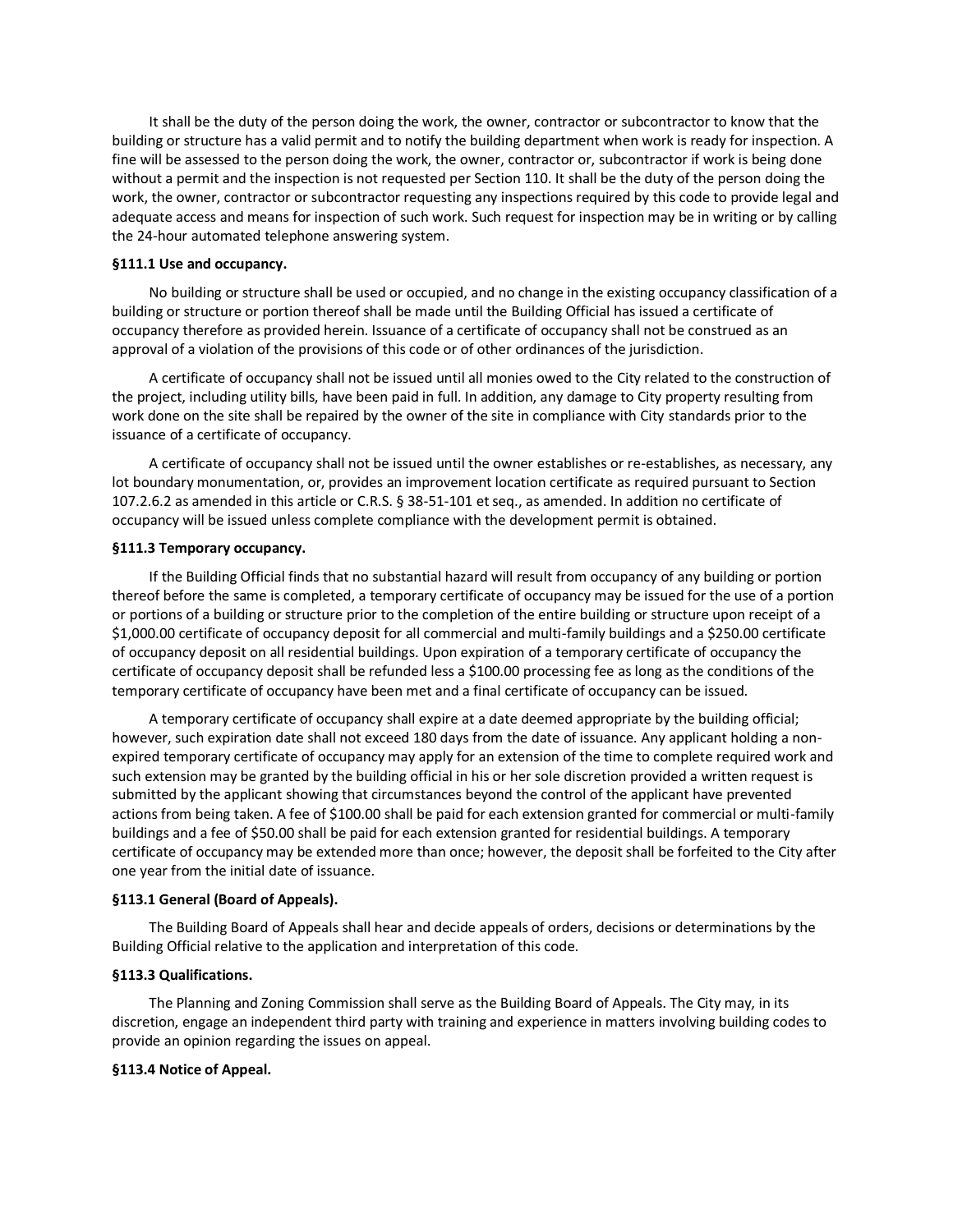A notice of appeal must be presented to the Building Official and the Community Development Director in writing within 14 days of the decision being appealed, stating the decision in question and the basis for the appeal. Failure to present the notice of appeal within 14 days shall be a waiver of any further right of appeal. Upon receipt of the notice of appeal, the Community Development Director will place the item on the next available meeting agenda of the Planning and Zoning Commission.

### **§113.5 Effect of Appeal.**

A timely appeal shall stay all proceedings related to the action being appealed unless the Building Official determines that such a stay would cause imminent peril to life or property.

# **CHAPTER 2—DEFINITIONS**

# **§202.1 Additional Definitions.**

CERTIFIED BACKFLOW ASSEMBLY TESTER. A person who has been certified by the State of Colorado to test and maintain backflow assemblies.

TOWNHOUSE. A single-family dwelling unit constructed in a group of two or more attached units in which each unit extends from the foundation to roof and with open space on at least two sides.

# **CHAPTER 3—USE AND OCCUPANCY CLASSIFICATION**

### **§310.2.1 Additional Definitions.**

SHORT TERM RENTAL. An R/2 or R/3 residential unit that has been approved pursuant to Title 070 Glenwood Springs Municipal Code requirements for use as a rental dwelling for rental periods of less than thirty (30) days. The short term residential unit will be considered to maintain the code requirements of its previous R/2 or R/3 occupancy.

# **§312.1 General (Utility and Miscellaneous Group U).**

Free standing signs over 10 feet of height is added.

# **CHAPTER 4—SPECIAL DETAILED REQUIREMENTS BASED ON USE AND OCCUPANCY**

# **CHAPTER 5—GENERAL BUILDING HEIGHTS AND AREAS**

### **§508.3.3 Separation.**

Exception:

3. Non-separated occupancies and tenant spaces shall be separated by a Smoke Partition per section 711.

# **§508.5.1 Limitations.**

- 4. A maximum of five non-residential workers or employees and a total maximum occupant load of 49 are allowed to occupy the nonresidential area at any one time.
- 5. The residential and nonresidential areas of the live/work unit shall be separated by a Smoke Partition per Section 711.

### **§508.5.11 Plumbing Facilities.**

The residential and non-residential areas shall be provided with separate plumbing fixtures in accordance with the occupancy requirements.

# **CHAPTER 7—FIRE AND SMOKE PROTECTION FEATURES**

# **§710.1 General (Smoke Partitions).**

Smoke partitions installed as required elsewhere in the code, including live/work units and non-separated uses, shall comply with this section.

# **CHAPTER 14—EXTERIOR WALLS**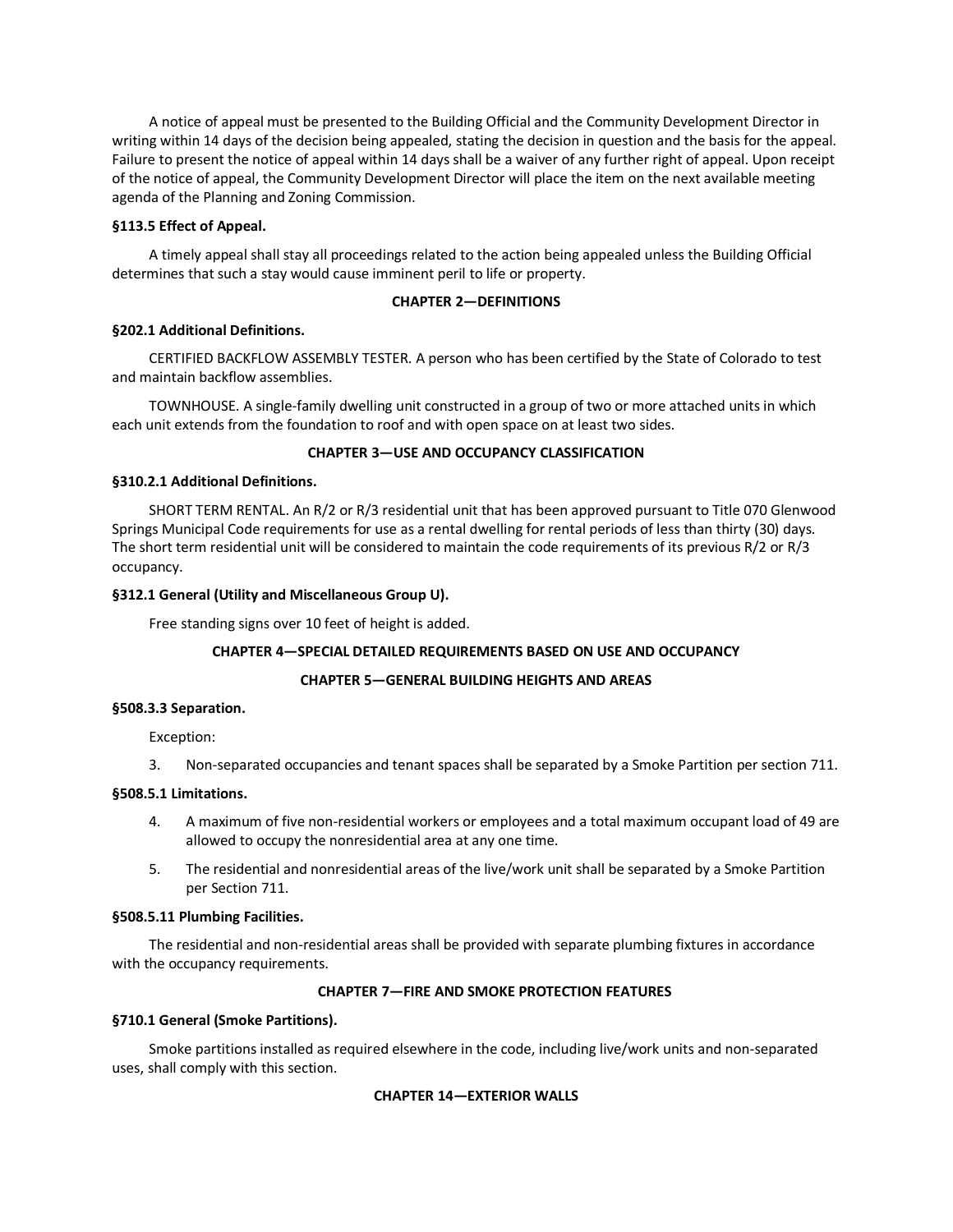#### **§1403.2.1 Moisture Control During Construction.**

Under-floor spaces and building construction materials shall be protected from moisture during construction as follows:

- 1. Under-floor spaces shall be protected from moisture during construction such that no standing water, snow or ice is present prior to the under-floor space being enclosed.
- 2. Construction material shall be protected for damaging moisture in accordance with the manufacturer's specifications.

# **CHAPTER 15—ROOF ASSEMBLIES AND ROOFTOP STRUCTURES**

#### **§1503.6 Snow Shed Barriers.**

Roofs shall be designed to prevent accumulations of snow from shedding above or in front of gas utility or electric utility meters and egress doors or patios/decks.

### **§1503.6.1**

Mechanical barriers are required for metal roof shingles, metal roof panels or for other roofing materials with 12:12 pitch or greater to protect walkways from snow slides. Mechanical barriers for metal roof shingles and metal roof panels. Mechanical barriers installed to prevent snow shedding from the roof shall be secured to roof framing members or to solid blocking secured to framing members in accordance with the manufacturer's installation instructions. Individual devices installed in a group of devices to create a barrier to prevent snow shedding shall be installed in at least two rows with the first row no more than 24 inches from the edge of the roof or eave. The rows shall be parallel with the exterior wall line and the devices in each row shall be staggered for a spacing of no more than 24 inches on center measured parallel with the exterior wall line. Continuous snow barriers shall be secured to roof framing at no more than 48 inches on center and/or to manufacturers specifications. Continuous barriers shall be installed parallel with the exterior wall line and no more than 24 inches from the edge of the roof or eave.

### **§1507.6.2 Deck Slope.**

Mineral-surfaced roll roofing shall not be applied on roof slopes below two (2) units vertical in twelve (12) units horizontal (16% slope) except for patios and carports open on three (3) sides are allowed one (1) unit vertical in twelve (12) units horizontal.

# **CHAPTER 16—STRUCTURAL DESIGN**

### **§1608.1.1 Alternate Design Method.**

In lieu of Ground Snow Load Design methods of ASCE 7, buildings and other structures and all portions thereof that are subject to snow loading may be designed to resist a basic horizontal snow load of forty (40) pounds per square foot (psf), in accordance with the load combinations set forth in Section 1605.2 or 1605.3. The duration of snow loading shall be considered as two months.

Potential unbalanced accumulation of snow due to drifting and sliding at valleys, parapets, roof structures and offsets in roofs of uneven configuration shall be considered.

Snow load on roofs that are not impaired by obstacles such as dormers, chimneys, valleys, or roofs of lesser pitch may be reduced for each degree of pitch over 20 degrees by 0.50 psf.

#### **§1608.2 Ground Snow Loads.**

The minimum ground snow load for buildings or structures within the City of Glenwood Springs shall be 50 pounds per square foot (psf). Potential accumulation of snow at valleys, parapets, roof structures and offsets in roofs of uneven configuration shall be considered. See Table R301.2(1) for climatic and geographic design criteria.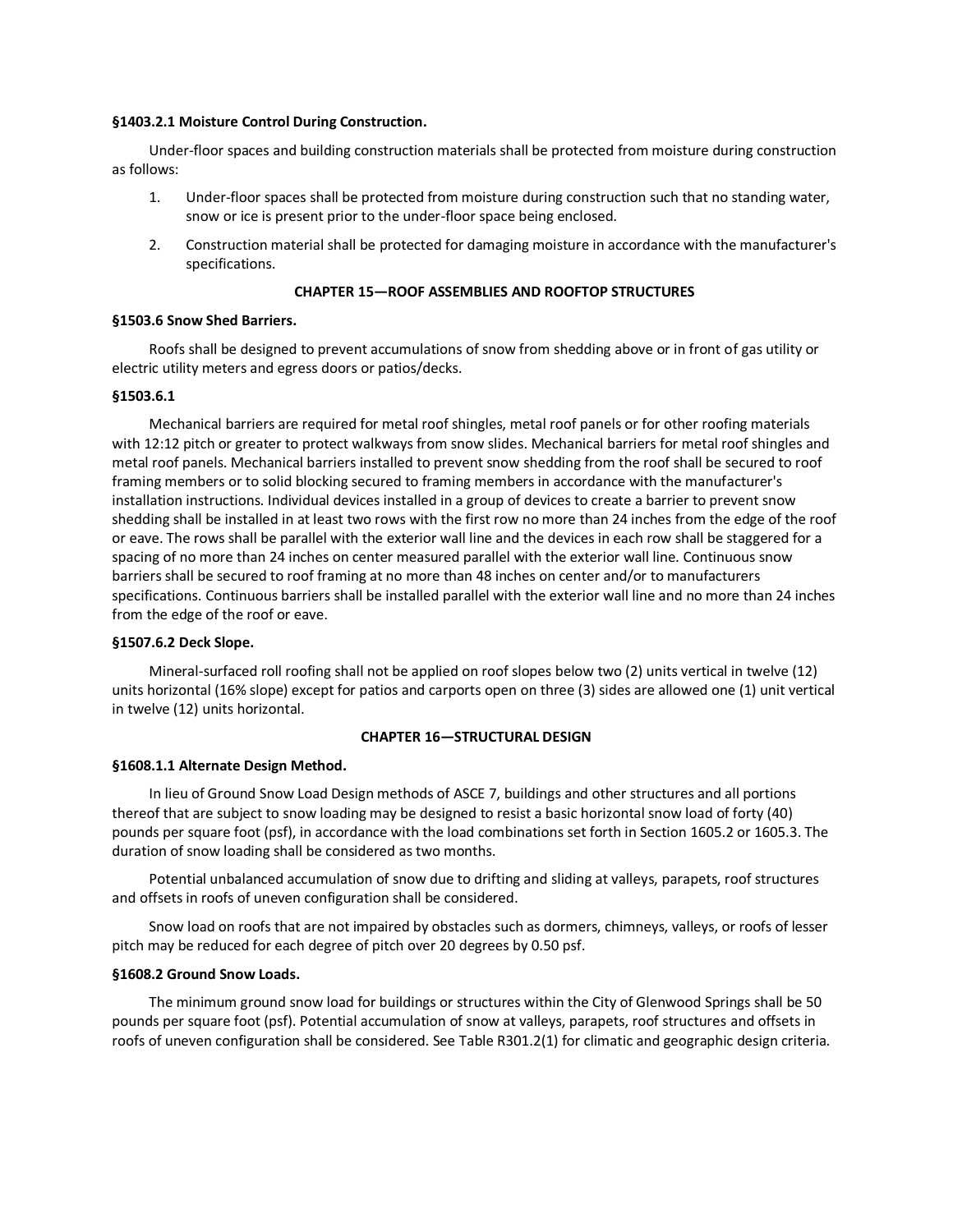# **TABLE R301.2(1) CLIMATIC AND GEOGRAPHIC DESIGN CRITERIA**

| Ground | Seismic<br>Wind Design |         |         |          | Subject to Damage From |       |            | Winter | Ice Barrier  | Flood     | Air      | Mean   |
|--------|------------------------|---------|---------|----------|------------------------|-------|------------|--------|--------------|-----------|----------|--------|
| Snow   | Speed                  | Topo-   | Special | Design   | Weathering             | Frost | Termite    | Design | Underlayment | Hazards   | Freezing | Annual |
| Load   | (MPH)                  | graphic | Wind    | Category |                        | Line  |            | Temp   | Required     |           | Index    | Temp   |
|        |                        | Effects |         |          |                        | Depth |            |        |              |           |          |        |
| 50     | 115                    | No      | No      | B/C      | Severe                 | 36"   | slight/mod | $-2F$  | Yes          | $Yes/10-$ | 1500     | 48F    |
|        |                        |         |         |          |                        |       |            |        |              | 15-85     |          |        |

### **§1613.1 Scope (Earth Quake Loads).**

Every structure, and portion thereof, including non-structural components that are permanently attached to structures and their support and attachments, shall be designed and constructed to resist the effects of earthquake motions in accordance with ASCE 7, excluding Chapter 14 and Appendix 11A. The seismic design category for a structure is permitted to be determined in accordance with Section 1613 or ASCE7. Structures in Occupancy Categories I and II may be designed for Seismic Design Category B and structures in Occupancy Categories III and IV may be designed to Seismic Design Category C.

# **CHAPTER 18—SOILS AND FOUNDATIONS**

#### **§1801.2 Permits Required.**

Due to the non-isolated nature of properties lying within the City boundaries, no grading shall be permitted anywhere within the City without first obtaining a grading permit. It shall be the obligation of the owner or person in charge of the property and the person(s) who will actually perform the grading to jointly obtain a grading permit. Engineered grading plans shall be submitted unless waived by the Building Official.

#### **§1807.2 Retaining Walls.**

Retaining walls shall be designed in accordance with Sections 1807.2.1 through 1807.2.4. Retaining walls over 4 feet in height measure from bottom of footing to the top of wall shall be engineered by a Colorado licensed professional engineer or architect.

#### **§1807.3 Embedded post and poles.**

Designs to resist both axial and lateral loads employing post or poles as columns embedded in earth or in concrete footings in earth shall be in accordance with Sections 1807.3.1 through 1807.3.3 and designed and sealed by a Colorado licensed engineer or architect

#### **§1808.1 General (Foundations).**

Foundations shall be designed and constructed in accordance with Sections 1808.2 through 1808.9. Shallow foundations shall also satisfy the requirements of Section 1809. Deep foundations shall also satisfy the requirements of Section 1810. All foundations shall be designed and sealed by a Colorado licensed engineer or architect except for foundations supporting a Group S-1 or U occupancy or addition to an R-3 not over 600 square foot of footprint.

### **§1809.5 Frost Protection.**

Except where otherwise protected from frost, foundation walls, piers and other permanent supports of buildings and structures shall be protected from frost by one of the following methods:

- 1. Extending below the frost line of the locality which is 36 inches (914.4 mm) for the City of Glenwood Springs;
- 2. Constructing in accordance with ASCE-32; or
- 3. Erecting on solid rock.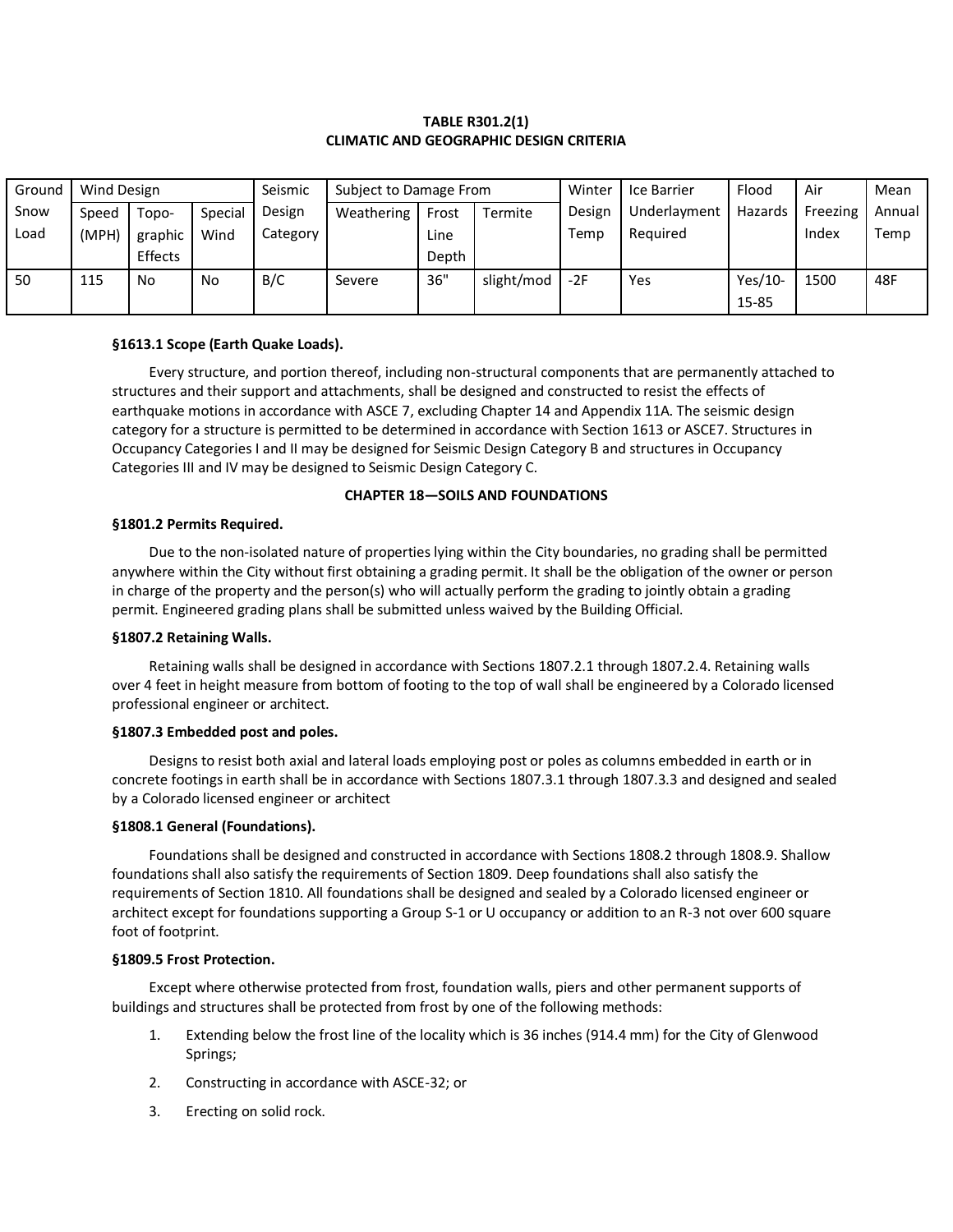Exception: Free-standing buildings meeting all of the following conditions shall not be required to be protected:

- 1. Classified in Importance Category I (see Table 1604.5);
- 2. Area of 400 square feet (37m2) or less; and
- 3. Eave height of 10 feet (3048 mm) or less.

Footings shall not bear on frozen soil unless such frozen condition is of a permanent character.

### **§1809.7 Prescriptive footings for light-frame construction.**

Minimum width of all footings is 16 inches; minimum thickness of all footings is 10 inches unless designed and sealed by a Colorado engineer or architect

#### **§1810.1 General (Deep Foundations).**

Deep foundations shall be analyzed, designed, detailed and installed in accordance with Sections 1810.1 through 1810.4 and designed by a Colorado licensed architect or engineer. The City of Glenwood Springs will not inspect the drilling, reinforcement and placement of piers, piles or shafts. The engineer of record shall perform all inspections of the installation and provide the City with a sealed letter approving the work prior to the final inspection of the building or structure

Exceptions:

- 1. In single family dwellings of log construction, wall logs need not be graded.
- 2. In log construction, all structural log designs and connections shall be designed by a licensed Colorado architect or engineer and inspected by that architect or engineer after the completion of the framing with the architect or engineer certifying to the building department that the logs are of the size, quality and species of the design and that they were installed to that design. Wall logs need not be part of the structural design.

# **CHAPTER 29—PLUMBING SYSTEMS**

#### **§2901.1 Scope.**

Exception: The Building Official can require that private sewage disposal systems shall comply with the requirement of the OWTS regulations as adopted by Garfield County.

#### **§2902.2 Separate Facilities.**

Exceptions:

- 2. Separate facilities shall not be required in structures or tenant spaces with a total occupant load, including both employees and customers, of twenty-five (25) or less.
- 4. Two (2) single-use unisex restrooms (one accessible/one non-accessible) are allowed when the occupant load is less than fifty (50).

# **CHAPTER 30—ELEVATORS AND CONVEYING SYSTEMS**

#### **§3001.6 Permitting and Fees.**

Elevators and conveying systems shall comply with the requirements of the Elevator Inspection Program of Northwest Colorado Council of Governments for permits, fees, and inspections.

# **CHAPTER 31—SPECIAL CONSTRUCTION**

#### **§3105.5 Canopy Special Provisions.**

- 1. A canopy may be entirely supported by the building to which attached.
- 2. Separation between different types of construction shall not be required.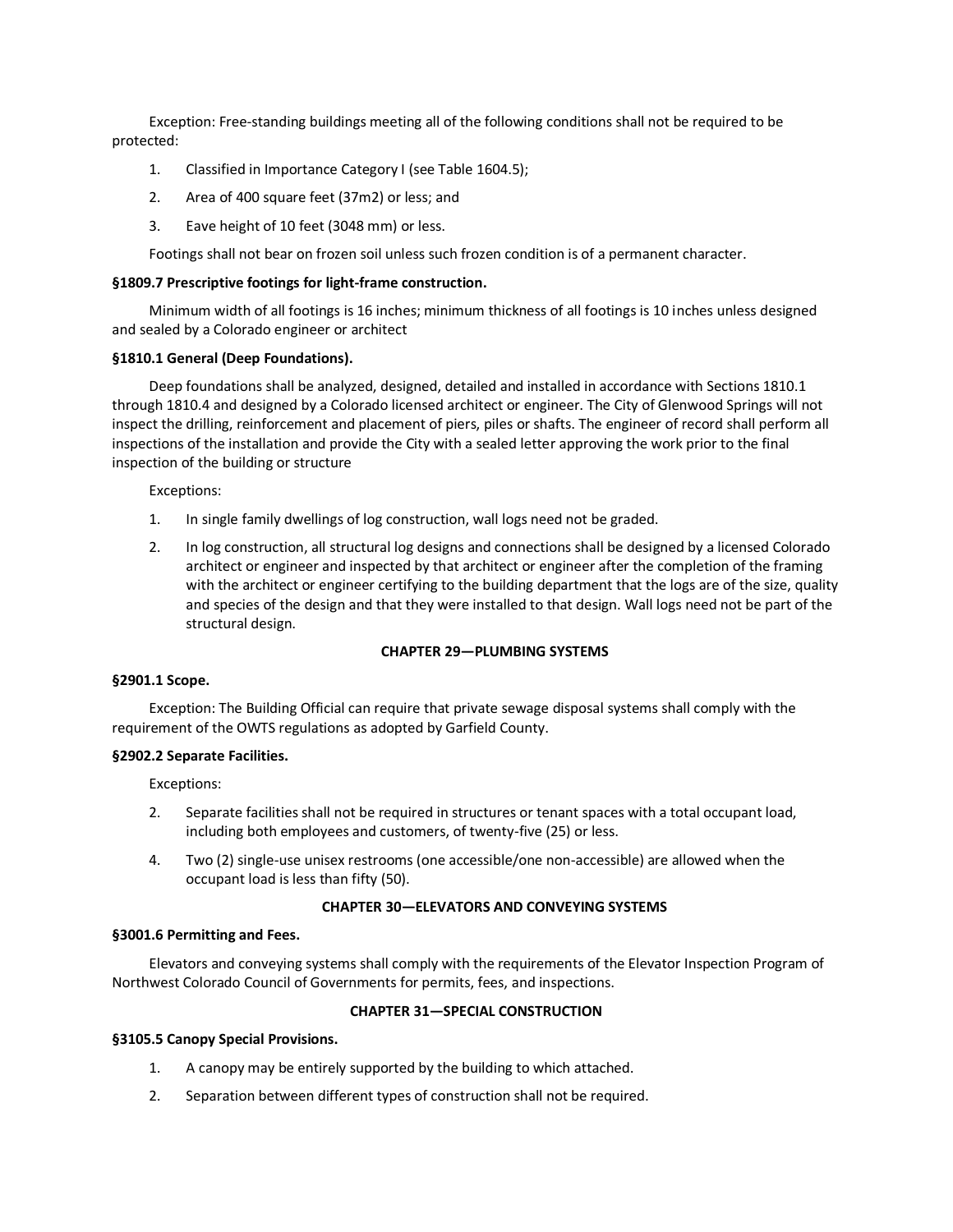- 3. Minimum height of eight feet (8') or per Fire Department requirements.
- 4. Canopies in R.O.W. shall comply with Section 3202.
- 5. For the purposes of the Code, a porte-cochere may be considered a canopy.

# **CHAPTER 33—STORM DRAINAGE**

### **§3311.2 Buildings being demolished.**

Where a building is being demolished and a standpipe is existing within such a building, such standpipe shall be maintained in an operable condition so as to be available for use by the Fire Department. Such stand pipe shall be demolished with the building but shall not be demolished more than one floor below the floor being demolished or as approved by the Fire Department.

### **§3311.3 Water supply.**

Water supply for fire protection, either temporary or permanent shall be made available as soon as combustible material accumulates or as approved by the Fire Department Official.

# **060.020.030 The International Building Code and Commentary Vols. 1 and 2.**

The International Building Code and Commentary Vols. 1 and 2, 2021 edition, published by the International Code Council, 4051 West Flossmoor Road, Country Club Hills, Illinois 60478-5795, are hereby adopted as enforcement guides. The Building Official, or any authorized representative, shall have the discretion to apply the contents of the documents referenced in this article in a given circumstance, but the Building Official is not required to strictly apply such contents in every conceivably relevant circumstance.

# ARTICLE 060.030 INTERNATIONAL RESIDENTIAL CODE

# **060.030.010 International Residential Code Adopted; Penalty for Violation.**

(a) For purposes of regulating the erection, construction, enlargement, alteration, repair, moving, removal, conversion, demolition, occupancy, equipment, use, height, area and maintenance of detached one- and two- family dwellings, and multiple single-family dwellings (townhouses) not more than three (3) stories in height in the City of Glenwood Springs, the International Residential Code, 2021 edition, published by the International Code Council, 4051 West Flossmoor Road, Country Club Hills, Illinois 60478-5795, is hereby adopted except as it is amended in this article.

| Appendix AE | Manufactured Housing Used As Dwellings                             |
|-------------|--------------------------------------------------------------------|
| Appendix AF | <b>Radon Control Methods</b>                                       |
| Appendix AG | Piping Standards for Various Applications                          |
| Appendix AH | Patio Covers                                                       |
| Appendix AJ | <b>Existing Building and Structures</b>                            |
| Appendix AM | Home Day Care -R-3 Occupancy (where there is a conflict with state |
|             | regulations, state regulations shall apply)                        |
| Appendix AQ | <b>Tiny Houses</b>                                                 |
| Appendix AT | <b>Solar-Ready Provisions</b>                                      |

(b) *Appendices adopted.*

Only the appendices contained within these chapters, as specifically listed herein, are adopted.

(c) All International Residential Code Standards, which are referred to in the various parts of the International Residential Code, as adopted in this section, are hereby adopted.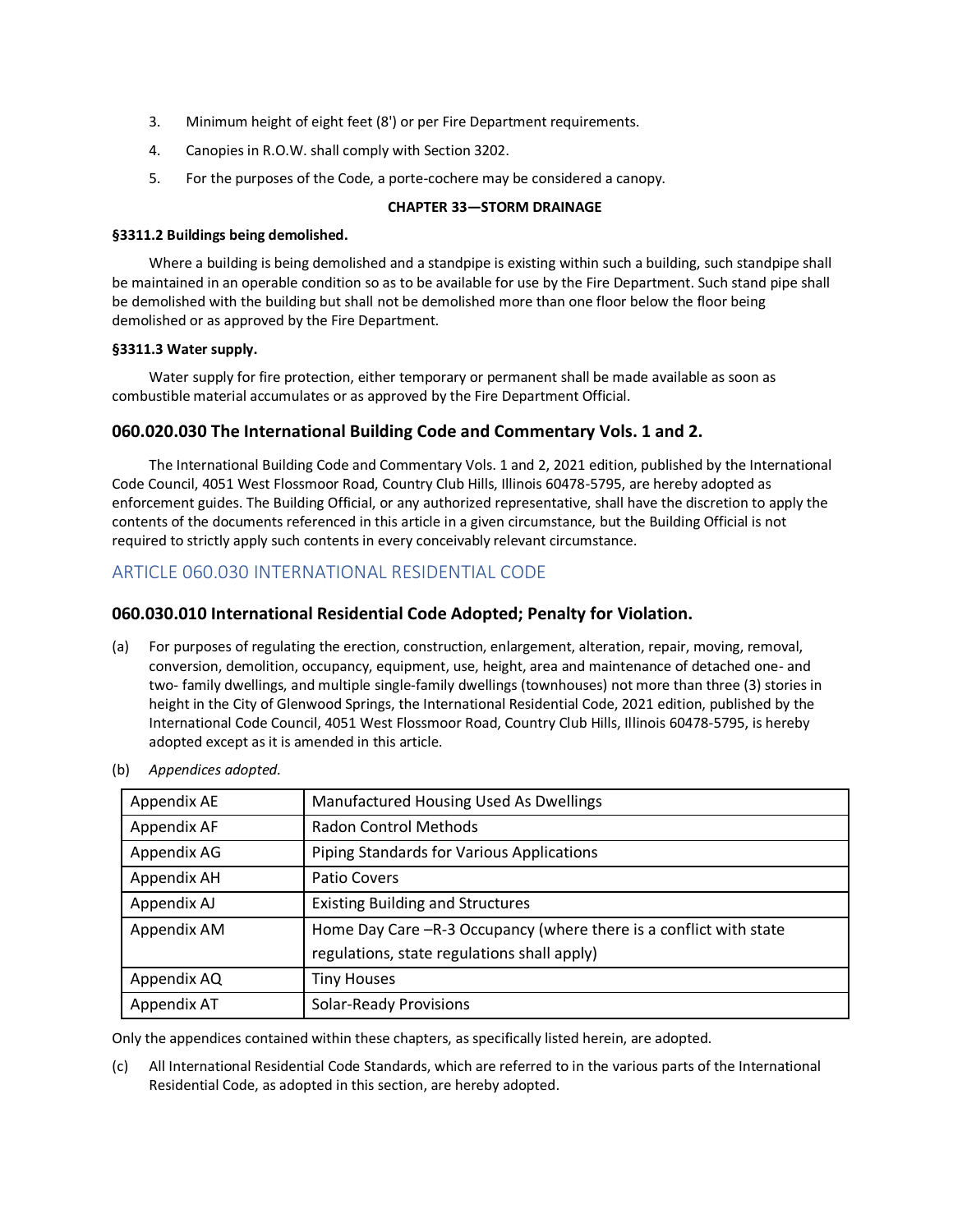- (d) Any person violating any of the provisions of the International Residential Code, as adopted in this section, shall be deemed guilty of a misdemeanor and upon conviction of the same shall be punished by a fine of up to one thousand dollars (\$1,000.00). Each day such violation is allowed to persist shall constitute a separate and new offense.
- (e) Unless indicated otherwise, all references in the Municipal Code to the International Residential Code shall be deemed to include the International Residential Code, the International Residential Code Appendices and the International Residential Code Standards as referred to in this Title and as adopted in this section.
- (f) If the provisions of the International Residential Code, as adopted in this article, conflict with any other provisions of the Municipal Code then the more restrictive of the two shall govern. Where there is a conflict between a general requirement and a specific requirement, the specific requirement shall be applicable.

# **060.030.020 Amendments to the International Residential Code.**

# **CHAPTER 1—SCOPE AND ADMINISTRATION**

### **§R101.1 Title.**

These provisions shall be known as the *Residential Code for One- and Two-family Dwellings* of the City of Glenwood Springs, Colorado, and shall be cited as such and will be referred to herein as "this code."

# **§R104.1 General (Duties and Powers of the Building Official).**

The Building official or any authorized representative, is hereby authorized and directed to enforce all provisions of this code; however, a guarantee that all buildings and structures have been constructed in accordance with all the provisions of this code is neither intended or implied. The Building Official shall have the authority to render interpretations of this code and to adopt policies and procedures in order to clarify the application of its provisions. Such interpretations, policies and procedures shall not have the effect of waiving requirements specifically provided in this code.

### **§R104.8 Liability.**

The adoption of this code, and any previous codes adopted by the City of Glenwood Springs, shall not be deemed to give rise to a duty of care on the part of any public entity, public employee or agent, nor shall this code or any previous codes be deemed to create any civil remedy against a public entity, public employee or agent. The Building Official, member of the Board of Appeals or employee charged with the enforcement of this code, while acting for the jurisdiction in good faith and without malice in the discharge of the duties required by this code or other law or ordinance, shall not thereby be rendered liable personally and is hereby relieved from personal liability for any damage accruing to persons or property as a result of any act or by reason of an act or omission in the discharge of official duties. Any suit instituted against an officer, employee or authorized representative because of an act performed by that officer, employee, or authorized representative in the lawful discharge of duties and under the provisions of this code shall be defended by legal representative of the jurisdiction until the final termination of the proceedings. The Building Official or any subordinate, acting in good faith, shall not be liable for cost in any action, suit or proceeding that is instituted in pursuance of the provisions of this code.

### **§R105.2 Work Exempt from Permit.**

This section shall remain the same, except the following alterations.

Electrical:

All electrical permits, inspections, and requirements are as per State of Colorado requirements.

Building:

- 1. One-story detached accessory structures used as tool and storage sheds, playhouses and similar uses, provided the floor area does not exceed 120 square feet (11.15  $m^2$ ).
- 2. Fences not over 6 feet high.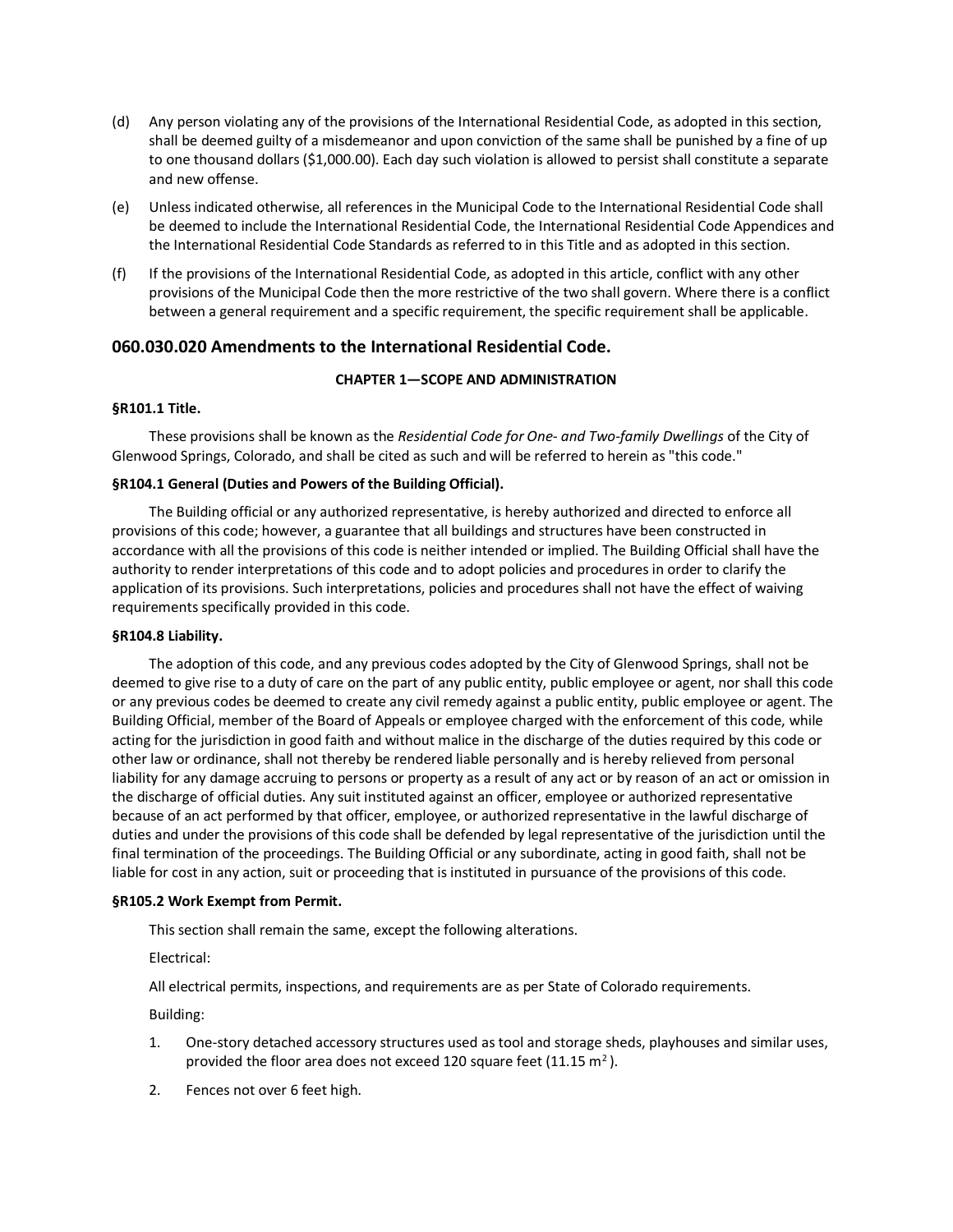3. Retaining walls that are not over 4 feet in height measured from the bottom of footing to the top of wall, unless supporting a surcharge or impounding Class I, II, or IIIA liquids.

#### **§R105.5 Expiration.**

Every permit issued shall become invalid unless the work on the site authorized by such permit is commenced within 180 days after its issuance, or if the work authorized on the site by such permit is suspended or abandoned for a period of 180 days after the time the work is commenced. The Building Official is authorized to grant, in writing, no more than two (2) extensions of time, for periods not more than 180 days each. The extensions shall be requested in writing and justifiable cause demonstrated. No permit shall be extended more than twice nor beyond 4½ years from the date of issuance of such permit.

#### **§R106.1 Submittal Documents.**

The Building Official shall not issue any permit unless the plans and specifications for such proposed erection, construction, reconstruction, alteration, or remodeling conform to the regulations and restrictions in the International Residential Code. All such plans and specifications for such proposed erection, construction, reconstruction, alteration, or remodeling shall bear the seal of an architect or engineer licensed by the State of Colorado, unless the preparation of plans and specifications is exempted by C.R.S. § 12-120-403. Such plans and specifications prepared by architectural or engineering sub disciplines shall be so designated and shall bear the seal and signature of the architect or engineer for that sub discipline.

#### **§R106.2.1 Additional site plan requirements.**

A survey of the building lot may be required by the Building Official to verify that the structure is located in accordance with the approved site plans. A site development plan shall be submitted with any building permit application which involves the construction of a new building or the expansion of an existing building. The site development plan shall be submitted in duplicate, shall be drawn to scale, and shall show the actual dimensions of the lot to be built upon, the size of the building to be erected, the location of the building on the lot with reference to legally established property lines, building envelope, setbacks, easements, and such other information as may be necessary to provide for the enforcement of the Municipal Code. Prior to issuance of a building permit, the Building Official may require monumentation of property boundaries and corners, or a foundation location certificate within 7 days of completion of the foundation, in accordance with the standards set forth in C.R.S. 38- 51-101 et seq., as amended, in order to fulfill the purposes of this section. A record of all site development plans and other survey information shall be kept in the office of the Building Official.

#### **§R106.6 Proof of water and sewer.**

The applicant shall provide documentation and proof that water and sewer taps have been obtained from appropriate utility district when the property will be served by the district.

#### **§R108.2 Schedule of Permit Fees.**

A fee for each building permit shall be paid to the Building Official as set forth in Table 1-A of the Glenwood Springs Municipal Code Section 060.020.020. The determination of value or valuation under any of the provisions of this code shall be made by the Building Official based on the Valuation Schedule published in the "Building Safety Journal" magazine by the International Code Council. The value to be used in computing the building permit and building plan review fees shall be the total value of all construction work for which the permit is issued. The Building Official may waive the building permit fee for any public entity when such entity is applying for a building permit for a governmental use or a proprietary purpose.

#### **§R108.3 Building permit valuations.**

The applicant for a permit shall provide an estimated permit building construction value at time of application. Permit valuations shall include total value of work, including materials and labor, for which the permit is being issued such as gas, mechanical, plumbing, equipment and permanent systems. Electrical valuation shall be provided as a separate value. A determination of value or valuation under any of the provisions of this code shall be made by the Building Official based on the Valuation Schedule published in the "Building Safety Journal" magazine by the International Code Council. The value to be used in computing the building permit and building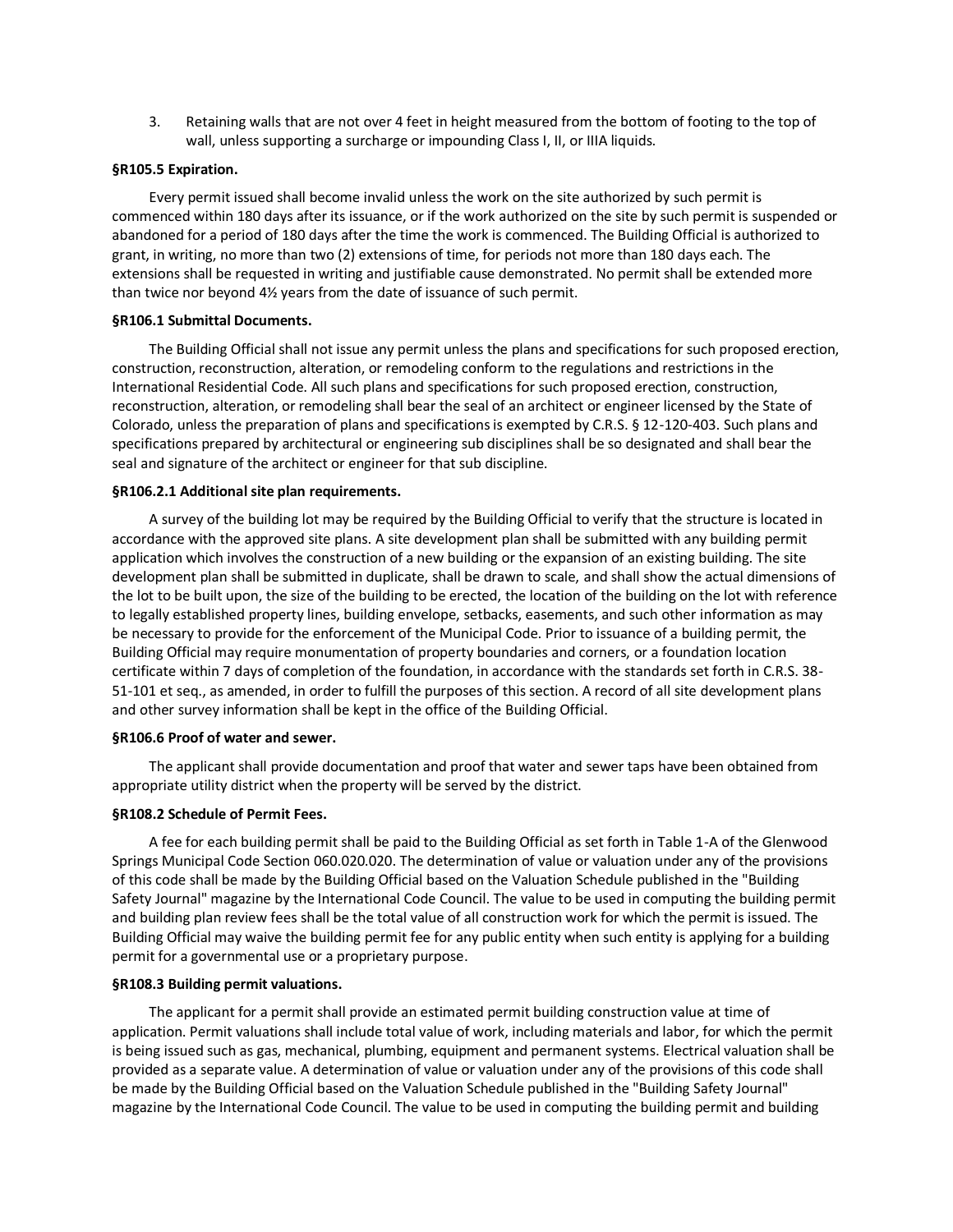plan review fees shall be the total value of all construction work for which the permit is issued. The Building Official shall use the higher of these valuations. Final building permit valuation shall be set by the Building Official.

The Building Official may waive the building permit fee for any public entity when such entity is applying for a building permit for a governmental use or a proprietary purpose.

#### **§R108.5 Fee Refunds.**

The Building Official may authorize the refunding of any fee paid hereunder which was erroneously paid or collected.

#### **§R108.5.1 Processing Fee.**

There will be a minimum \$30.00 fee for processing refunds.

#### **§R108.5.2 Permit Fee.**

The Building Official may authorize the refunding of not more than 80 percent of the permit fee paid when no work has been done under a permit issued in accordance with this code.

#### **§R108.5.3 Plan Review Fee Refunds.**

The Building Official may authorize the refunding of not more than 80 percent of the plan review fee paid when an application for a permit for which a plan review fee has been paid is withdrawn or cancelled before any plan reviewing is done.

#### **§R108.5.4 Fee Refund Application.**

The Building Official shall not authorize the refunding of any fee paid except upon written application filed by the original applicant not later than 180 days after the date of the fee payment.

#### **§R108.6 Work Commencing Before Permit Issuance.**

Whenever any work for which a permit is required by this code has commenced without first obtaining said permit, a special investigation shall be made before a permit may be issued for such work. An investigation fee, in addition to the permit fee, shall be collected whether or not a permit is then or subsequently issued. The investigation fee shall be equal to the amount of the permit fee required by this code. The minimum investigation fee shall be the same as the minimum fee set forth in Table 1-A of the Glenwood Springs Municipal Code Section 060.020.020. The payment of such investigation fee shall not exempt any person from compliance with all other provisions of this code nor from any penalty prescribed by law.

#### **§R108.7 Plan Review Fee.**

When submittal documents are required by Section 106.1, a plan review fee shall be paid at the time of submitting the submittal documents for plan review. Said plan review fee shall be 65 percent of the building permit fee as shown in Table 1-A of the Glenwood Springs Municipal Code Section 060.020.020.

The plan review fees specified in this section are separate fees from the permit fees specified in Section 108.2 and are in addition to the permit fees.

When submittal documents are incomplete or changed so as to require additional plan review or when the project involves deferred submittal items as defined in Section 106.3.4.2, an additional plan review fee shall be charged at the rate shown in Table 1-A of the Glenwood Springs Municipal Code Section 060.020.020.

#### **§R108.7.1 Expiration of Plan Review.**

Applications for which no permit is issued within one hundred eighty (180) days following the date of application shall expire by limitation and plans submitted for checking may thereafter be returned to the applicant or destroyed by the Building Official. The Building Official may extend the time for action by the applicant for a period not exceeding one hundred eighty (180) days upon written request by the applicant showing that circumstances beyond the control of the applicant have prevented action from being taken. In order to renew action on an application after expiration, the applicant shall resubmit plans and plan review fee. Said plan review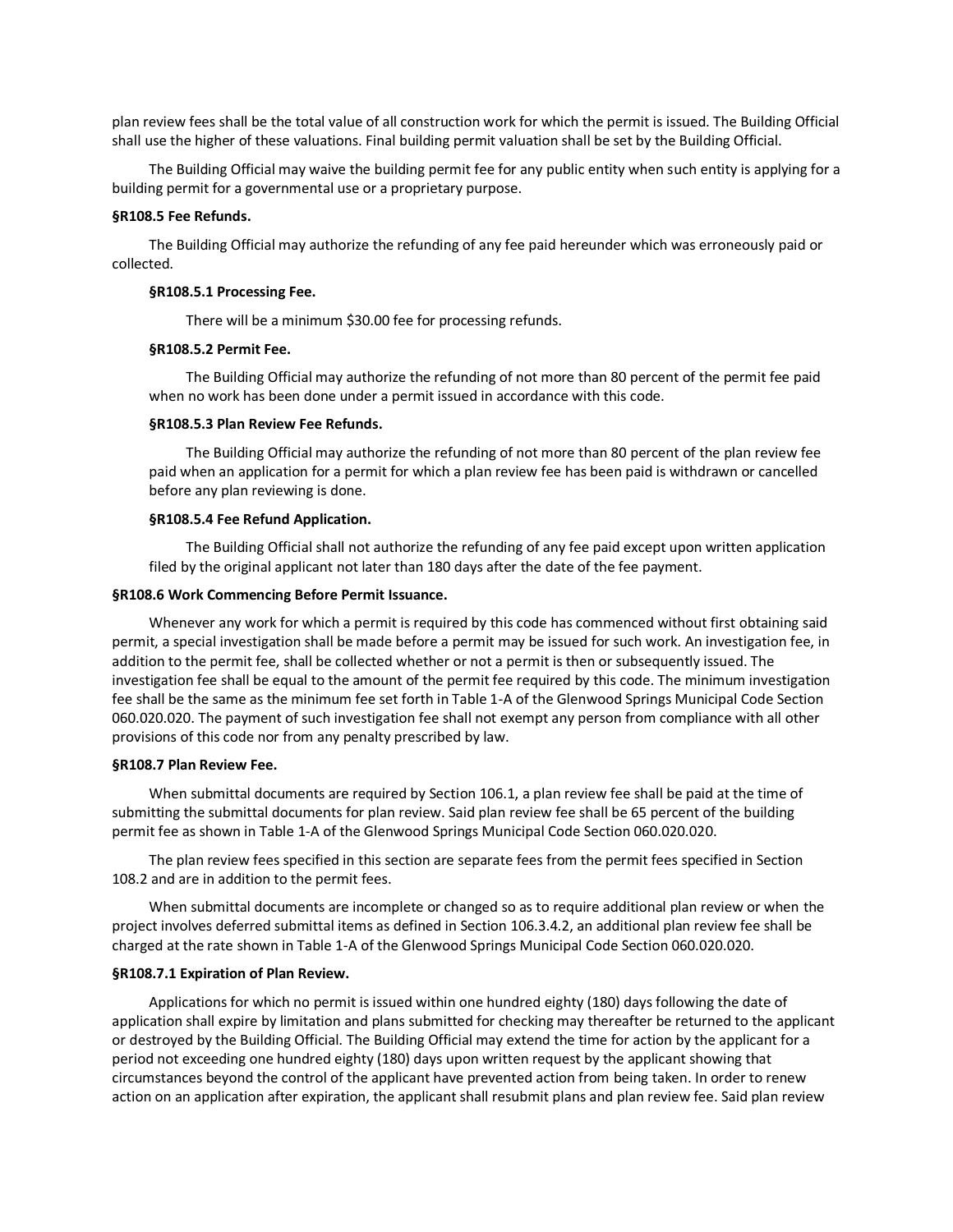fee shall be 65% of the building permit fee as shown in Table 1-A of the Glenwood Springs Municipal Code Section 060.020.020

#### **§R108.8 Re-inspections.**

Permit fees provide for customary inspections only. A re-inspection fee may be assessed for each inspection or re-inspection when such portion of work for which inspection is called is not complete or when corrections called for are not made.

This section is not to be interpreted as requiring re-inspection fees the first time a job is rejected for failure to comply with the requirements of this code, but as controlling the practice of calling for inspections before the job is ready for such inspection or re-inspection.

Re-inspection fees may be assessed when the inspection record card is not posted or otherwise available on the work site, the approved plans are not readily available to the inspector, for failure to provide access on the date for which inspection is requested, or for deviating from plans requiring the approval of the Building Official. A re-inspection fee may be assessed for failure to post a readily visible address as required in Section R319.

To obtain a re-inspection, the applicant shall pay the re-inspection fee in accordance with Table 1-A of the Glenwood Springs Municipal Code Section 060.020.020.

In instances where re-inspection fees have been assessed, no additional inspection of the work will be performed until the required fees have been paid.

#### **§R108.9 Investigation fees.**

#### **§R108.9.1 Investigation.**

Whenever any work for which a permit is required by this code has been commenced without first obtaining said permit, a special investigation shall be made before a permit may be issued for such work.

#### **§R108.9.2 Fee.**

An investigation fee, in addition to the permit fee, shall be collected whether or not a permit is then or subsequently issued. The investigation fee shall be equal to the amount of the permit fee required by this code. The minimum investigation fee shall be the same as the minimum fee set forth in Table 1-A of the Glenwood Springs Municipal Code Section 060.020.020. The payment of such investigation fee shall not exempt any person from compliance with all other provisions of this code nor from any penalty prescribed by law.

#### **§R109.1.5.2 Energy Efficiency Inspections.**

Inspections shall be made to determine compliance with the International Energy Conservation Code.

#### **§R109.3 Inspection requests.**

It shall be the duty of the person doing the work, the owner, contractor or subcontractor to know that the building or structure has a valid permit and to notify the building department when work is ready for inspection. Upon conviction, a fine will be assessed to the person doing the work, the owner, contractor or subcontractor if work is being done without a permit and the inspection is not requested per section R109. It shall be the duty of the person doing the work, the owner, contractor or subcontractor requesting any inspections required by this code to provide legal and adequate access and means for inspection of such work. Such request for inspection may be in writing or by calling the 24-hour automated telephone answering system.

Inspections shall be made to determine compliance with the International Energy Conservation Code.

#### **§112.1 General (Board of Appeals).**

Orders, decisions or determinations of the Building Official relative to the application and interpretation of this code may be appealed to the Building Board of Appeals.

#### **§112.3 Qualifications.**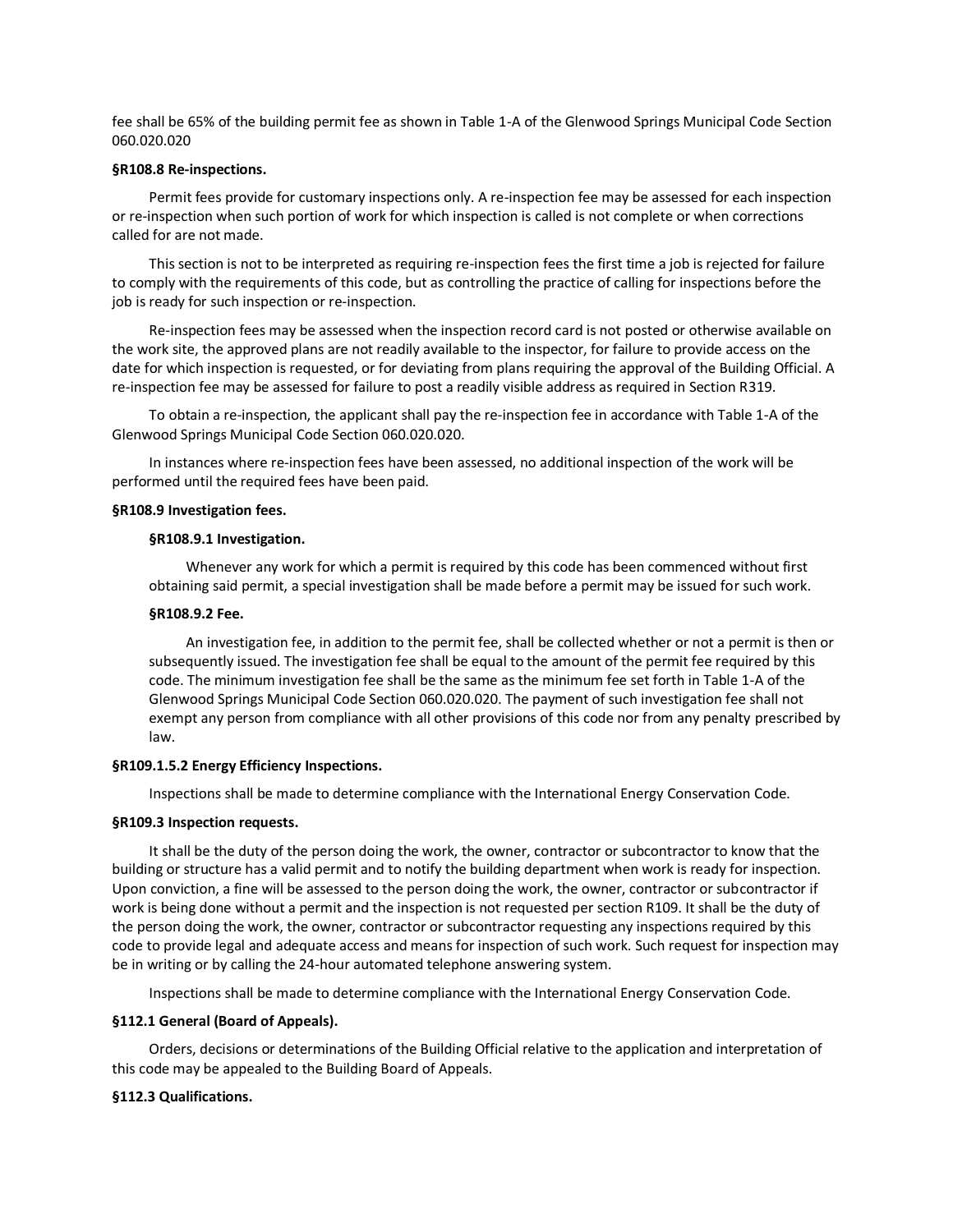The Planning and Zoning Commission shall serve as the Building Board of Appeals. The City may, in its discretion, engage an independent third party with training and experience in matters involving building codes to provide an opinion regarding the issues on appeal.

### **§112.5 Notice of Appeal.**

A notice of appeal must be presented to the Building Official and Community Development Director in writing within 14 days of the decision being appealed, stating the decision in question and the basis for the appeal. Failure to present the notice of appeal within 14 days shall be a waiver of any further right of appeal. Upon receipt of the notice of appeal, the Community Development Director will place the item on the next meeting agenda of the Planning and Zoning Commission.

# **§112.6 Effect of Appeal.**

A timely appeal shall stay all proceedings related to the action being appealed unless the Building Official determines that such a stay would cause imminent peril to life or property.

# **CHAPTER 2—DEFINITIONS**

# **§R202.1 Additional Definitions.**

ACCESSORY DWELLING UNIT. Accessory dwelling unit means a separate, complete, dwelling unit containing separate facilities for sleeping, cooking, and sanitation that is contained within or attached to a detached singlefamily dwelling, or detached from it on the same property.

CERTIFIED BACKFLOW ASSEMBLY TESTER. A person who has been certified by the State of Colorado to test and maintain backflow assemblies.

SHORT TERM RENTAL UNIT. An R/2 or R/3 residential unit that has been approved pursuant to Title 070 of the Glenwood Springs Municipal Code requirements for use as a rental dwelling for rental periods of less than thirty (30) days. The short term residential unit will be considered to maintain the code requirements of its previous R/2 or R/3 occupancy.

TOWNHOUSE. A single-family dwelling unit constructed in a group of two or more attached units in which each unit extends from the foundation to roof and with open space on at least two sides.

### **CHAPTER 3—BUILDING PLANNING**

# **§R301.2 Climatic and Geographic Design Criteria.**

See Table R301.2 for design criteria.

Buildings shall be constructed in accordance with the provisions of this code as limited by the provisions of this section. Additional criteria shall be established by the local jurisdiction and set forth in Table R301.2. See Table R301.2 for design criteria.

| Ground<br>Snow<br>Load | Wind Design    |                             |                 | Seismic<br>Design<br>Category | Subject to Damage From |            |                        | Winter<br>Design<br>Temp | Ice Barrier<br>Underlayment<br>Required | Flood<br>Hazards | Air<br>Freezing<br>Index | Mean<br>Annual<br>Temp |     |
|------------------------|----------------|-----------------------------|-----------------|-------------------------------|------------------------|------------|------------------------|--------------------------|-----------------------------------------|------------------|--------------------------|------------------------|-----|
|                        | Speed<br>(MPH) | Topo-<br>graphic<br>Effects | Special<br>Wind | Windborne<br>debris<br>zone   |                        | Weathering | Frost<br>Line<br>Depth | Termite                  |                                         |                  |                          |                        |     |
| 50                     | 115            | No                          | No              |                               | B/C                    | Severe     | 36"                    | slight/mod               | $-2F$                                   | Yes              | $Yes/10-$<br>$15 - 85$   | 1500                   | 48F |

# **TABLE R301.2 CLIMATIC AND GEOGRAPHIC DESIGN CRITERIA**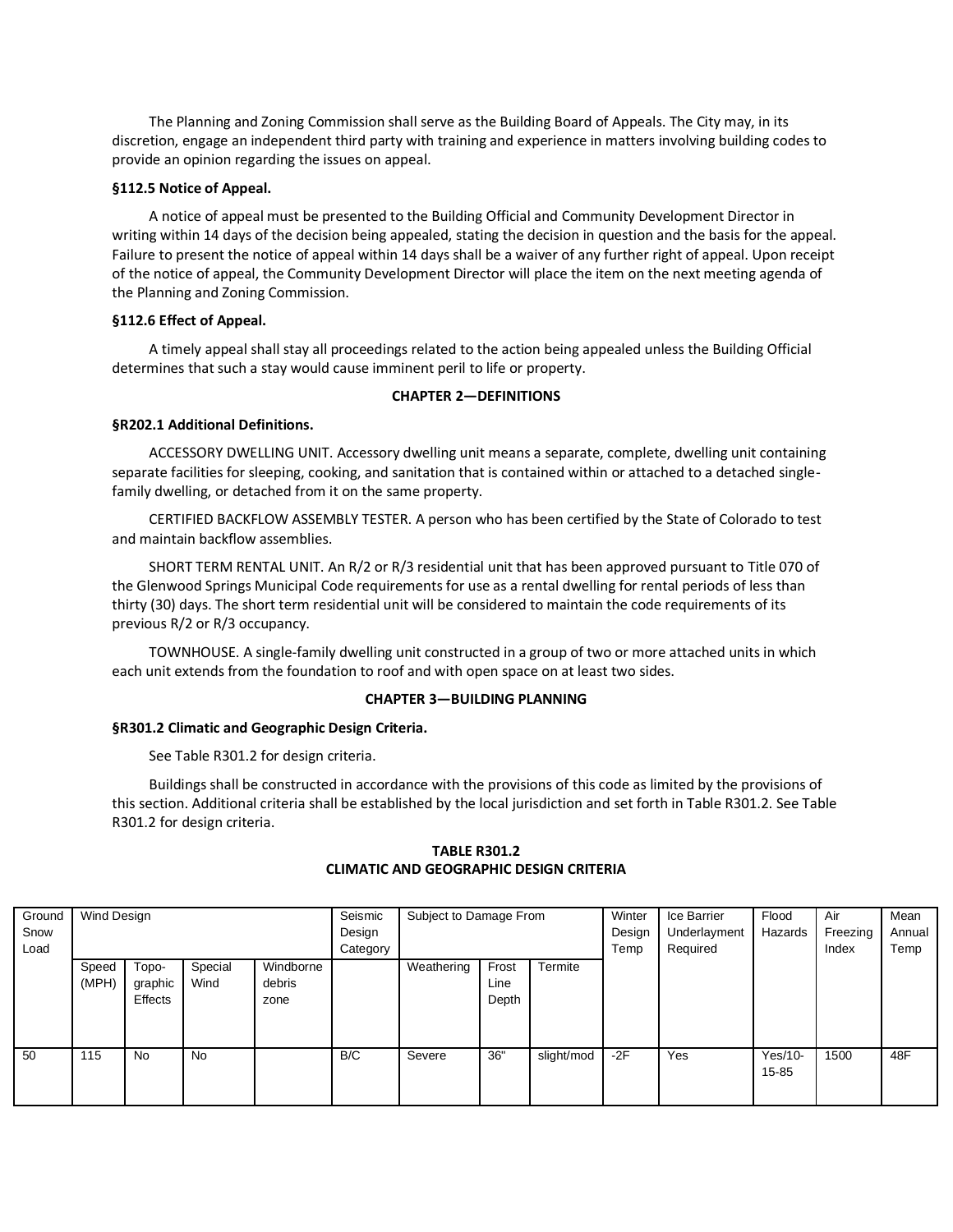| Elevation | Altitude<br>correction<br>factor | Coincident<br>wet bulb | Indoor<br>Winter<br>design<br>dry-bulb<br>temp. | Indoor winter design dry-bulb<br>temp. |       | Outdoor winter design<br>bulb temp. | Heating Temp.<br>Diff. |
|-----------|----------------------------------|------------------------|-------------------------------------------------|----------------------------------------|-------|-------------------------------------|------------------------|
| 5,761     | .84                              | 59                     | 70                                              | 70                                     | $-2F$ | ົ                                   | 68                     |
| Latitude  |                                  |                        |                                                 |                                        |       |                                     |                        |
| 39.5506 N |                                  |                        |                                                 |                                        |       |                                     |                        |

#### **TABLE R301.5**

TABLE R301.5 shall remain as part of the code in full except for the 2 items below which are amended as follows:

| Habitable attics and attics served with fixed stairs | 40 psf. |
|------------------------------------------------------|---------|
| Sleeping rooms                                       | 40 psf. |

#### **§R302.2.1.1**

Gypsum board separation shall be continuous around and behind all surface membrane penetrations in separation walls or ceilings.

#### **§R302.2.6 Structural Independence.**

Exceptions:

5. Townhouses separated by a common 2-hour fire-resistance-rated wall as provided in Section R302.2.

#### **§R302.5.1 Opening Protection.**

Openings from a private garage directly into a room used for sleeping purposes shall not be permitted. Other openings between the garage and residence shall be equipped with solid wood doors not less than 1-3/8 inches (35 mm) in thickness, solid or honeycomb core steel doors not less than 1-3/4 inches (35 mm) thick, or 20-minute fire-rated doors. Such doors shall be tight-fitting and self-closing.

#### **TABLE R302.6**

Table R302.6 shall remain in the code in full, with all the materials in the in the Table being changed to 5/8" Type X gypsum board.

#### **§R302.6.1 Heating Equipment Room Occupancy Separation.**

In R-3 occupancies rooms containing a boiler, central heating plant or hot water supply boiler in excess of 400,000 btu per hour input shall be separated from the rest of the building by not less than: one-hour construction on the room side of the heating equipment, with a 20-minute rated door, smoke sealed and self-closing.

### **§R302.7 Under stair protection.**

Enclosed accessible space under stairs shall have walls, under-stair surface and soffits protected on the enclosed side with fire taped ⅝" gypsum board.

### **§R306.5 Sanitation at Construction Sites.**

Toilet facilities shall be provided for construction workers and such facilities shall be conveniently located and maintained in a sanitary condition. The facilities shall be available from the time the first work is started until the certificate of occupancy is issued.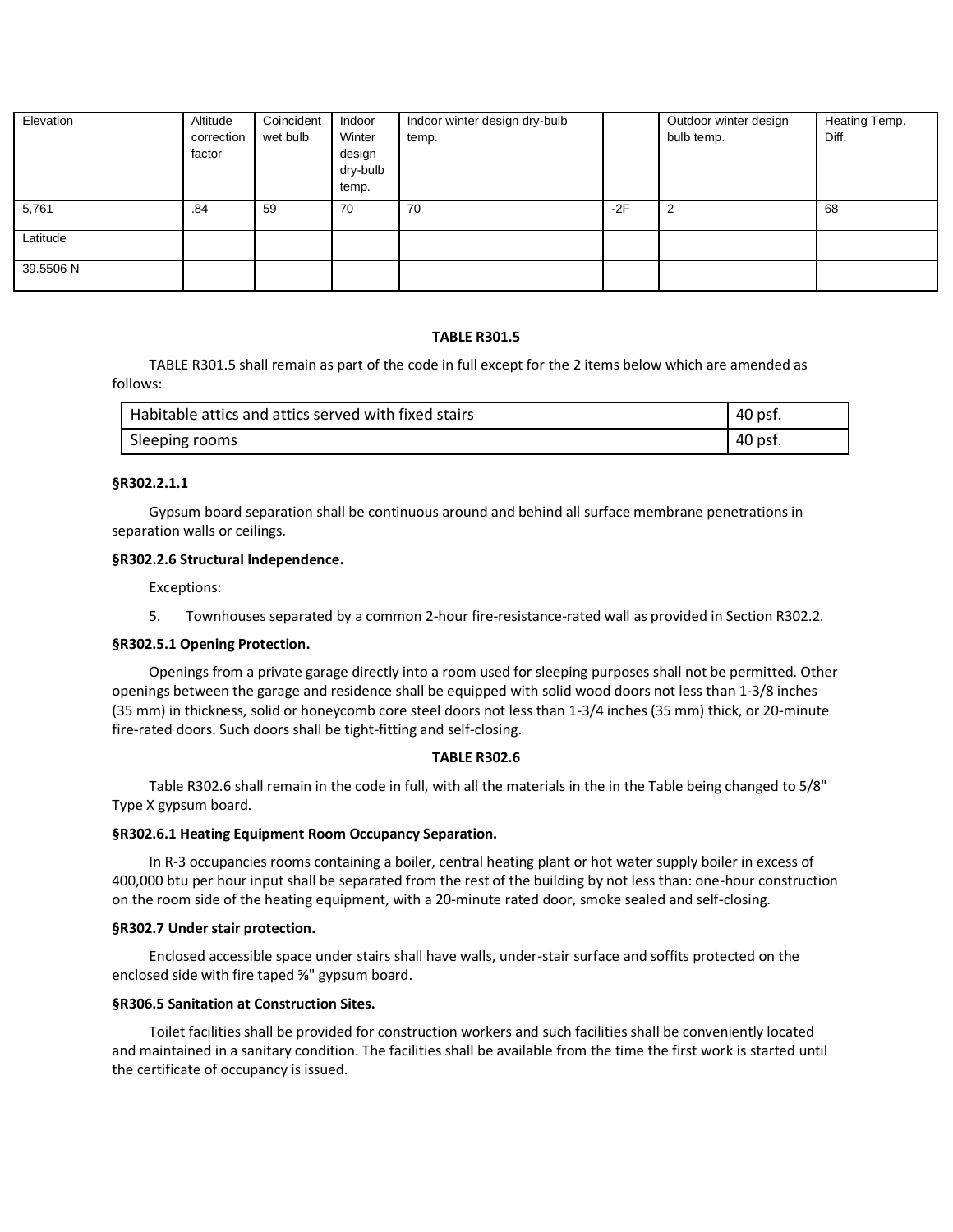#### **CHAPTER 4—FOUNDATIONS**

#### **§R403.1 General (Footings).**

When soils tests by an approved agency per Section R401.4 and foundations designed and sealed by an engineer or architect are not required by the Building Official, all exterior walls shall be supported on continuous solid or fully grouted masonry or concrete footings, wood foundations in accordance with AF&PA PWF, or other approved structural systems which shall be of sufficient design to accommodate all loads according to Section R301 and to transmit the resulting loads to the soil within the limitations as determined from the character of the soil. Footings shall be supported on undisturbed natural soils or engineered fill. Except where erected on solid rock or otherwise protected from frost, foundation walls, piers and other permanent supports of buildings and structures shall extend to at least 36 inches below finished grade, and spread footings of 10 inches T thick by 16 inches W wide minimum size shall be provided to properly distribute the load within the allowable load-bearing value of the soil. Alternatively, such structures shall be supported on piles where solid earth or rock is not available. The City of Glenwood Springs will not inspect the drilling, reinforcement and placement of caissons. A qualified engineer must perform this inspection. Findings must be detailed in a typed, stamped report to the building department. Footings shall not bear on frozen soils. Concrete footings shall include a minimum of two #5 reinforcement bars to be tied continuously and spaced a minimum of three inches from the ground and equally within the footing. Dowels shall be 1 - #5 4 ft. long with an 8 in. hook placed 18 in. on center. Footings shall be so designed that the allowable bearing capacity of the soil is not exceeded, and that differential settlement is minimized.

#### Exception:

- 1. Unless designed and sealed by an engineer or architect.
- 2. Monolithic, thickened slabs with detached garages.
- 3. Wood foundations are limited to have no more than two floors and a roof; and interior basement and foundation walls at intervals not exceeding 50 ft.

#### **§R403.1.1 Minimum size.**

See above. Footing projections, P, shall be at least 3 inches. Footings for wood foundations shall be in accordance with the details set forth in Section R403.2, and Figures R403.1(2) and R403.1(3).

#### **§R403.3 Frost protected shallow foundations.**

For buildings where the monthly mean temperature of the building is maintained at a minimum of 64-degree F, footings are not required to extend below the frost line when protected from frost by insulation in accordance with Figure R403.3(1) and Table R403.3(1). Foundations protected from frost in accordance with Figure R403.3(1) and Table R403.3(1) shall not be used for unheated spaces such as porches, utility rooms, garages and carports, and shall not be attached to basements or crawl spaces that are not maintained at a minimum mean temperature of 64-degree F. Minimum Air Freeze index for Glenwood Springs for frost protected shallow foundation design is 1,500 F-days. Materials used below grade for footings against frost shall be labeled as complying with ASTM C578.

### **§R404.1.3.2 Reinforcement for foundation walls.**

When soils tests by an approved agency per Section R401.4 and foundations designed and sealed by an engineer or architect are not required by the Building Official, foundations with stem walls shall be provided with a minimum of 2- #5 top and bottom of wall and 1 - #5 18 in. O.C. vertical and horizontal for wall up to 8 ft. in height. Walls over 8 ft. shall be a designed and sealed by a Colorado registered engineer or architect. Sections R404.1.3.2.1 and R404.1.3.2.2 are hereby deleted.

### **CHAPTER 6—WALL CONSTRUCTION**

### **§R601.3 Moisture During Construction.**

Under-floor spaces and building construction materials shall be protected from moisture during construction as follows: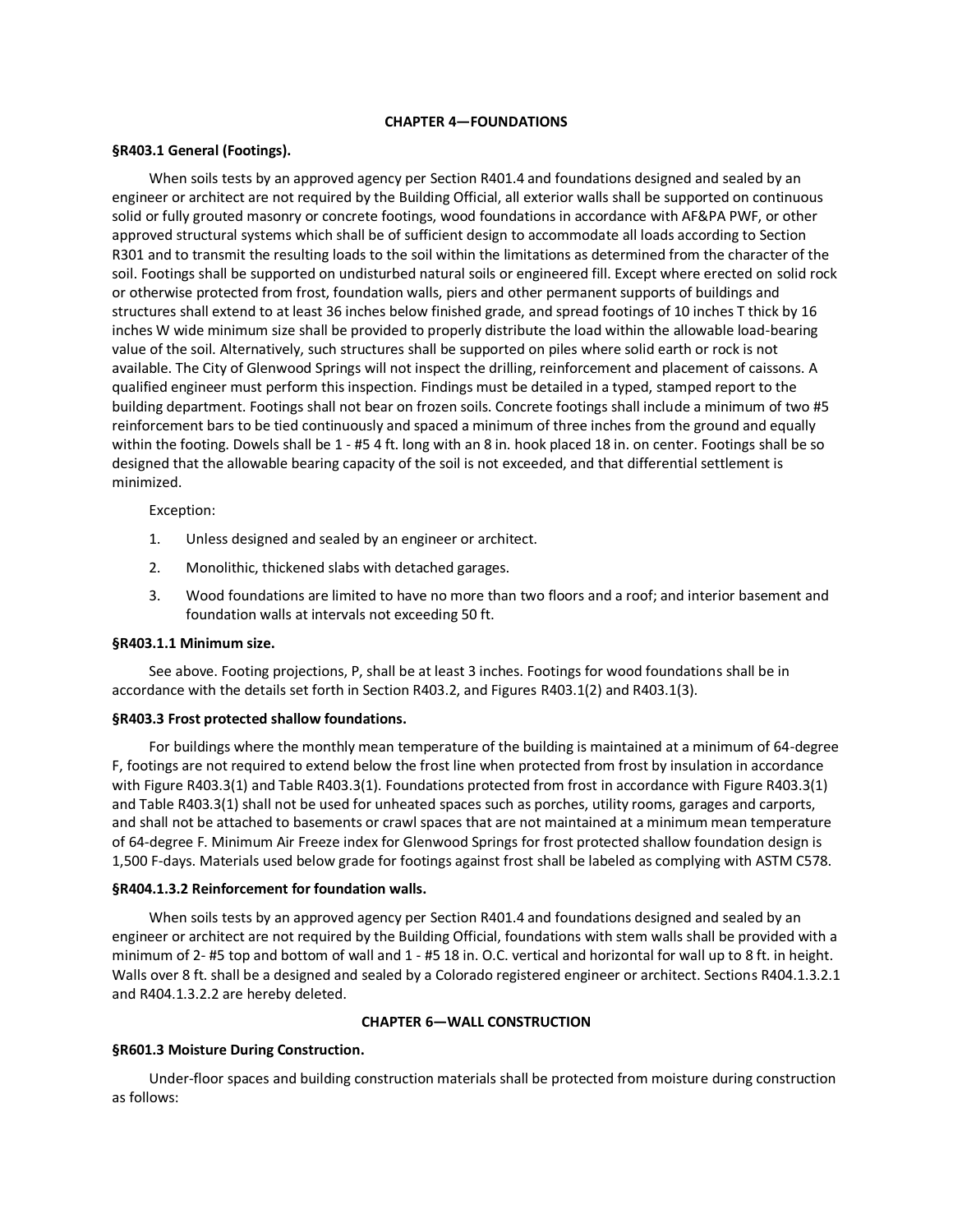- 1. Under-floor spaces shall be protected from moisture during construction such that no standing water, snow or ice is present prior to the under-floor space being enclosed.
- 2. Construction material shall be protected from damaging moisture in accordance with the manufacturer's specifications.

### **§R602.1.4 Structural Log Members.**

Exceptions:

- 1. In single family dwellings of log construction, wall logs need not be graded.
- 2. In single family dwellings of log construction, all structural logs shall be designed by a licensed Colorado architect or engineer and inspected by that architect or engineer after the completion of the framing with the architect or engineer certifying to the building department that the logs are of the size, quality and species of the design and that they were installed to that design. Wall logs need not be part of the structural design.

# **CHAPTER 8—ROOF-CEILING CONSTRUCTION**

### **§R802.2 Design and Construction.**

The framing details required in Section R802 apply to roofs having a minimum slope of three units vertical in 12 units horizontal (25-percent slope) or greater. Roof-ceilings shall be designed and constructed in accordance with the provisions of this chapter and Figures R606.11(1), R606.11(2), and R606.11(3) or in accordance with AWC NDS. Components of roof-ceilings shall be fastened in accordance with Table R602.3(1). The use of load duration factors for snow load shall be prohibited.

### **§R802.10.2 Design.**

Wood trusses shall be designed in accordance with accepted engineering practice. The design and manufacture of metal-plate-connected wood trusses shall comply with ANSI/TPI 1. The truss design drawings shall be prepared by a registered professional where required by the statute of the jurisdiction in which the project is to be constructed in accordance with Section R106.1. The use of load duration factors for snow load shall be prohibited.

# **CHAPTER 9—ROOF ASSEMBLIES**

# **§R903.4.2 Gutters and Downspouts.**

Any Group R or U occupancy with roof edges less than three (3) feet to any property line shall be provided with gutters and downspouts to direct water away from adjacent property. For zero-lot-line developments where roof projects are allowed by deed convent or ingress/egress easements, gutters and downspouts shall be provided to direct water away from adjacent property. Roof projections shall not exceed eighteen (18) inches.

### **§R903.5 Snow-Shed Barriers.**

Roofs shall be designed to prevent accumulations of snow from shedding above or in front of gas utility or electric utility meters and egress doors and patios/decks.

### **§R903.5.1 Mechanical Snow Barriers**

Mechanical barriers are required for metal roof shingles, metal roof panels or for other roofing materials with 12:12 pitch or greater to protect walkways from snow slides. Mechanical barriers for metal roof shingles and metal roof panels. Mechanical barriers installed to prevent snow shedding from the roof shall be secured to roof framing members or to solid blocking secured to framing members in accordance with the manufacturer's installation instructions. Individual devices installed in a group of devices to create a barrier to prevents now shedding shall be installed in at least two rows with the first row no more than 24 inches from the edge of the roof or eave. The rows shall be parallel with the exterior wall line and the devices in each row shall be staggered for a spacing of no more than 24 inches on center measured parallel with the exterior wall line Continuous snow barriers shall be secured to roof framing at no more than 48 inches on center and/or manufacturers specifications.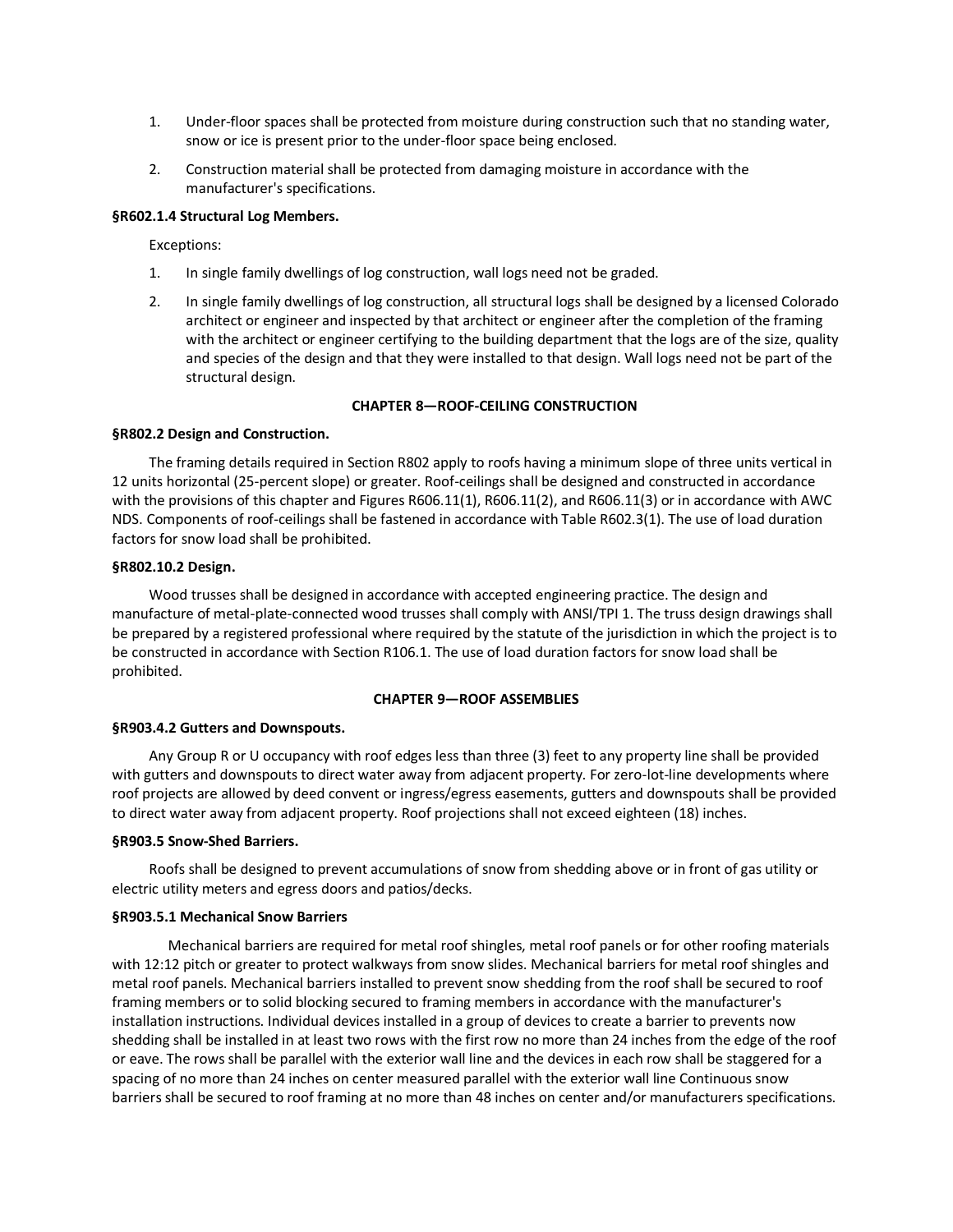Continuous barriers shall be installed parallel with the exterior wall line and no more than 24 inches from the edge of the roof or eave.

#### **§R905.5.2 Deck Slope.**

Mineral-surfaced roll roofing shall not be applied on roof slopes below two (2) units vertical in twelve (12) units horizontal (16% slope) except for patios and carports open on three (3) sides or detached garages.

#### **§R908.1 General (Reroofing).**

Materials and methods of application used for re-covering or replacing an existing roof covering shall comply with the requirements of Chapter 9. A separate permit is required for re-roofing. Exceptions remain.

#### **CHAPTER 10—CHIMNEYS AND FIREPLACES**

#### **§R1004.4 Un-vented Gas Log Heaters.**

Installation of un-vented gas log heaters is prohibited.

#### **§R1005.8.1 Fire Blocking.**

Factory-built chimney chases shall be effectively fire blocked within the chase enclosure at each floor-ceiling level and at the roof. The vertical distance between adjacent fire blocking shall not exceed 10 feet.

#### **CHAPTER 11—[RE] ENERGY CONSERVATION**

### **§N1101.1 Scope.**

Energy efficiency to comply with International Energy Conservation Code, of the Glenwood Springs Municipal Code Article 060.080.

### **CHAPTER 24—FUEL GAS**

#### **§G2417.4.1 Test Pressure.**

The test pressure to be used shall be not less than one and one-half times the proposed maximum working pressure, but not less than 10 psig, irrespective of design pressure. Where the test pressure exceeds 125 psig, the test pressure shall not exceed a value that produces a hoop stress in the piping greater than 50 percent of the specified minimum yield strength of the pipe.

#### **§G2433.1 General (Log Lighters).**

Log lighters are prohibited.

#### **§G2445.1 General (Un-Vented Room Heaters).**

Unvented room heaters are prohibited. Sections G2445.2, G2445.3, G2445.4, G2445.5, G2445.6, G2445.7 and G2445.7.1 are hereby deleted.

#### **CHAPTER 25—PLUMBING ADMINISTRATION**

#### **§P2503.8.2 Testing.**

Reduced pressure principle backflow preventers, double check valve assemblies, double-detector check valve assemblies and pressure vacuum breaker assemblies shall be tested at the time of installation, immediately after repairs or relocation and at least annually. Testing to be done by a certified backflow assembly tester.

#### **CHAPTER 26—GENERAL PLUMBING REQUIREMENTS**

#### **§P2601.1 Scope (General Plumbing Requirements).**

The provisions of this chapter shall establish the general administrative requirements applicable to plumbing systems and inspection requirements of this code. The intent of this code is to meet or exceed the requirements of the State of Colorado Plumbing Code. When technical requirements, specifications or standards in the Colorado Plumbing Code conflict with this code the more restrictive shall apply.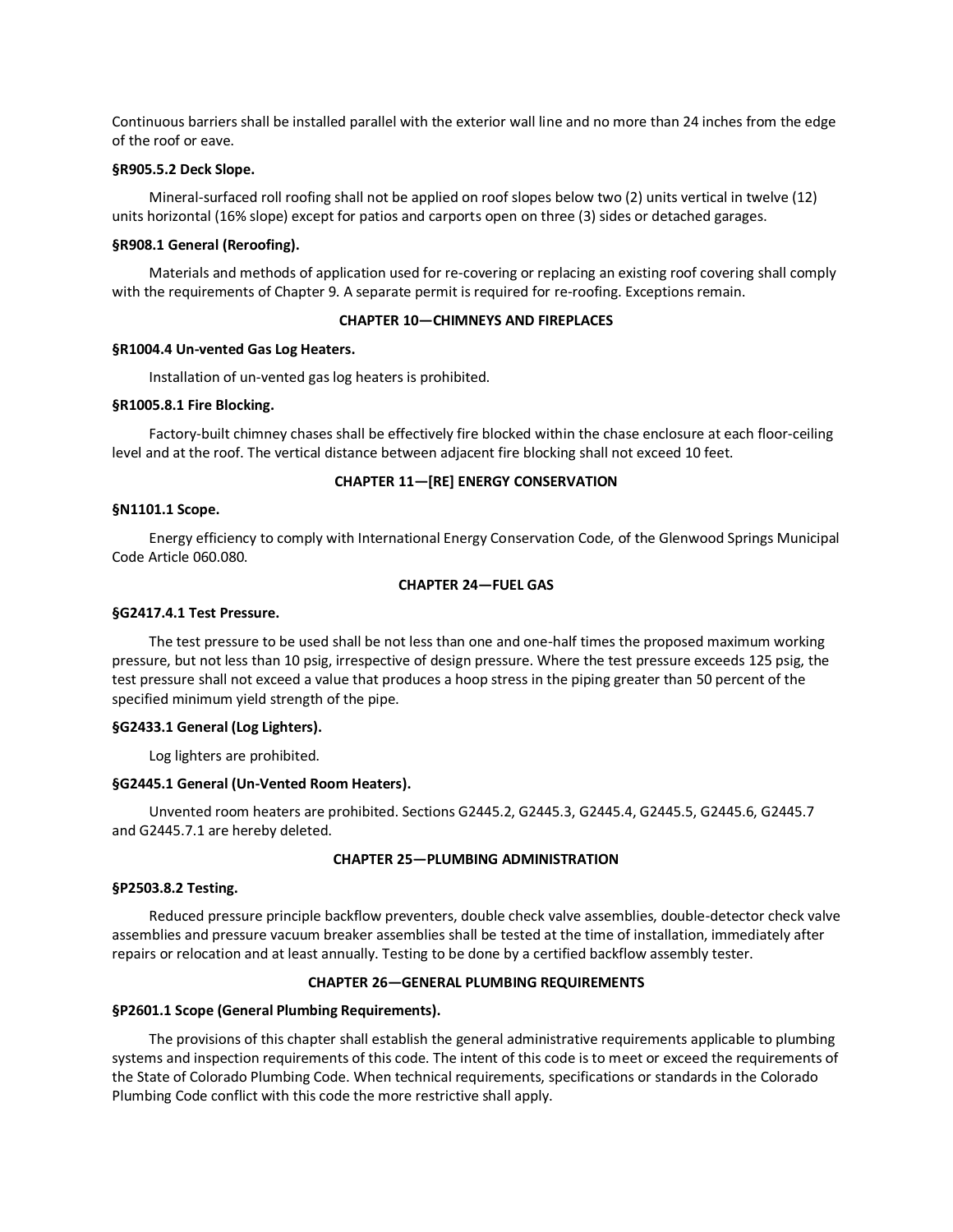#### **§P2603.5.1 Sewer Depth.**

*Building sewers* that connect to private sewage disposal systems shall be a not less than 20 inches below finished grade at the point of septic tank connection. *Building sewers* shall be not less than 12 inches below grade.

# **CHAPTER 29—WATER SUPPLY AND DISTRIBUTION**

#### **§P2910.1 Scope (Nonpotable Water Systems).**

The provisions of this section shall govern the materials, design, construction, and installation of systems for the collection, storage, treatment, and distribution of nonpotable water. The use and application of nonpotable water shall comply with laws, rules, and ordinances applicable in the jurisdiction. Nonpotable water systems must be in compliance with all state requirements.

#### **§P2911.1 General (On-Site Nonpotable Water Reuse Systems).**

The provisions of this section shall govern the construction, installation, alteration, and repair of on-site nonpotable water reuse systems for the collection, storage, treatment, and distribution of on-site source of nonpotable water as permitted in the jurisdiction. On-site nonpotable water reuse systems must be in compliance with all state requirements.

### **CHAPTER 31—VENTS**

#### **§P3103.1.1 Roof Extension.**

All open vent pipes which extend through a roof shall be terminated at least 12 inches above the roof except that where a roof is to be used for any purpose other than weather protection, the vent extensions shall be run at least 7 feet above the roof. Sections P3103.1.1, P3103.1.2, P3103.1.3, and P3103.1.4 are hereby deleted.

#### **§P3104.4 Vertical Rise of Vent.**

Every dry vent shall rise vertically to a minimum of six (6) inches above the flood level rim of the highest trap or trapped fixture being vented. Horizontal dry vents below flood rim level shall be permitted for floor drains and floor sinks when installed per Sections P3104.2 and P3104.3 when provided with a wall clean out in a vertical vent in the shortest distance possible.

# **060.030.030 The International Residential Code and Commentary Vols. 1 and 2.**

The International Residential Code and Commentary Vols. 1 and 2, 2021 edition, published by the International Code Council, 4051 West Flossmoor Road, Country Club Hills, Illinois 60478-5771, are hereby adopted as enforcement guides. The Building Official, or any authorized representative, shall have the discretion to apply the contents of the documents referenced in this article in a given circumstance, but the Building Official is not required to strictly apply such contents in every conceivably relevant circumstance.

# ARTICLE 060.040 INTERNATIONAL PLUMBING CODE

# **060.040.010 International Plumbing Code Adopted; Violation; Conflict.**

- (a) All plumbing within the City shall conform to the provisions of the International Plumbing Code, 2021 edition, published by the International Code Council, 4051 West Flossmoor Road, Country Club Hills, Illinois 60478- 5795, which is incorporated herein as if set forth verbatim and which is hereby adopted and made a part of the Municipal Code by reference.
- (b) Any person, firm, or corporation violating any of the provisions of the International Plumbing Code adopted in this section shall be deemed guilty of a misdemeanor and upon conviction of the same shall be punished by a fine of up to one thousand dollars (\$1,000.00). Each day such violation is allowed to persist shall constitute a separate and new offense.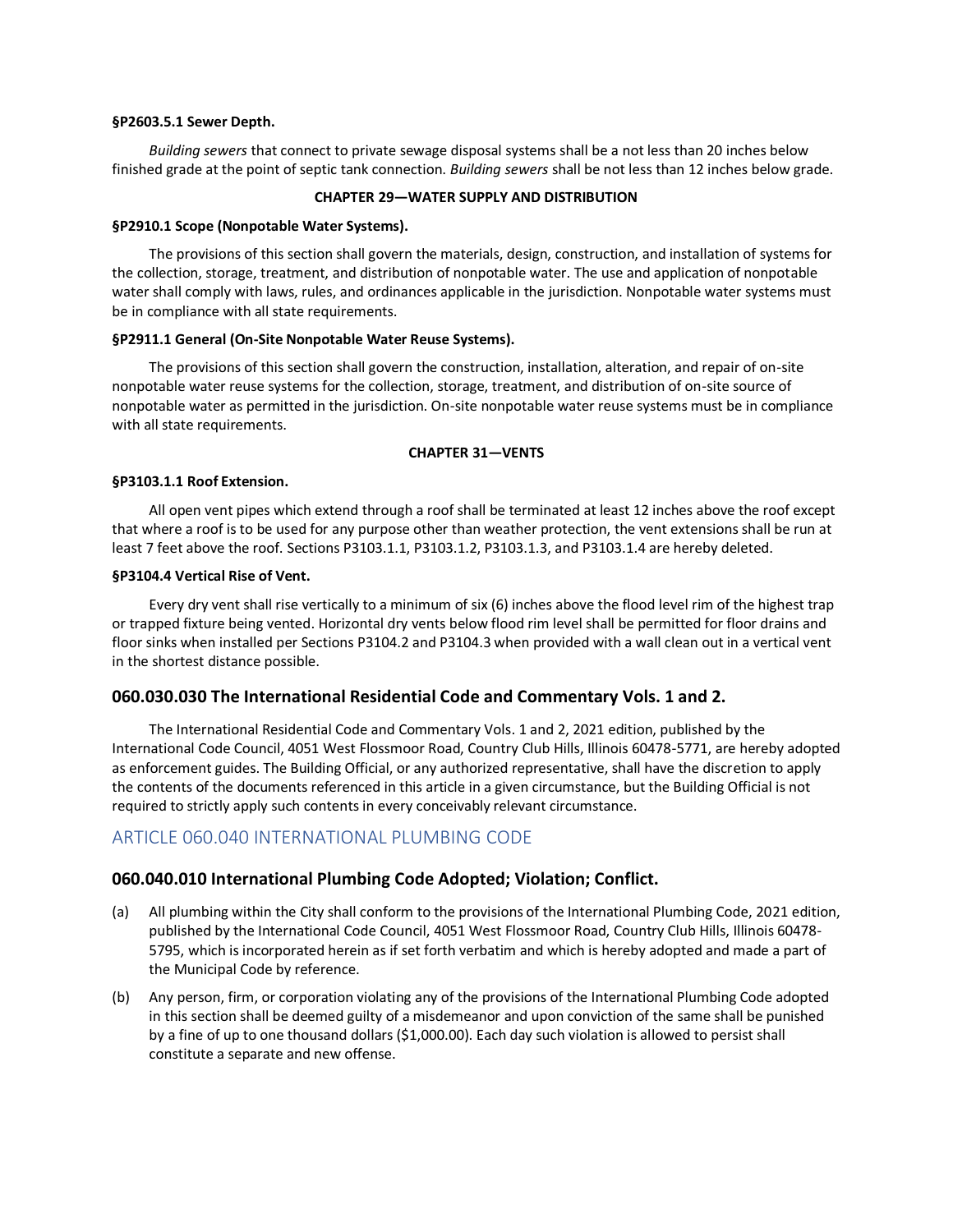(c) If the provisions of the International Plumbing Code, as adopted in this article, conflict with any other provisions of the Municipal Code then the more restrictive of the two shall govern. Where there is a conflict between a general requirement and a specific requirement, the specific requirement shall be applicable.

# **060.040.020 Amendments to the International Plumbing Code.**

# **CHAPTER 1—ADMINISTRATION**

# **§101.1 Title.**

These regulations shall be known as the *International Plumbing Code* of the City of Glenwood Springs, Colorado, herein after referred to as this code or the Plumbing Code of Glenwood Springs.

### **§101.3 Purpose.**

The purpose of this code is to provide minimum standards to safe guard life or limb, health, property and public welfare by regulating and controlling the design, construction, installation, quality of materials, location, operation and maintenance or use of plumbing equipment and systems. The intent of this code is to meet or exceed the requirements of the state of Colorado plumbing code. When technical requirements, specifications or standards in the Colorado plumbing code conflict with this code, the more restrictive shall apply.

#### **§103.2 Appointment (Building Official).**

The Building Official is hereby authorized and directed to enforce all of the provisions of this code; however, a guarantee that all buildings and structures have been constructed in accordance with all of the provisions of this code is neither intended nor implied.

#### **§103.4 Liability.**

The adoption of this code, and any previous codes adopted by the City of Glenwood Springs, shall not be deemed to give rise to a duty of care on the part of any public entity, public employee or agent, nor shall this code or any previous codes be deemed to create any civil remedy against a public entity, public employee or agent. The code official, officer or employee charged with the enforcement of this code, while acting for the jurisdiction, shall not thereby be rendered liable personally, and is hereby relieved from personal liability for any damages accruing to persons or property as a result of any act or by reason of an actor omission in the discharge of official duties. Any suit instituted against an officer or employee because of an act performed by that officer or employee in the lawful discharge of duties under the provisions of this code shall be defended by the legal representative of the jurisdiction until the final termination of the proceedings. The code official or any subordinate shall not be liable for cost in any action, suitor proceeding that is instituted in pursuance of the provisions of this code; and any officer of the department of plumbing inspection, acting in good faith, shall be free from liability for acts performed under any of its provisions or by reason of any actor omission in the performance of official duties in connection therewith.

### **§109.3 Work Commencing Before Permit Issuance.**

Work commencing before permit issuance may be subject to Section 109.4 International Building Code.

### **§109.4 Fee Schedule.**

The fees for all plumbing work shall be per Table 1-A of the Glenwood Springs Municipal Code Section 060.020.020.

### **§109.5 Fee Refunds.**

The Building Official shall authorize the refunding of fees as follows:

- 1. The full amount of any fee paid hereunder that was erroneously paid or collected.
- 2. Not more than 80 percent of the permit fee paid when no work has been done under a permit issued in accordance with this code.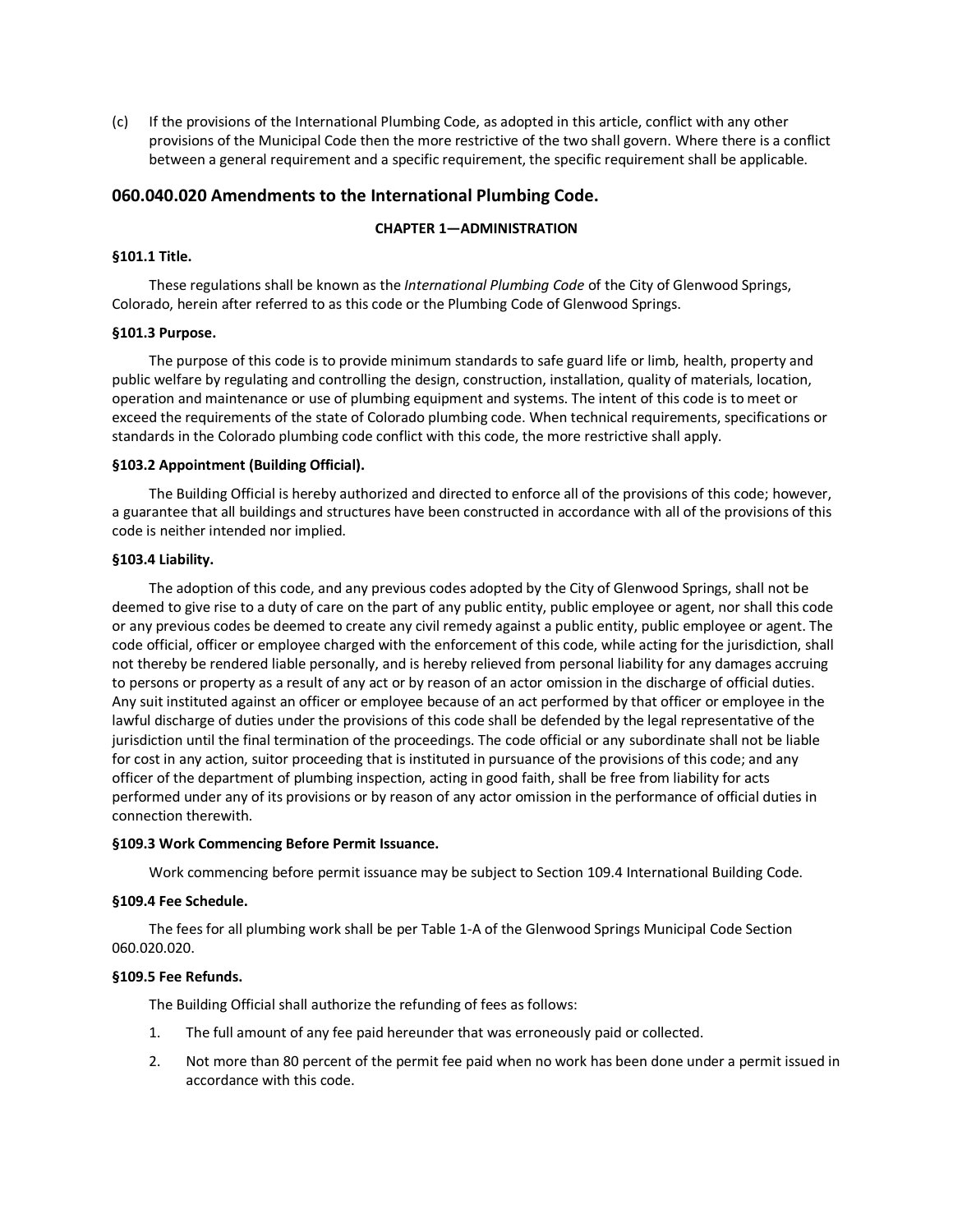- 3. Not more than 80 percent of the plan review fee paid when an application for a permit for which a plan review fee has been paid is withdrawn or canceled before any plan reviewing is expanded. The Building Official shall not authorize refunding of any fee paid except on written application filed by the original permittee not later than 180 days after the date of fee payment.
- 4. There will be a minimum \$30.00 fee for processing refunds.

# **§109.6 Re-inspection Fee.**

A re-inspection fee may be assessed per Section 109.8 International Building Code.

### **§114.1 Means of Appeal.**

Orders, decisions or determinations of the Building Official relative to the application and interpretation of this code may be appealed to the Building Board of Appeals by presenting a notice of appeal to the Building Official and Community Development Director within 14 days of the decision being appealed. The notice of appeal should state the decision being appealed and the basis for the appeal. Failure to present the notice of appeal within 14 days shall be a waiver of any further right of appeal. The Planning and Zoning Commission shall serve as the Building Board of Appeals. Upon receipt of the notice of appeal, the Community Development Director will place the item on the next meeting agenda of the Planning and Zoning Commission. A timely appeal shall stay all proceedings related to the action being appealed unless the Building Official determines that such a stay would cause imminent peril to life or property. Sections 114.2, 114.3, and 114.4 are hereby deleted.

# **CHAPTER 2—DEFINITIONS**

# **§202.1 Additional Definitions.**

CERTIFIED BACKFLOW ASSEMBLY TESTER. A person who has been certified by the State of Colorado to test and maintain backflow assemblies.

# **CHAPTER 3—GENERAL REGULATIONS**

### **§305.4.1 Sewer Depth.**

Building sewers that connect to private sewage disposal systems shall be a minimum of 20 inches below finished grade at the point of septic tank connection. Building sewers shall be a minimum of 12 inches below grade.

# **CHAPTER 4—FIXTURES, FAUCETS, AND FIXTURE FITTINGS**

### **§403.2 Separate Facilities.**

Exceptions:

- 2. Separate facilities shall not be required in structures or tenant spaces with a total occupant load, including both employees and customers, of twenty-five (25) or less.
- 4. Two (2) single-use unisex restrooms (one accessible/one non-accessible) are allowed when the occupant load is less than fifty (50).

### **§413.4 Public Laundries and Central Washing Facilities.**

Exception:

A two-inch (2") drain is allowed in facilities with two or less washing machines.

# **CHAPTER 6—WATER SUPPLY AND DISTRIBUTION**

### **§608.1. General (Protection of Potable Water Supply).**

A potable water supply system shall be designed, installed and maintained in such a manner so as to prevent contamination from non-potable liquids, solids or gases being introduced into the potable supply through crossconnections or any other piping connections to the system. Backflow preventer applications shall conform to Table 608.1, except as specifically stated in Sections 608.2 through 608.16.4.2.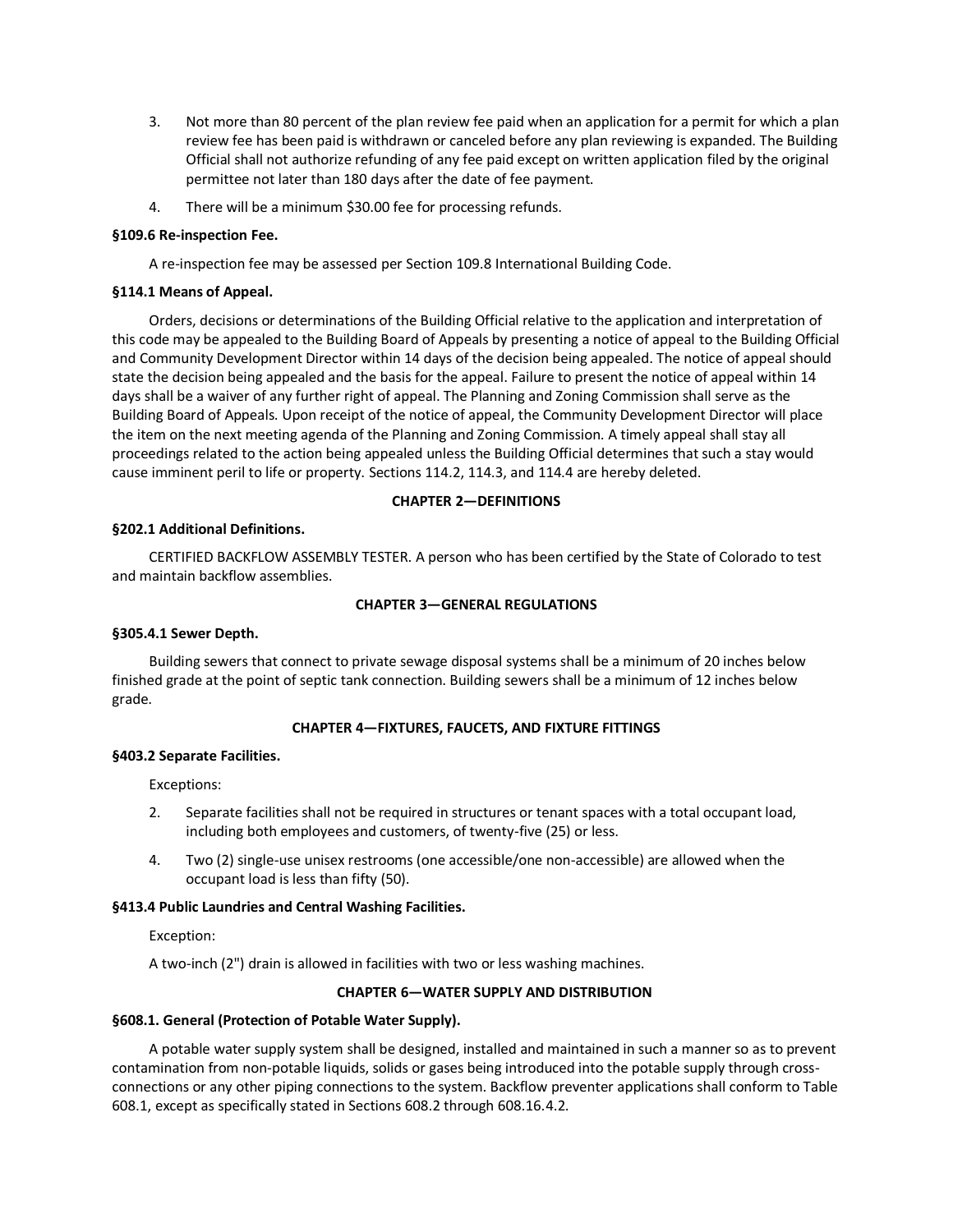No person shall install any water operated equipment or mechanism or use any water treating chemical or substance if it is found that such equipment, mechanism, chemical or substance may cause pollution of the domestic water supply. Such equipment or mechanism may be permitted only when equipped with a Colorado Department of Health approved backflow prevention device. Whenever the use of an antifreeze compound becomes necessary, propylene glycol is recommended. Other antifreeze compounds may be used after written approval by the City Water Department. The use of ethylene glycol is not permitted. In areas where the use of an approved antifreeze is necessary, a readily visible, durable sign shall be posted stating "ETHYLENE GLYCOL PROHIBITED." The sign shall be in letters not less than one (1) inch high on a contrasting background.

# **CHAPTER 9—VENTS**

### **§903.1.1 Roof Extension.**

All open vent pipes that extend through a roof shall be terminated at least 12 inches above the roof, except that where a roof is to be used for any purpose other than weather protection, the vent extensions shall be run at least 7 feet above the roof. Section 903.1.2 is hereby deleted.

### **CHAPTER 11—STORM DRAINAGE**

### **§1104.3 Combining Storm with Sanitary Drainage.**

Combining storm with sanitary drain is prohibited.

# **060.040.030 International Plumbing Code Commentary.**

The International Plumbing Code Commentary, 2021 edition, published by the International Code Council, 4051 West Flossmoor Road, Country Club Hills, Illinois 60478-5795, is hereby adopted as an enforcement guide. The Building Official, or any authorized representative, shall have the discretion to apply the contents of the commentary referenced in this Title in a given circumstance, but the Building Official is not required to strictly apply such contents in every conceivably relevant circumstance.

Amendment to the International Plumbing Code Commentary

*Alternate installations of backflow devices may be allowed, subject to the installation meeting all applicable CDPHE regulations and with the written approval of the City Public Works Director.*

# ARTICLE 060.050 INTERNATIONAL MECHANICAL CODE

# **060.050.010 International Mechanical Code Adopted; Penalties; Conflicts.**

- (a) The International Mechanical Code, 2021 edition, as published by the International Code Council, 4051 West Flossmoor Road, Country Club Hills, Illinois 60478-5795, is hereby adopted for the purpose of providing minimum standards to safeguard life or limb, health, property and public welfare by regulating and controlling the design, construction, installation, quality of materials, location, operating and maintenance of heating, ventilating, cooling, refrigeration, incinerators and other miscellaneous heat-producing appliances.
- (b) Appendix A of the International Mechanical Code as promulgated by the International Code Council are hereby adopted.
- (c) It shall be unlawful for any person to erect, install, alter, repair, relocate, add to, replace, use or maintain heating, ventilating, cooling or refrigeration equipment in the City, or cause or permit the same to be done, contrary to or in violation of the provisions of the International Mechanical Code and Standards as adopted in this article. Maintenance of equipment which was unlawful at the time it was installed and which would be unlawful under the International Mechanical Code and Standards adopted in this article, if installed after the effective date thereof, shall constitute a continuing violation of said code and standards.
- (d) Any person, firm or corporation violating any of the provisions of the International Mechanical Code or Standards, as adopted in this article, shall be deemed guilty of a misdemeanor and upon conviction of the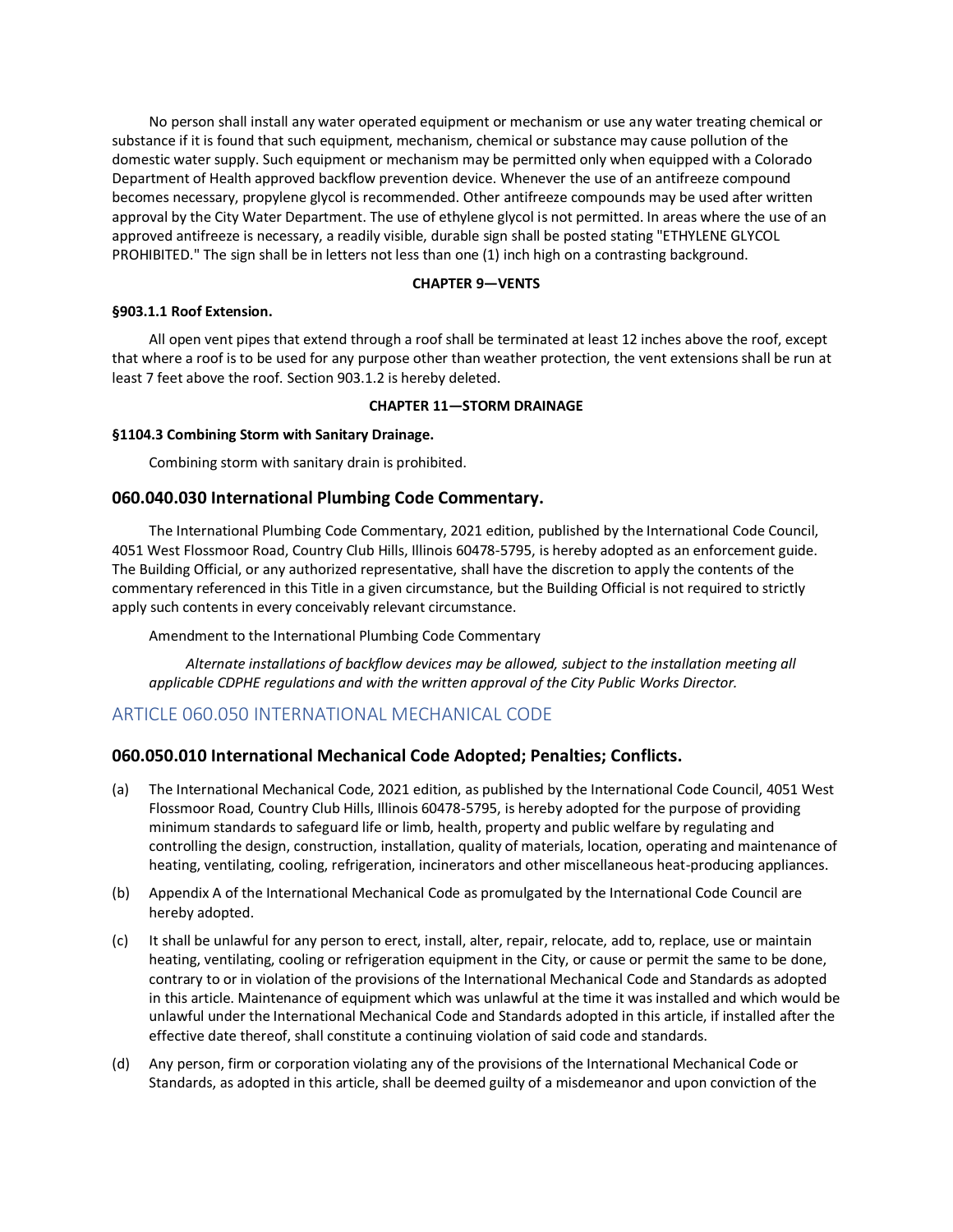same shall be punished by a fine of up to one thousand dollars (\$1,000.00). Each day such violation is allowed to persist shall constitute a separate and new offense.

(e) If the provisions of the International Mechanical Code, as adopted in this article, conflict with any other provisions of the Municipal Code then the more restrictive of the two shall govern. Where there is a conflict between a general requirement and a specific requirement, the specific requirement shall be applicable.

# **060.050.020 Amendments to the International Mechanical Code.**

# **CHAPTER 1—SCOPE AND ADMINISTRATION**

#### **§101.1 Title.**

These regulations shall be known as the *International Mechanical Code* of the City of Glenwood Springs, Colorado herein after referred to as this code or the Mechanical Code of Glenwood Springs.

#### **§103.2 Appointment (Building Official).**

Building Official is hereby authorized and directed to enforce all of the provisions of this code; however, a guarantee that all buildings and structures have been constructed in accordance with all of the provisions of this code is neither intended nor implied.

#### **§103.4 Liability.**

The adoption of this code, and any previous codes adopted by the City of Glenwood Springs, shall not be deemed to give rise to a duty of care on the part of any public entity, public employee or agent, nor shall this code or any previous codes be deemed to create any civil remedy against a public entity, public employee or agent. The code official, officer or employee charged with the enforcement of this code, while acting for the jurisdiction, shall not thereby be rendered liable personally, and is hereby relieved from personal liability for any damages accruing to persons or property as a result of any act or by reason of an actor omission in the discharge of official duties. Any suit instituted against an officer or employee because of an act performed by that officer or employee in the lawful discharge of duties under the provisions of this code shall be defended by the legal representative of the jurisdiction until the final termination of the proceedings. The code official or any subordinate shall not be liable for cost in any action, suitor proceeding that is instituted in pursuance of the provisions of this code; and any officer of the department of plumbing inspection, acting in good faith, shall be free from liability for acts performed under any of its provisions or by reason of any actor omission in the performance of official duties in connection therewith.

#### **§109.4 Work Commencing Before Permit Issuance.**

Work commencing before permit issuance may be subject to Section 109.4 International Building Code.

### **§109.2 Fee Schedule.**

The fees for mechanical work shall be per Table 1-A of the Glenwood Springs Municipal Code Section 060.020.020.

### **§109.6 Fee Refunds.**

The code official shall authorize the refunding of fees as follows:

- 1. The full amount of any fee paid hereunder that was erroneously paid or collected.
- 2. Not more than 80 percent of the permit fee paid when no work has been done under a permit issued in accordance with this code.
- 3. Not more than 80 percent of the plan review fee paid when an application for a permit for which a plan review fee has been paid is withdrawn or canceled before any plan reviewing is expanded.
- 4. There will be a minimum \$30.00 fee for processing refunds.

#### **§109.7 Re-inspection Fee.**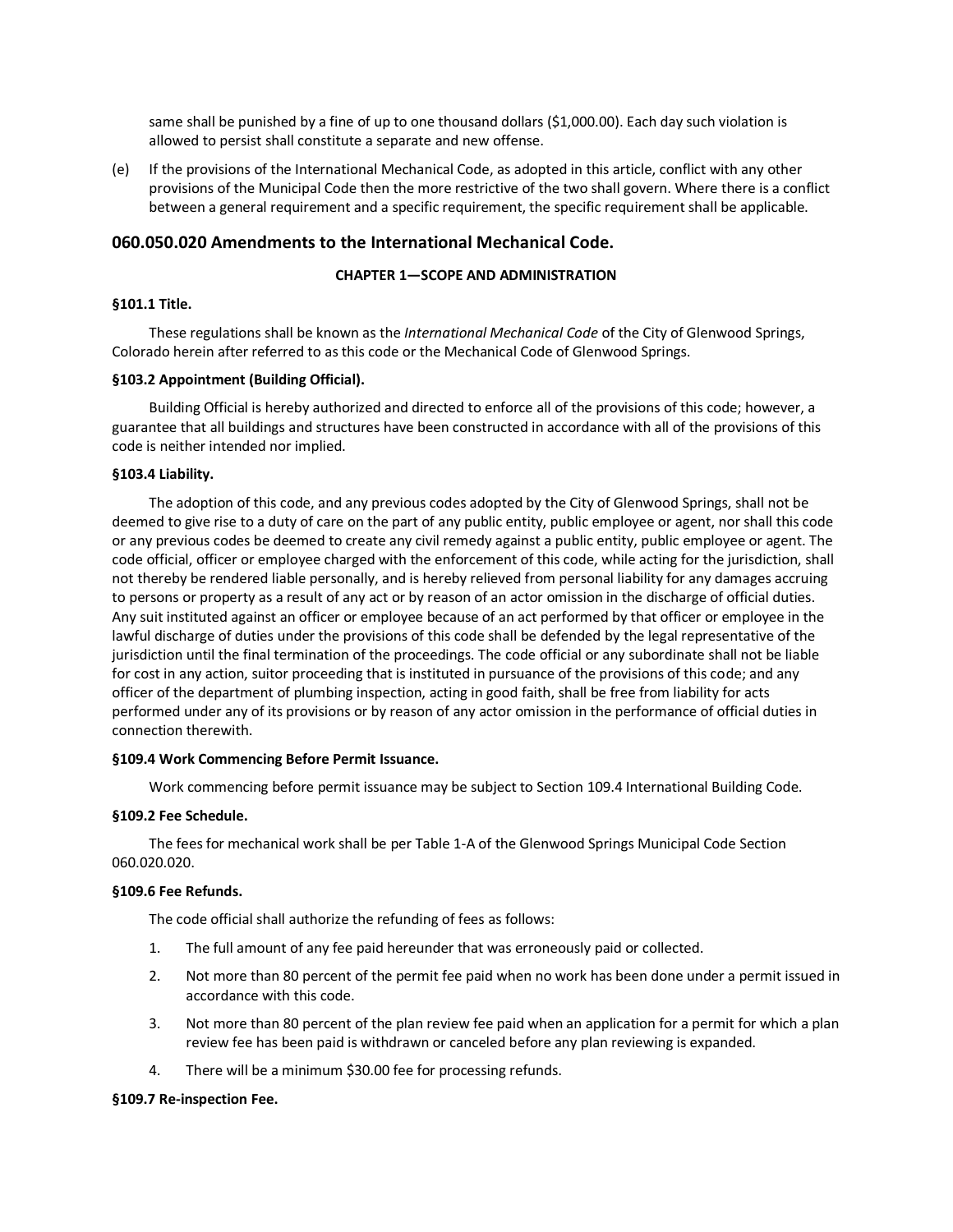A re-inspection fee may be assessed per Section 109.8 of the International Building Code.

# **§114.1 Means of Appeal.**

Orders, decisions or determinations of the Building Official relative to the application and interpretation of this code may be appealed to the Building Board of Appeals by presenting a notice of appeal to the Building Official and Community Development Director within 14 days of the decision being appealed. The notice of appeal should state the decision being appealed and the basis for the appeal. Failure to present the notice of appeal within 14 days shall be a waiver of any further right of appeal. The Planning and Zoning Commission shall serve as the Building Board of Appeals. Upon receipt of the notice of appeal, the Community Development Director will place the item on the next meeting agenda of the Planning and Zoning Commission. A timely appeal shall stay all proceedings related to the action being appealed unless the Building Official determines that such a stay would cause imminent peril to life or property. Sections 114.2, 114.3, and 114.4 are hereby deleted.

# **CHAPTER 8—CHIMNEYS AND VENTS**

# **§805.9 Fire Blocking**

Factory-built chimneys shall be effectively fire-blocked within any chase at each floor-ceiling level and at the roof. The vertical distance between adjacent fire-blocking shall not exceed 10 feet. See International Building Code for additional requirements.

# **CHAPTER 9—SPECIFIC APPLIANCES, FIREPLACES, AND SOLID FUEL-BURNING EQUIPMENT**

# **§903.3 Unvented Gas Log Heaters.**

Unvented gas log heaters are prohibited.

# **060.050.030 International Mechanical Code Commentary.**

The Commentary to the International Mechanical Code, 2021 edition, published by the International Code Council, 4051 West Flossmoor Road, Country Club Road, Illinois 60478-5795, is hereby adopted as an enforcement guide. The Building Official, or any authorized representative, shall have the discretion to apply the contents of the handbook referenced in this article in a given circumstance, but the Building Official is not required to strictly apply such contents in every conceivably relevant circumstance.

# ARTICLE 060.060 INTERNATIONAL PROPERTY MAINTENANCE CODE

# **060.060.010 International Property Maintenance Code Adopted; Penalties.**

- (a) The International Property Maintenance Code, 2021edition, as published by the International Code Council, 4051 West Flossmoor Road, Country Club Hills, Illinois 60478-5795, is hereby adopted for the purpose of providing minimum standards for existing residential and nonresidential structures, equipment, and facilities for light, ventilation, space, heating, sanitation, protection from the elements, life safety, safety from fire and other hazards, and for safe and sanitary maintenance.
- (b) Any person, firm or corporation violating any of the provisions of the International Property Maintenance Code, as adopted in this article, shall be deemed guilty of a misdemeanor and upon conviction of the same shall be punished by a fine of up to one thousand dollars (\$1,000.00). Each day such violation is allowed to persist shall constitute a separate and new offense.
- (c) If the provisions of the International Property Maintenance Code, as adopted in this article, conflict with any other provisions of the Municipal Code then the more restrictive of the two shall govern. Where there is a conflict between a general requirement and a specific requirement, the specific requirement shall be applicable.
- (d) The Building Official, or any authorized representative, shall have the discretion to apply the contents of the code referenced in this article in a given circumstance, but the Building Official is not required to strictly apply such contents in every conceivably relevant circumstance.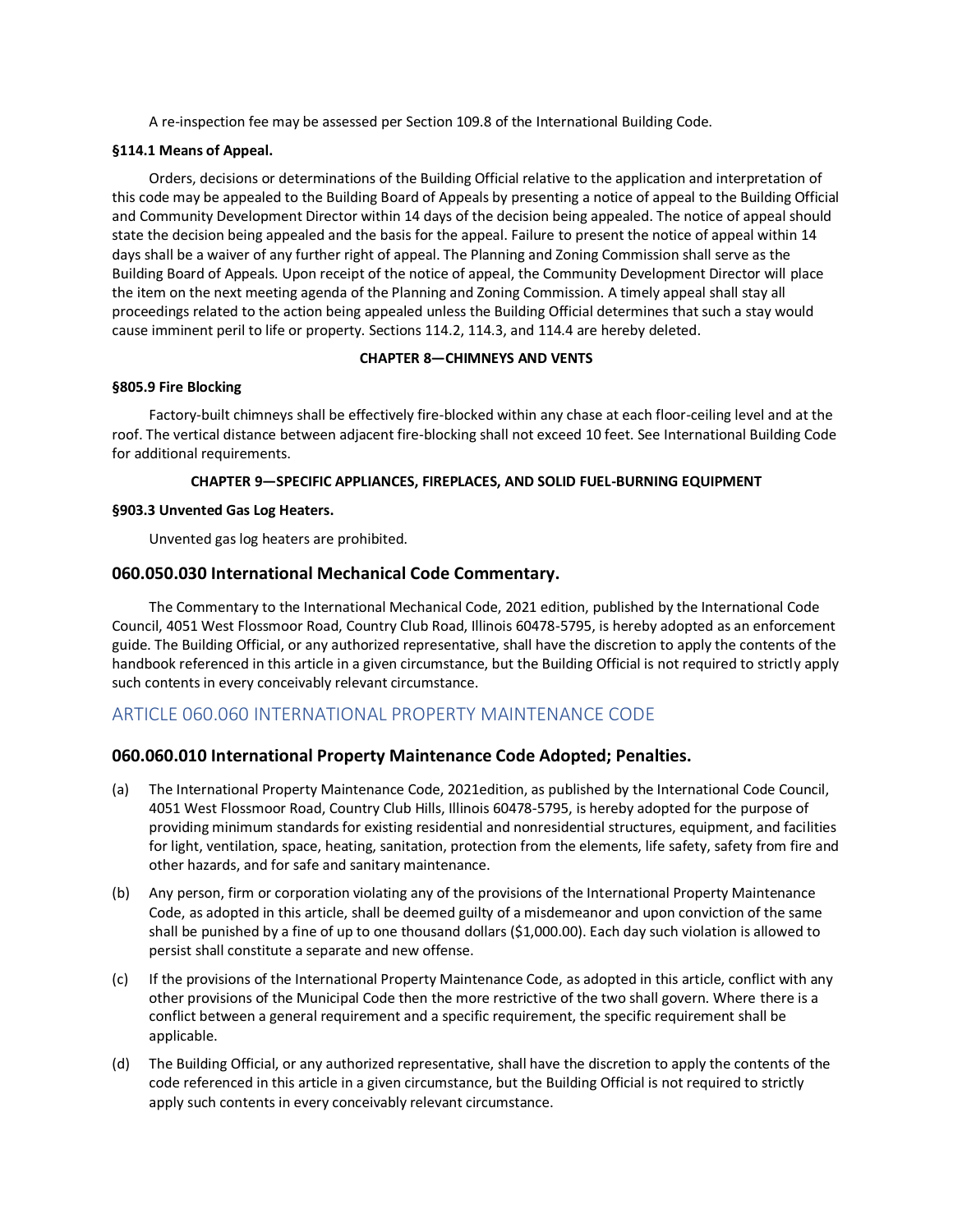# **060.060.020 Amendments to the International Property Maintenance Code.**

# **CHAPTER 1—SCOPE AND ADMINISTRATION**

# **§101.1 Title.**

These regulations shall be known as the *International Property Maintenance Code* of the City of Glenwood Springs, Colorado, hereinafter referred to as the Glenwood Springs Property Maintenance Code or as "this code."

### **§103.4 Liability.**

The adoption of this code, and any previous codes adopted by the City of Glenwood Springs, shall not be deemed to give rise to a duty of care on the part of any public entity, public employee, or agent, nor shall this code or any previous codes be deemed to create any civil remedy against a public entity, public employee, or agent. The Building Official, member of the Board of Appeals, or employee charged with the enforcement of this code, while acting for the jurisdiction in good faith and without malice in the discharge of the duties required by this code or other law or ordinance, shall not thereby be rendered liable personally and is hereby relieved from personal liability for any damage accruing to persons or property as a result of any act or by reason of an act or omission in the discharge of official duties.

# **§107.1 Means of Appeal.**

Orders, decisions or determinations of the Building Official relative to the application and interpretation of this code may be appealed to the Building Board of Appeals by presenting a notice of appeal to the Building Official and Community Development Director within 14 days of the decision being appealed. The notice of appeal should state the decision being appealed and the basis for the appeal. Failure to present the notice of appeal within 14 days shall be a waiver of any further right of appeal. The Planning and Zoning Commission shall serve as the Building Board of Appeals. Upon receipt of the notice of appeal, the Community Development Director will place the item on the next meeting agenda of the Planning and Zoning Commission. A timely appeal shall stay all proceedings related to the action being appealed unless the Building Official determines that such a stay would cause imminent peril to life or property. Sections 107.2, 107.3, and 107.4 are hereby deleted.

### **§110.4 Failure to Comply.**

Any person who shall continue any work after having been served with a stop work order, except such work as that person is directed to perform to remove a violation or unsafe condition, shall be subject to penalties as prescribed by law.

# **CHAPTER 4—LIGHT, VENTILATION, AND OCCUPANCY LIMITATIONS**

### **§404.4.1 Room Area.**

Every living room shall contain at least one hundred twenty (120) square feet and every bedroom occupied by one (1) person shall contain at least seventy (70) square feet, and every bedroom occupied by more than one (1) person shall contain at least fifty (50) square feet of floor area for each occupant thereof.

### **§404.5 Overcrowding.**

Dwelling units shall not be occupied by more occupants than permitted by the minimum area requirements of Table 404.5.

| Space                       | Minimum Area In Square Feet     |               |                     |  |  |  |  |
|-----------------------------|---------------------------------|---------------|---------------------|--|--|--|--|
|                             | $1 - 2$ Occupants               | 3–5 Occupants | 6 or more occupants |  |  |  |  |
| Living Room <sup>a, b</sup> | No Requirements                 | 120           | 150                 |  |  |  |  |
| Dining Room <sup>a, b</sup> | 80<br>100<br>No Requirements    |               |                     |  |  |  |  |
| <b>Bedrooms</b>             | Shall comply with Section 404.4 |               |                     |  |  |  |  |

TABLE 404.5 MINIMUM AREA REQUIREMENTS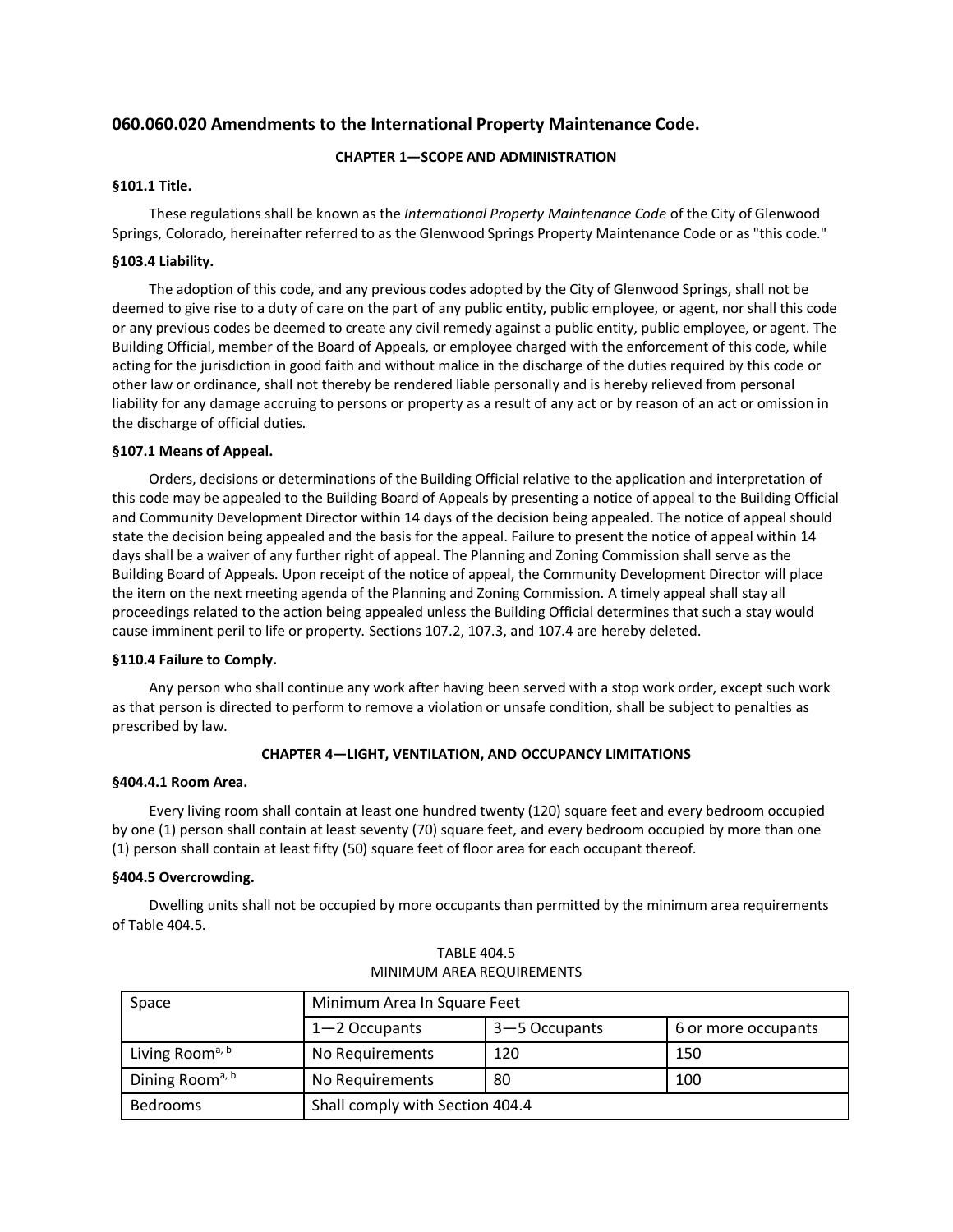For SI: 1 square foot =  $0.093$  m2.

- a. See Section 404.5.2 for combined living room/dining room spaces.
- b. See Section 404.5.1 for limitations on determining the minimum occupancy area for sleeping purposes.

#### **§404.5.1 Sleeping Area.**

The minimum occupancy area required by Table 404.5 shall not be included as a sleeping area in determining the minimum occupancy area for sleeping purposes. All sleeping areas shall comply with Section 404.4.

#### **§404.5.2 Combined Spaces.**

Combined living room and dining room spaces shall comply with the requirements of Table 404.5 if the total area is equal to that required for separate rooms and if the space is located so as to function as a combination living room/dining room.

# ARTICLE 060.070 INTERNATIONAL EXISTING BUILDING CODE

# **060.070.010 International Existing Building Code Adopted; Penalties; Conflicts.**

- (a) The International Existing Building Code, 2021 edition, as published by the International Code Council, 4051 West Flossmoor Road, Country Club Hills, Illinois 60478-5795, is hereby adopted for the purpose of providing minimum standards for existing residential and nonresidential structures, equipment, and facilities for light, ventilation, space, heating, sanitation, protection from the elements, life safety, safety from fire and other hazards, and for safe and sanitary maintenance.
- (b) Any person, firm or corporation violating any of the provisions of the International Existing Building Code, as adopted in this article, shall be deemed guilty of a misdemeanor and upon conviction of the same shall be punished by a fine of up to one thousand dollars (\$1,000.00). Each day such violation is allowed to persist shall constitute a separate and new offense.
- (c) If the provisions of the International Existing Building Code, as adopted in this article, conflict with any other provisions of the Municipal Code then the more restrictive of the two shall govern. Where there is a conflict between a general requirement and a specific requirement, the specific requirement shall be applicable.

# **060.070.020 Amendments to the International Existing Building Code.**

# **CHAPTER 1—SCOPE AND ADMINISTRATION**

#### **§101.1 Title.**

These regulations shall be known as the *Existing Building Code* of the City of Glenwood Springs, Colorado, hereinafter referred to as the Glenwood Springs Existing Building Code or as "the code."

# **§103.2 Appointment (Building Official).**

Building Official is hereby authorized and directed to enforce all of the provisions of this code; however, a guarantee that all buildings and structures have been constructed in accordance with all of the provisions of this code is neither intended nor implied.

#### **§104.8 Liability.**

The adoption of this code, and any previous codes adopted by the City of Glenwood Springs, shall not be deemed to give rise to a duty of care on the part of any public entity, public employee, or agent, nor shall this code or any previous codes be deemed to create any civil remedy against a public entity, public employee, or agent. The Building Official, member of the Board of Appeals, or employee charged with the enforcement of this code, while acting for the jurisdiction in good faith and without malice in the discharge of the duties required by this code or other law or ordinance, shall not thereby be rendered liable personally and is hereby relieved from personal liability for any damage accruing to persons or property as a result of any act or by reason of an act or omission in the discharge of official duties.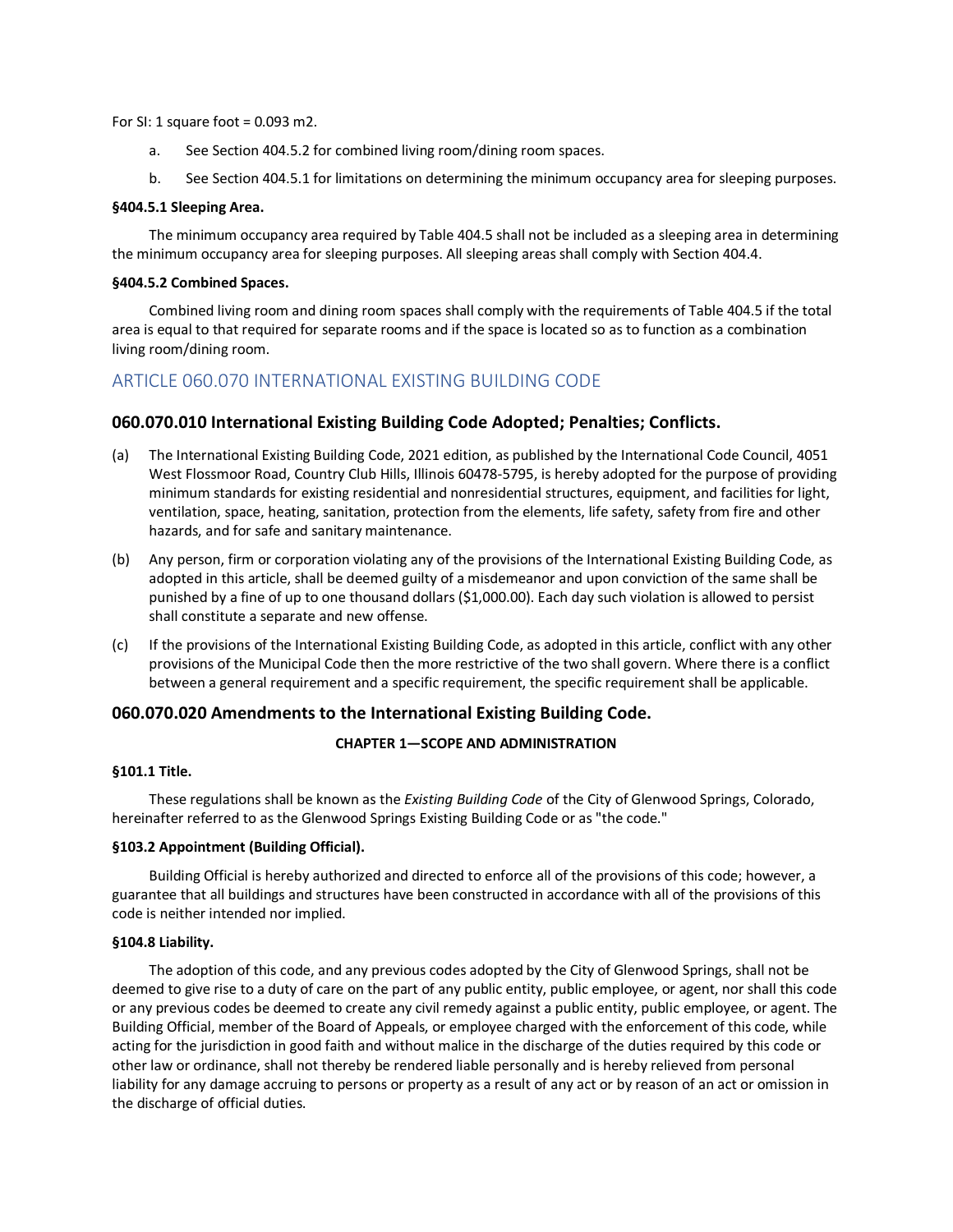#### **CHAPTER 4—REPAIRS**

#### **§406**

The provisions of this section are subject to permits and approval by the Colorado State Electrical Inspector.

### **CHAPTER 8—ALTERATIONS-LEVEL 2**

### **§806**

The provisions of this section are subject to permits and approval by the Colorado State Electrical Inspector.

### **CHAPTER 10—CHANGE OF OCCUPANCY**

### **§1007**

The provisions of this section are subject to permits and approval by the Colorado State Electrical Inspector.

# **060.070.030 International Existing Building Code Commentary.**

The International Existing Building Code Commentary, 2021 edition, published by the International Code Council, 4051 West Flossmoor Road, Country Club Hills, Illinois 60478-5795, is hereby adopted as an enforcement guide. The Building Official, or any authorized representative, shall have the discretion to apply the contents of the commentary referenced in this Title in a given circumstance, but the Building Official is not required to strictly apply such contents in every conceivably relevant circumstance.

# ARTICLE 060.080 INTERNATIONAL ENERGY CONSERVATION CODE

# **060.080.010 International Energy Conservation Code Adopted; Conflicts.**

- (a) For purposes of regulating and governing efficiency standards for the construction and renovation of residential and commercial buildings, the International Energy Conservation Code, 2021 edition, as published by the International Code Council, is hereby adopted except as it is amended in this article.
- (b) Any person, firm or corporation violating any of the provisions of the International Energy Conservation Code, as adopted in this article, shall be deemed guilty of a misdemeanor and upon conviction of the same shall be punished by a fine of up to one thousand dollars (\$1,000.00). Each day such violation is allowed to persist shall constitute a separate and new offense.
- (c) If the provisions of the International Energy Efficiency Code, as adopted in this article, conflict with any other provisions of the Municipal Code, then the more restrictive of the two shall govern. Where there is a conflict between a general requirement and a specific requirement, the specific requirement shall be applicable.

# **060.080.020 Amendments to the International Energy Conservation Code.**

# **CHAPTER 1—ADMINISTRATION**

### **§C101.1 Title.**

These regulations shall be known as the *Energy Conservation Code* of the City of Glenwood Springs, Colorado, hereinafter referred to as the Glenwood Springs Energy Conservation Code or as "the code."

### **§C103.1.1 Appointment (Building Official).**

Building Official is hereby authorized and directed to enforce all of the provisions of this code; however, a guarantee that all buildings and structures have been constructed in accordance with all of the provisions of this code is neither intended nor implied.

#### **§R101.1 Title.**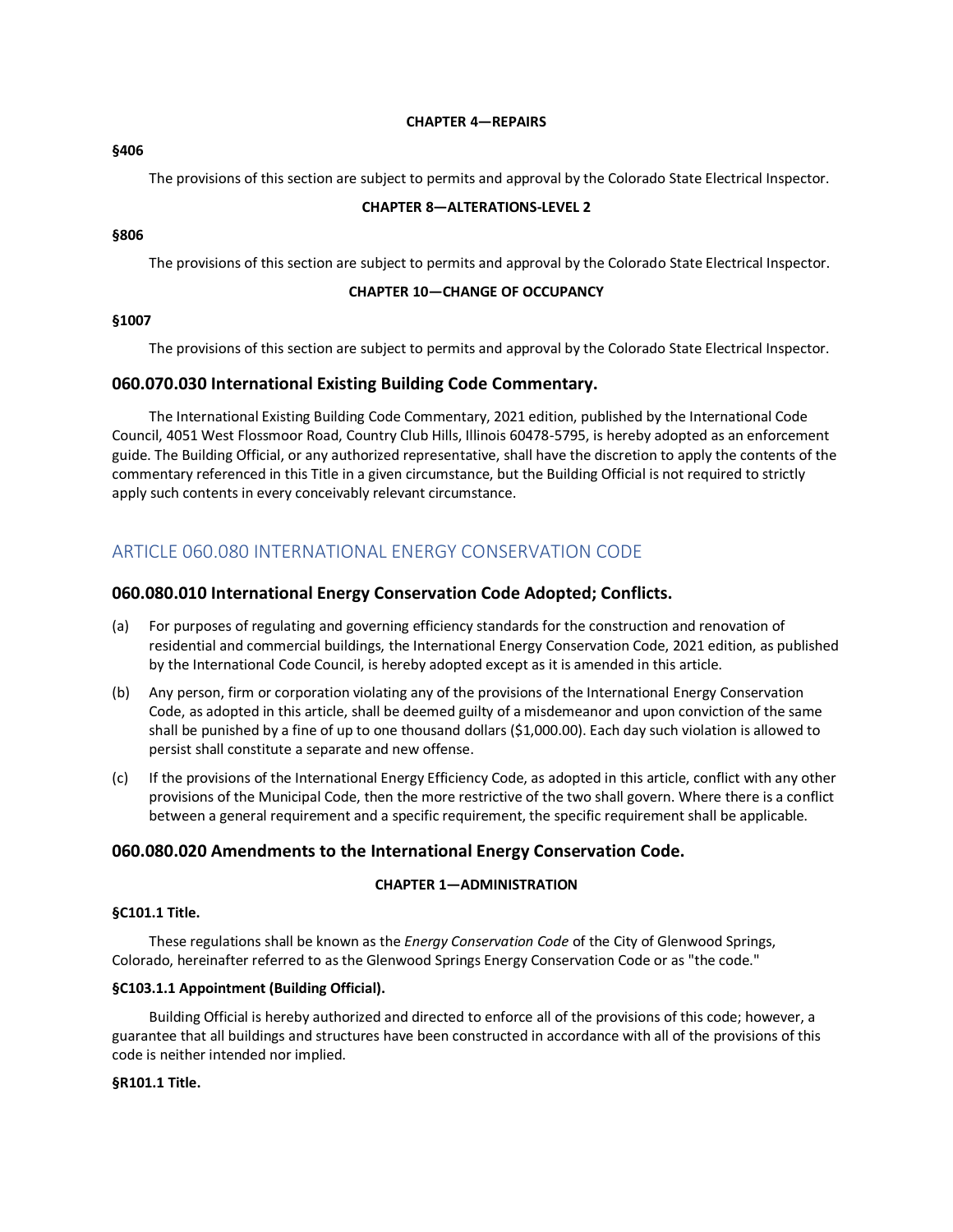These regulations shall be known as the Energy Conservation Code of the City of Glenwood Springs, Colorado, hereinafter referred to as the Glenwood Springs Energy Conservation Code or as "the code."

# **§R103.1.1 Appointment (Building Official).**

Building Official is hereby authorized and directed to enforce all of the provisions of this code; however, a guarantee that all buildings and structures have been constructed in accordance with all of the provisions of this code is neither intended nor implied.

# **§R105.7 Liability.**

The adoption of this code, and any previous codes adopted by the City of Glenwood Springs, shall not be deemed to give rise to a duty of care on the part of any public entity, public employee, or agent, nor shall this code or any previous codes be deemed to create any civil remedy against a public entity, public employee, or agent. The Building Official, member of the Board of Appeals, or employee charged with the enforcement of this code, while acting for the jurisdiction in good faith and without malice in the discharge of the duties required by this code or other law or ordinance, shall not thereby be rendered liable personally and is hereby relieved from personal liability for any damage accruing to persons or property as a result of any act or by reason of an act or omission in the discharge of official duties.

# **§R110.1 Board of Appeals.**

Orders, decisions or determinations of the Building Official relative to the application and interpretation of this code may be appealed to the Building Board of Appeals by presenting a notice of appeal to the Building Official and Community Development Director within 14 days of the decision being appealed. The notice of appeal should state the decision being appealed and the basis for the appeal. Failure to present the notice of appeal within 14 days shall be a waiver of any further right of appeal. The Planning and Zoning Commission shall serve as the Building Board of Appeals. Upon receipt of the notice of appeal, the Community Development Director will place the item on the next meeting agenda of the Planning and Zoning Commission. A timely appeal shall stay all proceedings related to the action being appealed unless the Building Official determines that such a stay would cause imminent peril to life or property. Sections R110.2, R110.3, and R110.4 are hereby deleted.

# ARTICLE 060.090 INTERNATIONAL FIRE CODE

# **060.090.010 Adoption of the International Fire Code.**

- (a) Pursuant to the power and authority conferred by the laws of the State of Colorado and the Charter of the City of Glenwood Springs, Colorado, it is hereby adopted as the fire code of the City of Glenwood Springs, Colorado, the International Fire Code, 2021 edition, including the Commentary, appendix, except Sections A, E, G and J of said appendix of such code published by the International Code Council Inc., 4051 West Flossmoor Road, Country Club Hills, Illinois 60478-5795, all to have the same force and effect as though set forth herein in every particular.
- (b) *Appendices adopted*.

### **Appendix D Fire Apparatus Access Roads.**

# **Appendix H Hazardous Materials Management Plan (HMMP) and Hazardous Materials Inventory Statement (HMIS) Instructions.**

Appendix H shall be amended to utilize a Hazardous Materials Declaration Form designated by the fire authority having jurisdiction.

### **Appendix J Building Information Sign**

**§J101.1 Scope**.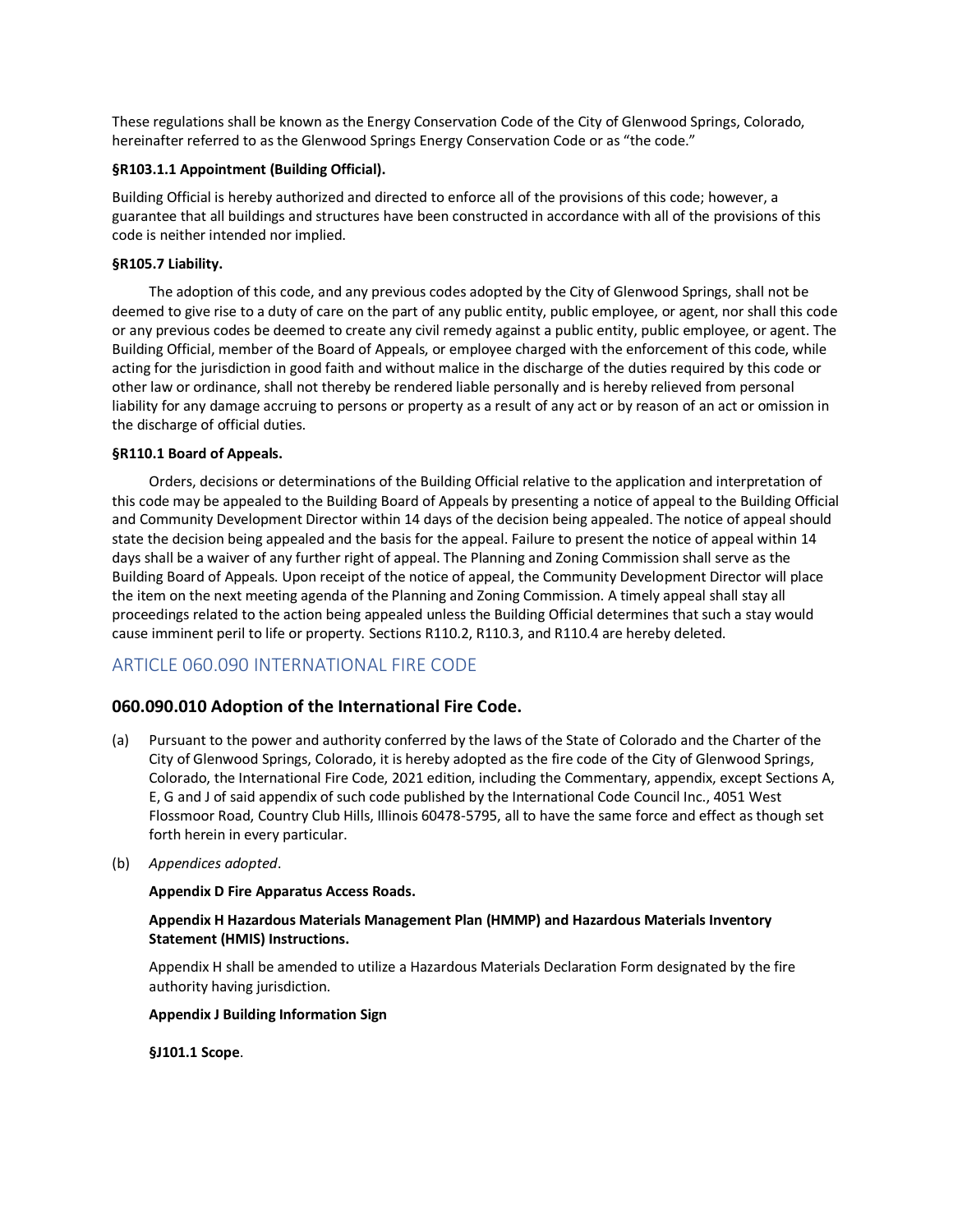At the discretion of the Fire Code Official, new buildings shall have a building information sign(s) that shall comply with Sections J101.1.1 through J101.7. At the discretion of the Fire Code Official, existing buildings shall be brought into compliance with Sections J101.1.1 through J101.8 when one of the following occurs:" Exception 1 is hereby deleted.

- (c) Any person, firm or corporation violating any of the provisions of the International Fire Code, as adopted in this article, shall be deemed guilty of a misdemeanor and upon conviction of the same shall be punished by a fine of up to one thousand dollars (\$1,000.00). Each day such violation is allowed to persist shall constitute a separate and new offense.
- (d) If the provisions of the International Fire Code, as adopted in this article, conflict with any other provisions of the Municipal Code then the more restrictive of the two shall govern. Where there is a conflict between a general requirement and a specific requirement, the specific requirement shall be applicable.

# **060.090.020 Amendments to the International Fire Code.**

### **CHAPTER 1—SCOPE AND ADMINISTRATION**

# **§101.1 Title.**

These regulations shall be known as the *Fire Code* of the City of Glenwood Springs, Colorado, hereinafter referred to as the Glenwood Springs Fire Code or as "this code."

#### **§104.7 Liability.**

The adoption of this code, and any previous codes adopted by the City of Glenwood Springs, shall not be deemed to give rise to a duty of care on the part of any public entity, public employee, or agent, nor shall this code or any previous codes be deemed to create any civil remedy against a public entity, public employee, or agent. The Fire Code Official, member of the Board of Appeals, or employee charged with the enforcement of this code, while acting for the jurisdiction in good faith and without malice in the discharge of the duties required by this code or other law or ordinance, shall not thereby be rendered liable personally and is hereby relieved from personal liability for any damage accruing to persons or property as a result of any act or by reason of an act or omission in the discharge of official duties.

#### **§105.5.29 LP-Gas.**

An operational permit is required for:

1. Storage and use of LP-gas

Exception: A permit is not required for individual containers with a 1,000 gallon (3786L) water capacity or less serving occupancies in Group R-3.

#### **§106.1 Submittals (Construction documents).** The following shall be added:

All plans for automatic fire suppression systems submitted for review shall have affixed the signature of a NICET Level III or higher in fire sprinkler system design or a Colorado Certified Professional Engineer with certified documented training in fire sprinkler system design. All plans for fire alarm systems submitted for review shall have affixed the stamp and signature of a Colorado Certified Professional Engineer with certifications documenting training in fire alarm systems design or a NICET Level III or higher in fire alarm design.

### **§111.1 Means of Appeals**

The Building Board of Appeals shall hear and decide appeals of orders, decisions or determinations made by the fire code official relative to the application and interpretation of this Code.

#### **§111.2 Notice of Appeal.**

A notice of appeal must be presented to the fire code official and Community Development Director within 14 days of the order being appealed, stating the order in question and the basis for the appeal. Failure to present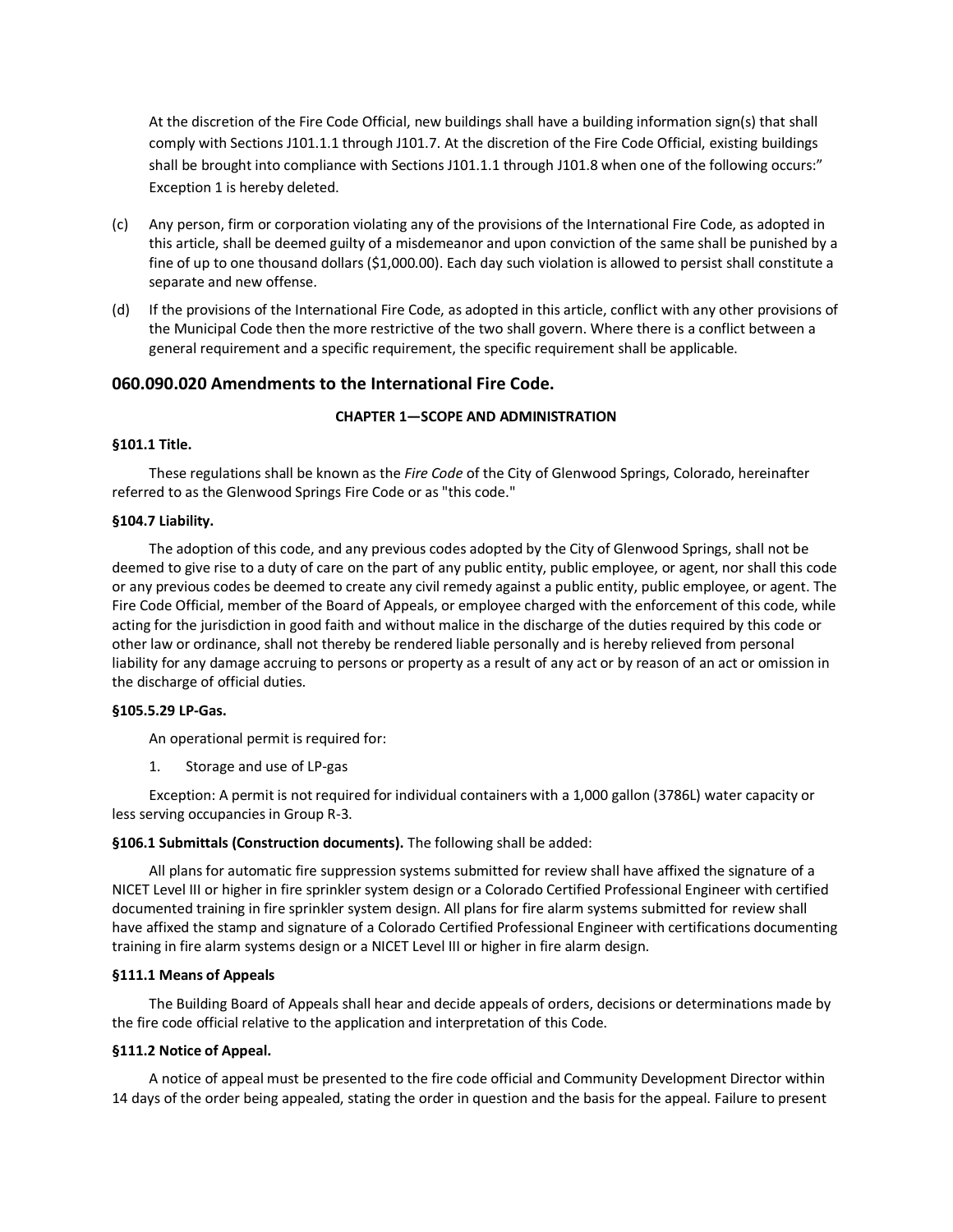the notice of appeal within 14 days shall be a waiver of any further right of appeal. Upon receipt of the notice of appeal, the Community Development Director will place the item on the next meeting agenda of the Planning and Zoning Commission.

### **§111.3 Qualifications.**

The Planning and Zoning Commission shall serve as the Building Board of Appeals. The City may, in its discretion, engage an independent third party with training and experience in matters involving fire hazards, explosions, hazardous conditions or fire protection systems to provide an opinion regarding the issues on appeal.

# **§111.5. Effect of Appeal.**

A timely appeal shall stay all proceedings related to the action being appealed unless the fire code official determines that such a stay would cause imminent peril to life or property. The fire code official shall take immediate action in accordance with the decision of the Board of Appeals.

**§112.3.2 Compliance with Orders and Notices.** The following shall be added:

- (A) If the building or other premises is owned by one person and occupied by another, under lease or otherwise, and the notice of violation requires additions to or changes in the building or premises such as would be considered real estate and become the property of the owner, said notice and order shall be directed to such owner of the building or premises.
- (B) Every notice of violation pursuant to this chapter shall set forth a time by which compliance with the notice violation is required. The time specified shall be reasonable according to the circumstances of the particular hazards or condition to which the notice and order pertains. Immediate compliance may be required in any case which represents extreme or imminent danger to persons or property.
- (C) Except for cases where immediate compliance is required, violations pursuant to this chapter may be appealed as set forth in Section 111. In cases where immediate compliance is required, the notice of violation so stating shall be final and conclusive.

### **§112.4 Violation Penalties.**

Any person, firm or corporation violating any of the provisions of the Fire Code, as adopted in this article, shall be deemed guilty of a misdemeanor and upon conviction of the same shall be punished by a fine of up to \$1,000.00. Each day such violation is allowed to persist shall constitute a separate and new offense.

### **§113.4 Failure to Comply.**

Any person who shall continue any work after having been served with a stop work order, except such work as that person is directed to perform to remove a violation or unsafe condition, shall be liable to a fine of not less than five hundred dollars (\$500.00) or more than one thousand dollars (\$1,000.00).

### **CHAPTER 3—GENERAL REQUIREMENTS**

### **§308.3 Group A Occupancies.**

Open-flame or the use of indoor pyrotechnic displays shall not be used in Group A occupancies.

Exceptions:

- 1. Open-flame devices are allowed to be used where necessary for ceremonial or religious purposes in accordance with Section 308.1.7, provided *approved* precautions are taken to prevent ignition of a combustible material or injury to occupants.
- 2. Heat-producing equipment complying with Chapter 6 and the *International Mechanical Code.*
- 3. Gas lights are allowed to be used provided adequate precautions satisfactory to the *fire code official* are taken to prevent ignition of combustible materials.

### **§308.3.2 Theatrical Performances.**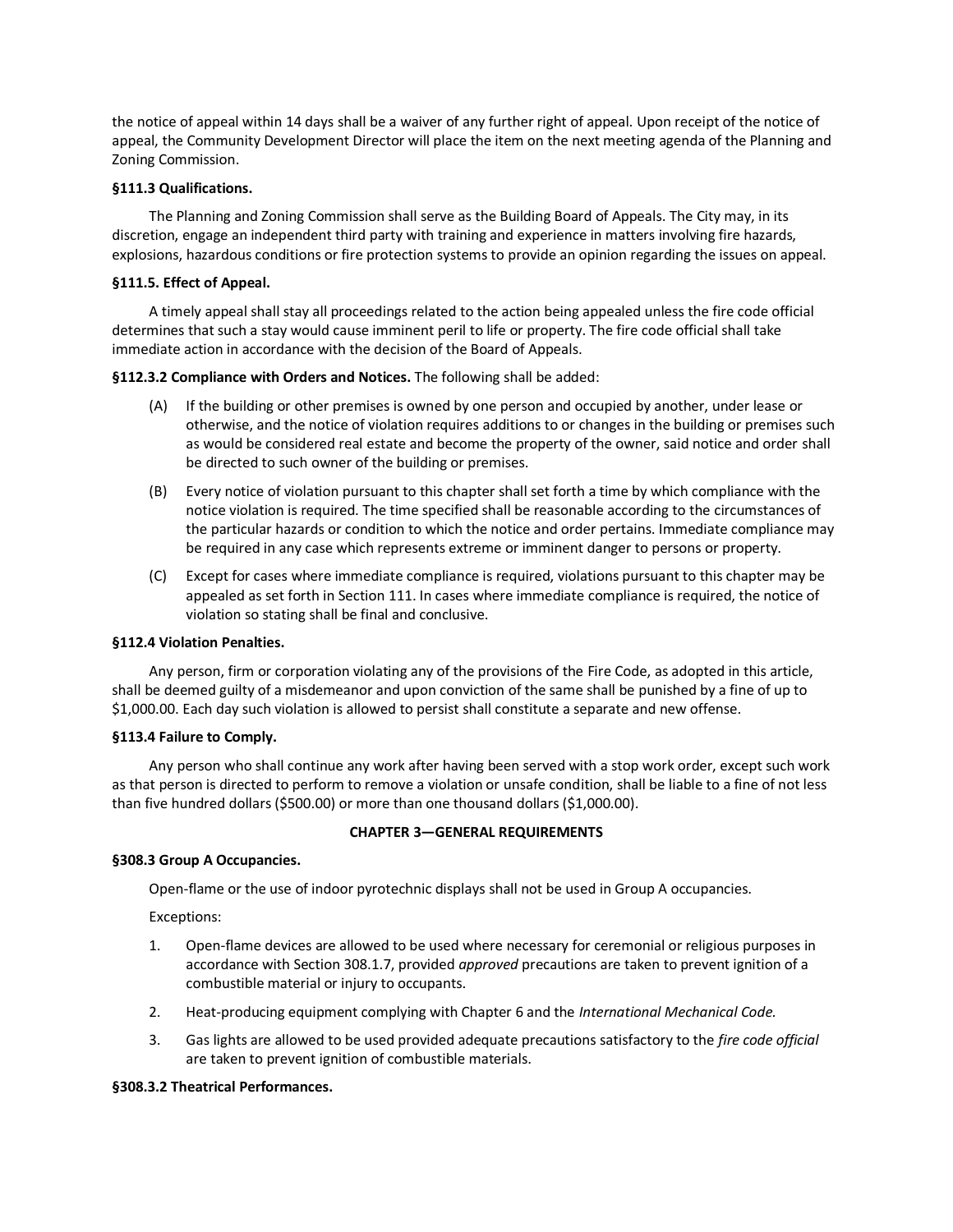The use of indoor pyrotechnic and open flame displays shall be prohibited.

**§315.1 General.** Storage shall be in accordance with Sections 315.2 through 315.8. Outdoor pallet storage shall be in accordance with Sections 315.2 and 315.7.

# **315.8 Use of Intermodal Shipping Containers for Commercial Storage**

Use of Intermodal Shipping Containers (aka: CON-X, etc,), herein referred to as "Container," for commercial storage may be approved under the following conditions:

**1. Permits.** A Use Permit from the City Building Department is required and subject to approval. A plan must be submitted indicating the intended stored content and accommodations of the conditions listed below. Fire Department endorsement of the permit is required. Regular Fire Department inspections may be conducted to ensure adherence to approved conditions. A Change of Use permit is required if the stored content plan is modified.

# **2. Clearances**

- a. Clearance from property lines. Containers shall be placed no closer than five feet from a property line. If a container is placed within 10 feet of the property line, the container shall be positioned in such a way that the doors do not face the property line.
- b. Clearance from utilities. Containers shall not be placed under electrical service lines. Location of containers above known water/sewer lines and other buried utility services will be considered on a case-by-case basis.
- c. Clearance of vents. Vents shall not be closer that 5 feet from any flammable object including buildings and vegetation. Vent arrangement described below.
- d. Emergency Access. Door end of container shall not be obstructed by additional storage, vehicles or other objects. If container is required to be equipped with a fire deluge sprinkler system, access to the Fire Department Connection (FDC) shall not be obstructed to a radius of five feet and an open path to the fire department apparatus access shall be maintained.

# **3. Container Modifications**

- a. Prohibition of utility connections. Containers shall not be fitted with electric service, fueled heat, water or sewer services. Use of extension power cords is expressly prohibited. Container shall be properly grounded. Portable light fixtures with sealed battery power supplies may be utilized, but must be recharged outside the container.
- b. Ventilation. Containers shall be fitted with a passive ventilation system consisting of two 18" square (324 square inches) vents. These vents may be screened for security but shall not inhibit air flow. One vent shall be fitted in the lower portion of an entry door and one vent fitted within 6 inches of the top of the wall at the opposite end from the entry door.
- c. Fire Deluge Sprinkler System. Depending on the intended stored contents, a Fire Deluge Sprinkler System may be required. This system will consist of sufficient fire sprinkler heads fed from a fire department connection with a quick-connect fitting. This system shall not be connected to a standing water supply, nor shall it be required to be monitored by means of a fire alarm system.
- d. Traffic and Blast protection. Depending on the intended stored contents and physical set-up of the container, traffic bollards may be required to prevent damage or injury from incursion or potential explosion shrapnel spread.
- e. Markings. Containers shall be marked with the appropriate NFPA 704 Hazard Diamond and signage identifying stored contents. This signage will consist of a white background and black lettering that is legible from a distance of 30 feet. The signage shall be placed on the door to the container and on a side facing fire department access if different from the door side. Markings indicating storage limitations shall be placed on the inside of door to serve as employee notification.

# **4. Operation**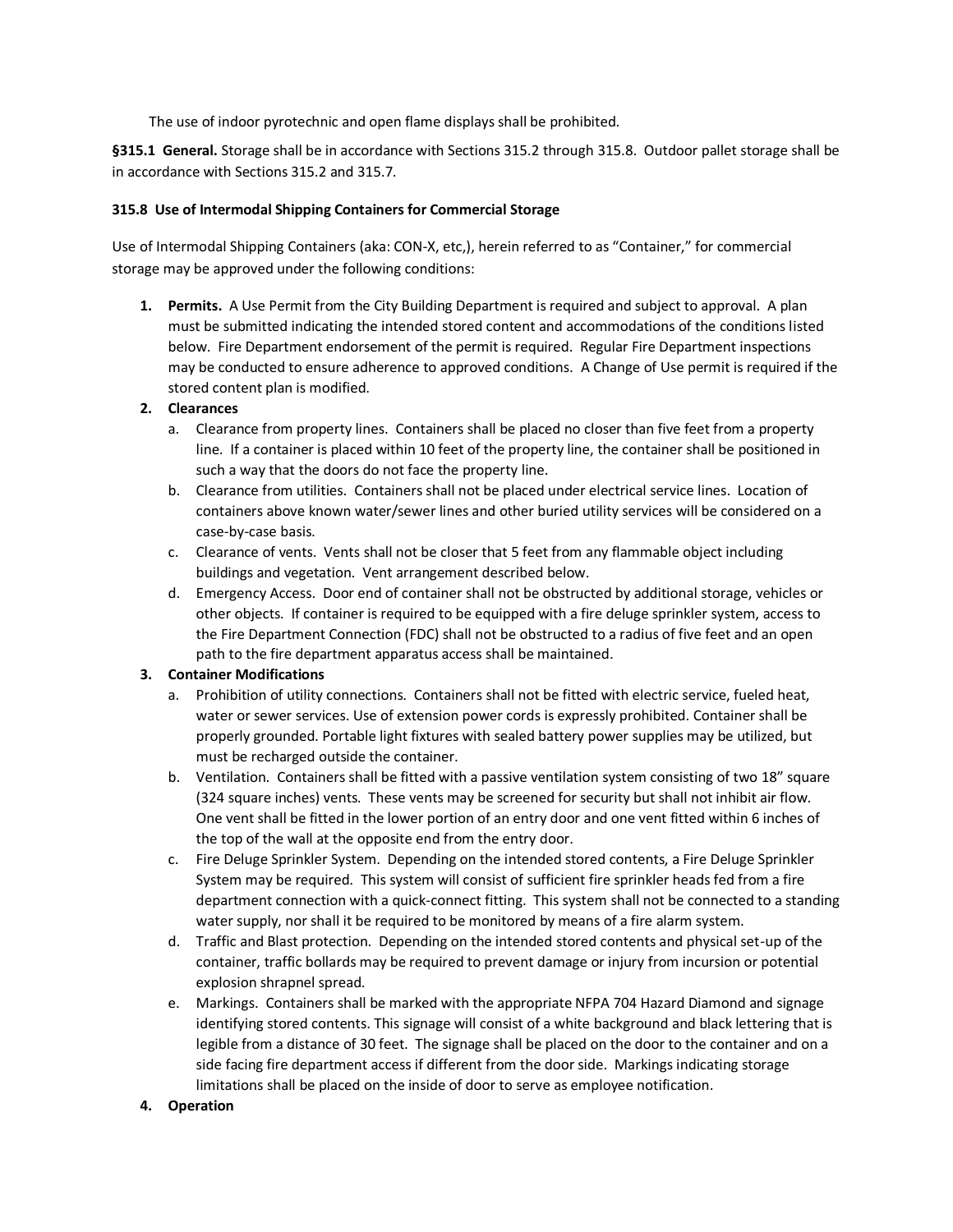- a. Contents. Containers shall not be used for storage of combustible liquids or compressed gasses. This restriction shall include motorized tools or equipment containing any amount of fuel. Fuels shall be drained from these tools prior to storage.
- **b.** Storage Height. Storage inside the containers shall follow standard storage guidelines of 18" ceiling clearance for sprinklered structures and 24" ceiling clearance for non-sprinklered structures.
- **c.** Security. Containers used for storage shall remain locked while not attended. If the container is left unlocked and unmonitored for any period of time, the operator shall ensure that the container is not occupied before locking.

# **CHAPTER 5—FIRE SERVICE FEATURES**

# **§507.2 Type of Water Supply.**

A water supply shall consist of reservoirs, pressurized tanks, elevated tanks, water mains, tender shuttles or other approved systems capable of providing the required fire flow.

# **§507.5.4.1 Snow Removal.**

Snow removal operations/snow storage shall not prevent fire hydrants from being immediately discernible or hinder gaining immediate access.

# **CHAPTER 9—FIRE PROTECTION SYSTEMS**

# **§903.2 Where Required (Automatic Sprinkler Systems).**

Approved automatic sprinkler systems in all buildings and structures shall be provided in the locations described in this section and Sections 903.2.1 through 903.2.12:

- 1. In every story of all buildings three (3) stories or more in height except when it is required in the 2021International Building Code or International Fire Code, the more restrictive shall apply.
- 2. In every story, basement and mezzanine of any building when the total floor area (including basements and mezzanines) exceeds the limits shown in Table A below:

| <b>TABLE 903.2</b>                 |
|------------------------------------|
| ALLOWABLE FLOOR AREA FOR BUILDINGS |
|                                    |

| <b>Building Type</b>         | Maximum    |  |  |  |
|------------------------------|------------|--|--|--|
|                              | Floor Area |  |  |  |
| $III-B, V-B$                 | 7,500      |  |  |  |
| V-A, II-B                    | 9,000      |  |  |  |
| II-A, III-A, IV-HT, I-A, I-B | 12,000     |  |  |  |

A-Protected / B-Unprotected (per Table 601 IBC) H.T. - Heavy timber

3. Whenever any addition to an existing building, except R-3 occupancies, causes the total floor area of the building to exceed the limits set forth in the preceding item number 2 or the floor areas in the 2021 International Building Code or the 2021 International Fire Code for that occupancy, the entire building shall be provided with an approved automatic sprinkler system or a firewall conforming to Sections 705 and 706 of the 2021 International Building Code must be installed. When such wall also separates different occupancy classifications, which require a greater fire-resistive rating as set forth in Table 706.4 of the 2021 International Building Code, the more restrictive requirement shall apply. Openings in these walls shall conform to the 2021 International Building Code and be controlled by actuation of a smoke detector. When the automatic-closing fire assembly is installed in a building with an approved fire detection system, the fire assembly actuating smoke detectors shall be made part of the fire detection.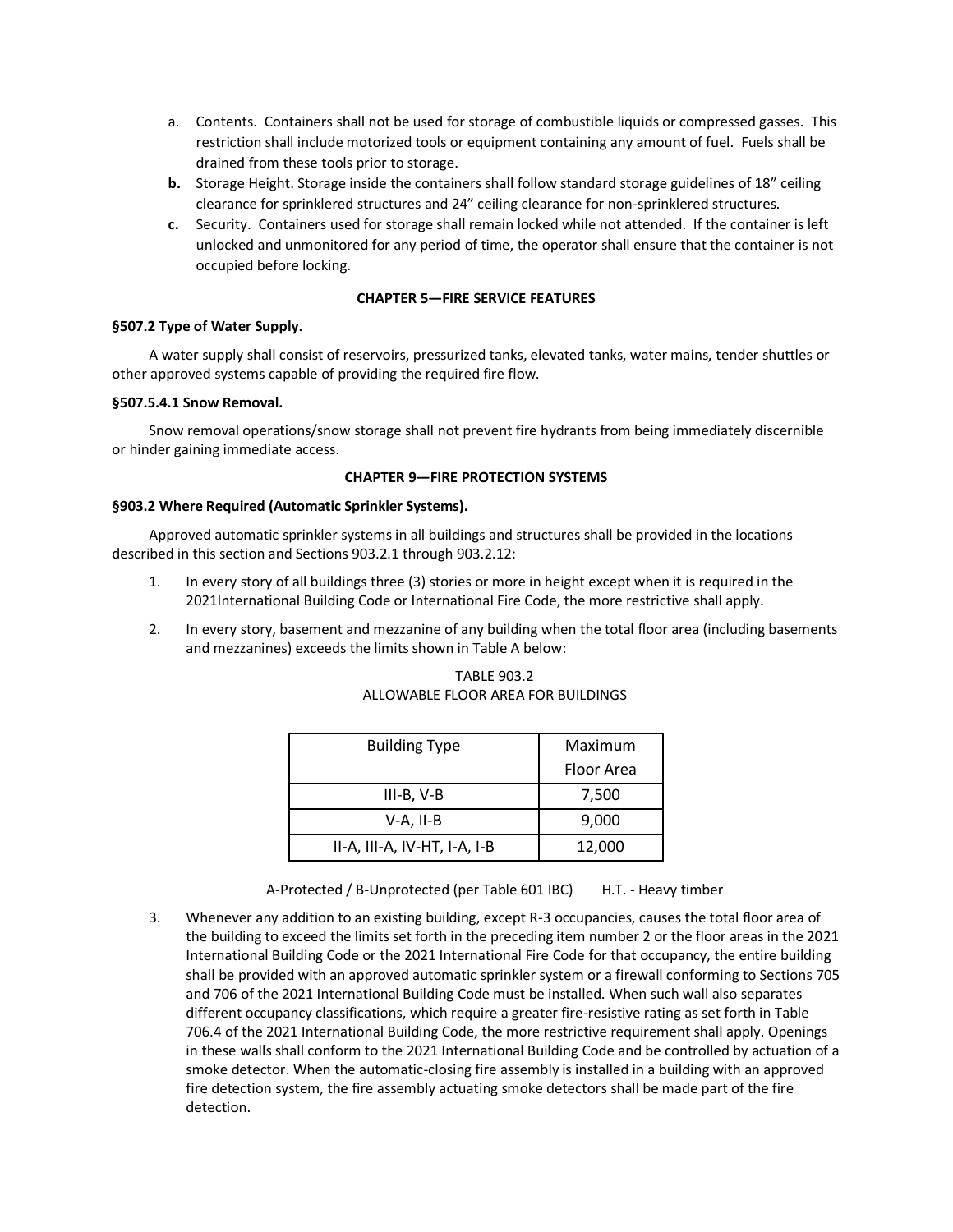- 4. Existing structures and facilities (except R-3 occupancies). When in any 24 month period the floor area of an alteration, remodel or modification to any existing building exceeds forty percent (40%) of the floor area of the building being improved, the entire building shall be made to comply with the requirements of Chapter 9 of the 2021 International Building Code and the 2021 International Fire Code as amended and adopted by the City. When the regulations set forth in the 2021 International Existing Building Code apply to the renovation, remodel or modification of an existing building the more restrictive shall apply to the building.
- 5. All occupancies to be built in a location that is difficult to access, or has limited fire flow water supply as determined by the fire code official or fire chief, will be reviewed by the fire code official and or fire chief for the need to be equipped with an approved automatic fire suppression system.

# **§903.1.2**

This section is hereby added: All fire sprinkler system installations shall be supervised by a fire sprinkler technician holding a current Colorado Department of Public Safety, Division of Fire Protection and Control "Registered Fire Sprinkler Fitter" credential, and supervise no more than three non-registered sprinkler fitters/apprentices.

# **§903.2.7 Group M.**

An *automatic sprinkler system* shall be provided throughout buildings containing a Group M occupancy where one of the following conditions exists:

- 1. A Group M *fire area* exceeds 12,000 square feet (1115 m<sup>2</sup>).
- 2. A Group M *fire area* is located more than three stories above grade plane.
- 3. The combined area of all Group M *fire areas* on all floors, including any mezzanines, exceeds 24,000 square feet (2230  $m<sup>2</sup>$ ).
- 4. A Group M occupancy used for the display and sale of upholstered furniture or mattresses exceeds 2,500 square feet (232 m<sup>2</sup>).

### **§907.1.4 Installation.**

All fire alarm system installations shall be supervised by a fire alarm technician certified at a minimum of NICET II level.

### **§907.2.1 Group A.**

Exception is hereby deleted.

### **§907.2.2 Group B.**

Exception is hereby deleted.

### **§907.2.7 Group M.**

Exceptions are hereby deleted.

### **§907.2.8.1 Manual Fire Alarm Systems.**

Exceptions are hereby deleted.

### **§907.2.9.1 Manual Fire Alarm Systems.**

Exceptions are hereby deleted.

### **§907.3.1 Duct Smoke Detectors.**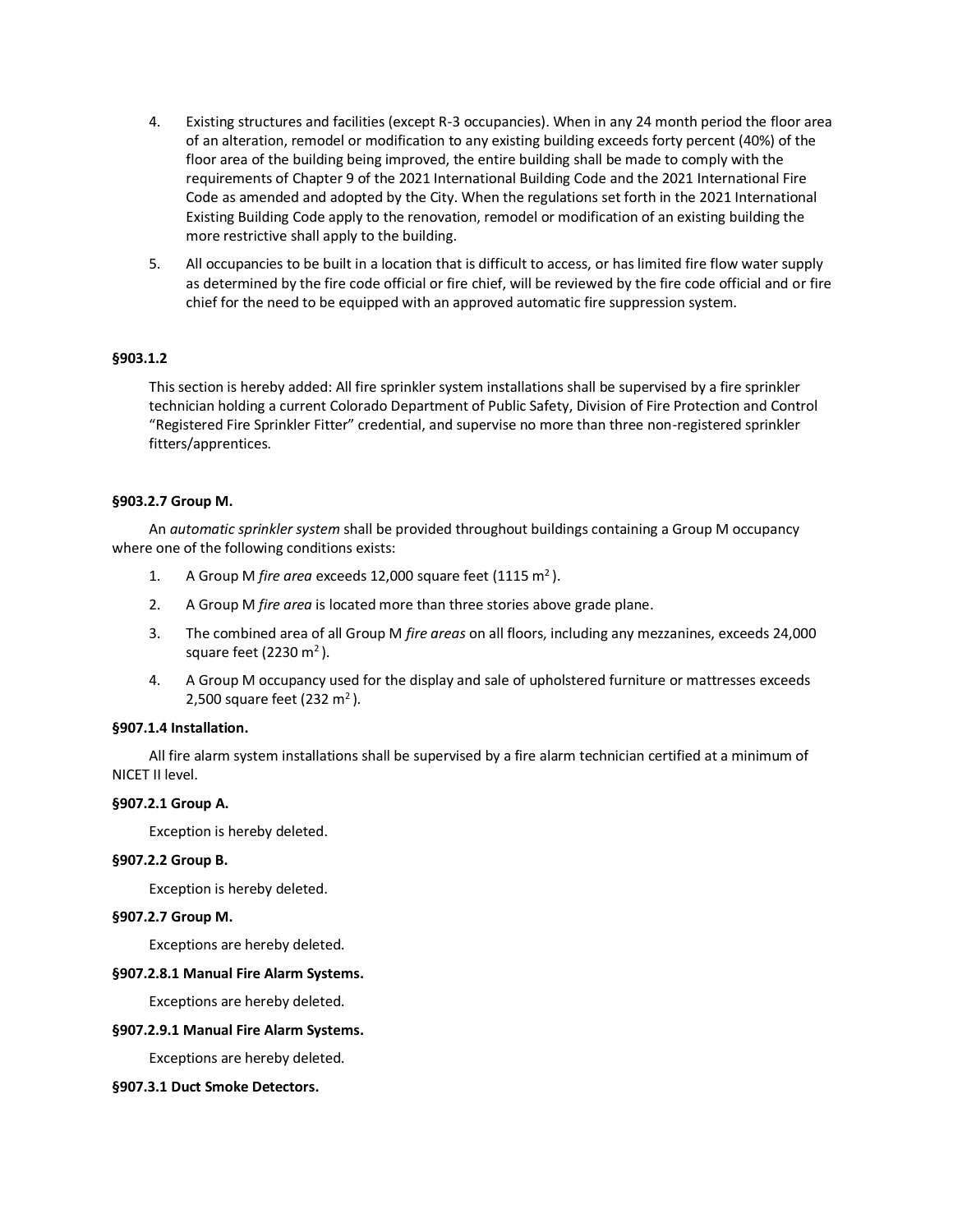Exceptions are hereby deleted.

#### **§907.6.3 Initiating Device Identification.**

Exceptions 1 and 4 are hereby deleted.

The following shall be added:

The exterior visual signals shall meet the following requirements:

- (A) The light used shall be of the strobe light producing at least 110-185 candela.
- (B) In systems with fire department connections the light is to be located at least 12 ft. above and as directly vertical to the fire department connection as possible. In systems without fire department connections the light is to be located so as to be visible from the nearest street.
- (C) The light shall not replace the audible alarms but is to be used in conjunction with it.

#### **§913.4 Valve Supervision.**

No. 3 is hereby deleted.

#### **CHAPTER 56—EXPLOSIVES AND FIREWORKS**

#### **§5601.1.3 Fireworks.**

5. The storage, sale, use and handling of toy caps, sparklers and smoke snakes shall be permitted.

#### **§5608.1 General (Fireworks Display).**

The use of indoor pyrotechnic displays shall be prohibited

#### **§5608.3 Approved Fireworks Displays.**

Firework displays shall include only the approved fireworks 1.3G, fireworks 1.4G, fireworks 1.4S and pyrotechnic articles 1.4G, and be only performed by the person possessing a valid Display Operator of Fireworks Certificate issued by the State of Colorado. Operator must possess liability insurance and other requirements as found in the Fireworks Display and Pyrotechnic Special Effects Requirements GSFD application. The approved fireworks shall be arranged, located, discharged and fired in a manner that will not pose a hazard to property or endanger any person.

# **CHAPTER 57—FLAMMABLE AND COMBUSTIBLE LIQUIDS**

#### **§5706.2.4 Permanent and Temporary Tanks.**

The capacity of permanent above ground tanks containing Class I or II liquids shall not exceed 1,100 gallons (4164 L). The capacity of temporary above-tanks containing Class I or II liquids shall not exceed 2,000 gallons (7,580L). Tanks shall be of the single-compartment design. A permit shall be obtained from the Fire Code Official for the storage or keeping of volatile inflammable fluids in excess of ten (10) gallons in any building. The Fire Code Official is further authorized to issue temporary permits for the above ground storage of such fluids in tanks, which shall not exceed two thousand (2,000) gallon (7580L) capacity for the purpose of providing fuel for heavy equipment used in building construction, earth moving, earth grading or similar operations and such permits may be issued only for sites where there are not close hazards. Such temporary permits shall be issued with the time limits set that shall conform to the reasonably necessary time for completion of the individual job for which the permit is issued. Permanent above ground tanks of greater capacity that meet the requirements of Section 5704.2 shall be exempted.

# **060.090.030 International Fire Code Commentary.**

The International Fire Code Commentary, 2021 edition, published by the International Code Council, 4051 West Flossmoor Road, Country Club Hills, Illinois 60478-5795, is hereby adopted as an enforcement guide. The Fire Official, or any authorized representative, shall have the discretion to apply the contents of the commentary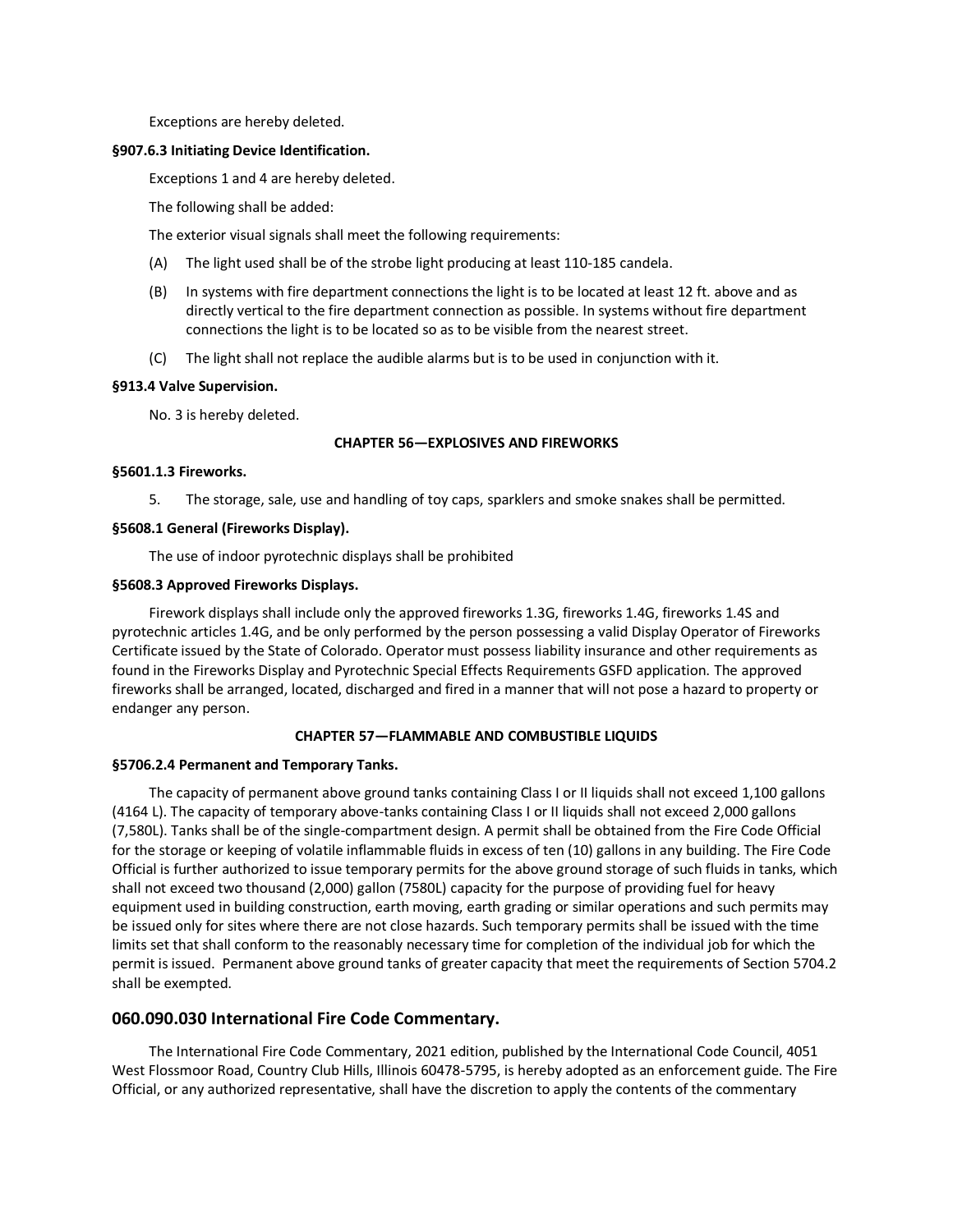referenced in this Title in a given circumstance, but the Fire Official is not required to strictly apply such contents in every conceivably relevant circumstance.

#### **APPENDICES**

#### **Appendix D – Fire Apparatus Access Roads**

Sections D106.3 and D107.3 are hereby adopted.

# **Appendix H Hazardous Materials Management Plan (HMMP) and hazardous Materials Inventory Statement (HMIS) Instructions.**

Appendix H shall be amended to utilize a hazardous Materials Declaration Form designated by the fire authority having jurisdiction.

### **Appendix J, Building Information Sign**

Section **J101.1 Scope**. At the discretion of the Fire Code Official, new buildings shall have a building information sign(s) that shall comply with Sections J101.1.1 through J101.7. At the discretion of the Fire Code Official, existing buildings shall be brought into compliance with Sections J101.1.1 through J101.8 when one of the following occurs:"

The exception of group U occupancies is hereby deleted.

# ARTICLE 060.100 NATIONAL ELECTRICAL CODE

# **060.100.010 Adoption of National Electrical Code; Penalty for Violations; Conflict.**

- (a) *Adoption of Code.* All electrical wiring, fixtures and appliances installed, altered or repaired within the City, or in connection with any building therein, shall, so far as materials, design, workmanship and manner of installation, conform with the National Electrical Code, promulgated by the National Fire Protection Association, 1 Batterymarch Park, Quincy, Massachusetts 02269-9101, as adopted and amended by the State of Colorado, which code is incorporated herein and adopted by this reference.
- (b) Any person violating any of the provisions of the National Electrical Code, as adopted in this section, shall be deemed guilty of a misdemeanor and upon conviction of the same shall be punished by a fine of up to one thousand dollars (\$1,000.00). Each day such violation is allowed to persist shall constitute a separate and new offense.
- (c) If the provisions of the National Electrical Code, as adopted in this article, conflict with any other provisions of the Municipal Code then the more restrictive of the two shall govern. Where there is a conflict between a general requirement and a specific requirement, the specific requirement shall be applicable.

### **060.100.020 Work Permit.**

- (a) *Required.* No alterations or additions shall be made in the wiring of any building, nor shall any building be wired for electric lights, motors or heating or cooling devices, nor shall any electrical apparatus be installed, without first securing a permit therefore from the State Electrical Inspector.
- (b) *Application.* Applications for permits required by this section shall be in writing, filed before the work is started, upon forms describing the work contemplated and providing such information as may be required by the State Electrical Inspector.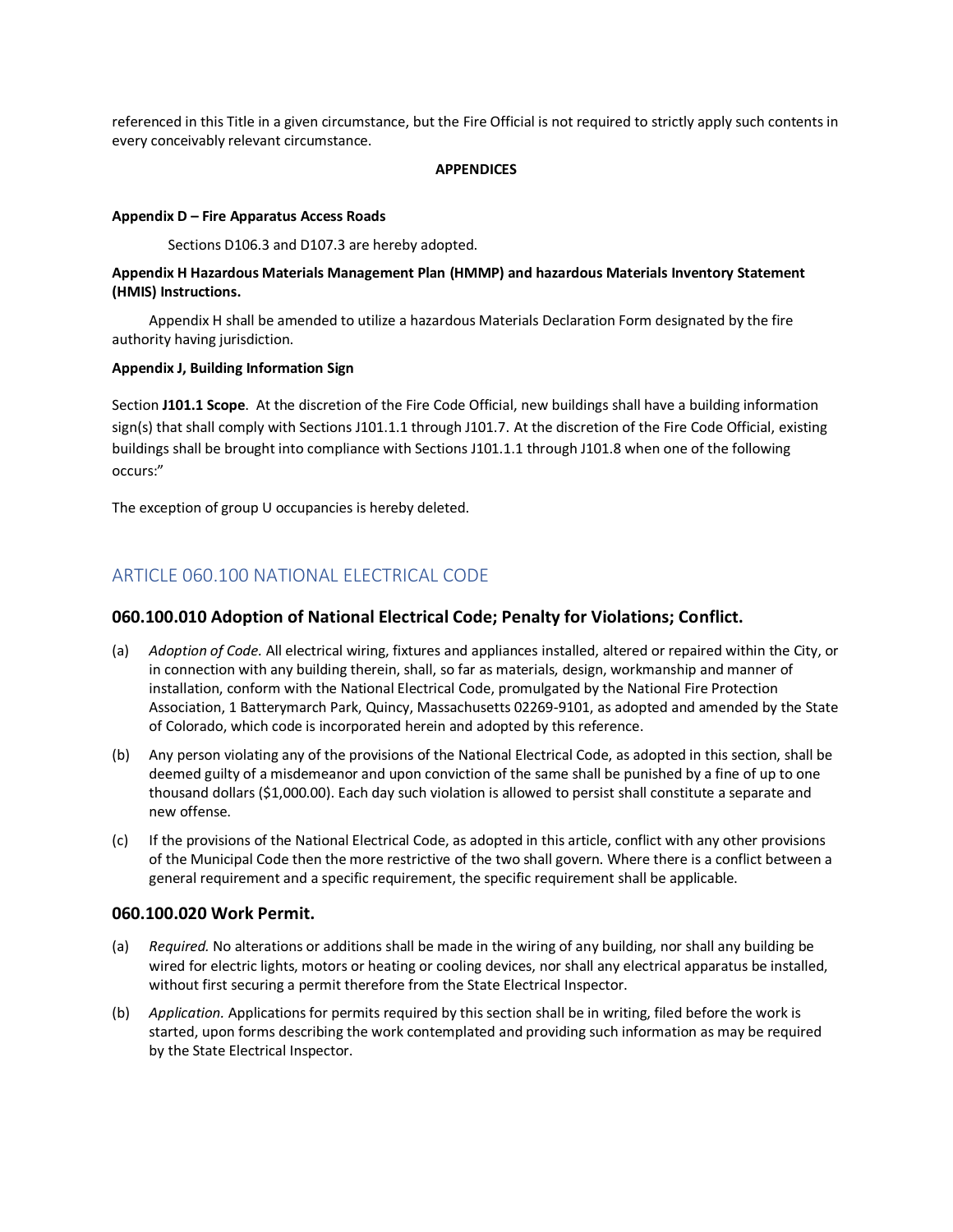(c) *Permit fees; administrative and appeal procedures.* The permit fees and the administrative and appeal procedures for electrical work performed pursuant to this article shall be as set forth in C.R.S. § 12-115-101 et seq., as amended.

# **060.100.030 Inspectors.**

The State Electrical Inspector shall serve as electrical inspector for the City.

# **060.100.040 Inspections.**

- (a) *Inspection generally.* Electric current shall not be turned on until the electrical installation shall have been inspected, approved and marked in a conspicuous place by the electrical inspector. The electrical inspector shall carefully inspect all electrical installations prior to and after completion, and he is hereby authorized and empowered to remove any and all obstructions such as lath, plastering, boarding, partitions or any other obstruction which interferes with a thorough and complete inspection. Inspections may be made at any time during the installation that the inspector deems is expedient or necessary.
- (b) *Issuance of certificate of inspection.* Upon final inspection of an electrical installation, the electrical inspector shall issue his certificate of compliance or prescribe changes necessary for such compliance. Upon such changes being made to the satisfaction of the inspector, he shall issue the certificate of inspection, which shall authorize the commencement of the electrical service. After issuance of any such certificate, no change shall be made either by way of addition, alteration or taking from the same without the written consent of the inspector.
- (c) Notice and discontinuance of service when defect discovered through inspection.
	- (1) Whenever the electrical inspector, during an electrical installation, shall find any wire or wires or equipment in a dangerous condition or so placed as to interfere with the work of the fire department, he shall notify the owner or the person using or operating such wires or equipment to remedy the defect. Every person who fails or refuses to remedy such defects within ten (10) days, or a longer period when the same is granted by the inspector, after receipt of notice shall be deemed guilty of a misdemeanor and upon conviction of the same shall be punished in accordance with the provisions of Section 010.020.080.
	- (2) The electrical inspector is hereby authorized and empowered to enforce a discontinuance of electrical service in every case where wiring or equipment is found to be defective or in noncompliance with this article; and, when service has been ordered discontinued, electrical service shall not be restored or reconnected until the defect has been remedied.

# ARTICLE 060.110 NATIONAL ELECTRICAL SAFETY CODE

# **060.110.010 Adoption of National Electrical Safety Code.**

- (a) *Adoption of Code.* All electric supply and communication lines installed, altered, or repaired within the corporate limits of the City shall be designed, constructed and maintained to meet the requirements of the National Electrical Safety Code, approved by the American National Standards Institute, and published by the Institute of Electrical and Electronics Engineers Inc., 345 East Forty-Seventh Street, New York, New York 10017, as adopted and amended by the State of Colorado, which code is incorporated herein and adopted by this reference.
- (b) *Conflicts between National Electrical Safety Code and National Electrical Code current edition(s) as adopted and enforced by the state of Colorado.* In the event that there is any conflict between the provisions of the National Electrical Code, as adopted in this Title, and the National Electrical Safety Code, as adopted in this Article, then the code giving the strictest requirements shall be followed in order to promote the health, safety and welfare of the citizens of the City.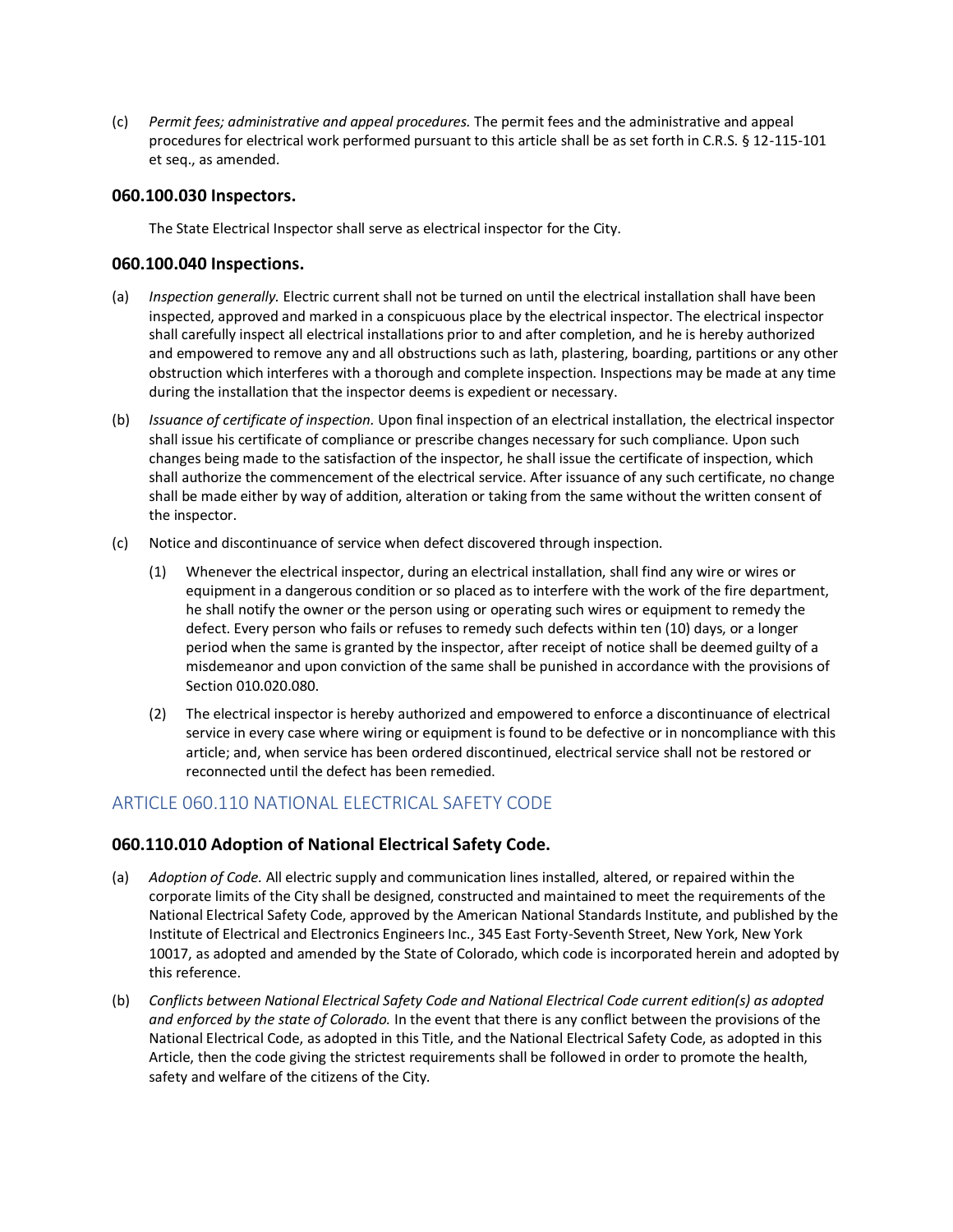- (c) If the provisions of the National Electrical Safety Code, as adopted in this article, conflict with any other provisions of the Municipal Code then the more restrictive of the two shall govern. Where there is a conflict between a general requirement and a specific requirement, the specific requirement shall be applicable.
- (d) Any person violating any of the provisions of the National Electrical Safety Code, as adopted in this Article, shall be deemed guilty of a misdemeanor and upon conviction of the same shall be punished by a fine of up to one thousand dollars (\$1,000.00). Each day such violation is allowed to persist shall constitute a separate and new offense.

# ARTICLE 060.120 INTERNATIONAL FUEL GAS CODE

# **060.120.010 International Fuel Gas Code Adopted; Penalty for Violation; Conflict.**

- (a) For purposes of regulating the minimum standards to safeguard life or limb, health, property and public welfare by regulating and controlling the design, construction, installation, quality of materials, location, operation and maintenance or use of fuel gas systems in the City of Glenwood Springs, the International Fuel Gas Code, 2021 edition, published by the International Code Council, 4051 West Flossmoor Road, Country Club Hills, Illinois 60478-5795, is hereby adopted except as it is amended in this article.
- (b) Any person violating any of the provisions of the International Fuel Gas Code, as adopted in this section, shall be deemed guilty of a misdemeanor and upon conviction of the same shall be punished by a fine of up to one thousand dollars (\$1,000.00). Each day such violation is allowed to persist shall constitute a separate and new offense.
- (c) If the provisions of the International Fuel Gas Code, as adopted in this article, conflict with any other provisions of the Municipal Code then the more restrictive of the two shall govern. Where there is a conflict between a general requirement and a specific requirement, the specific requirement shall be applicable.

( Ord. No. 20-2017 , § 2, 11-2-2017)

# **060.120.020 Amendments to the International Fuel Gas Code.**

# **CHAPTER 1—SCOPE AND ADMINISTRATION**

# **§101.1 Title.**

These regulations shall be known as the *Fuel Gas Code* of the City of Glenwood Springs, Colorado, hereinafter referred to as the Glenwood Springs Fuel Gas Code or as "the code."

### **§103.1 Creation of agency.**

This section is hereby deleted.

### **§103.2 Appointment (Building Official).**

Building Official is hereby authorized and directed to enforce all of the provisions of this code; however, a guarantee that all buildings and structures have been constructed in accordance with all of the provisions of this code is neither intended nor implied.

### **§104.8 Liability.**

The adoption of this code, and any previous codes adopted by the City of Glenwood Springs, shall not be deemed to give rise to a duty of care on the part of any public entity, public employee, or agent, nor shall this code or any previous codes be deemed to create any civil remedy against a public entity, public employee, or agent. The Building Official, member of the Board of Appeals, or employee charged with the enforcement of this code, while acting for the jurisdiction in good faith and without malice in the discharge of the duties required by this code or other law or ordinance, shall not thereby be rendered liable personally and is hereby relieved from personal liability for any damage accruing to persons or property as a result of any act or by reason of an act or omission in the discharge of official duties.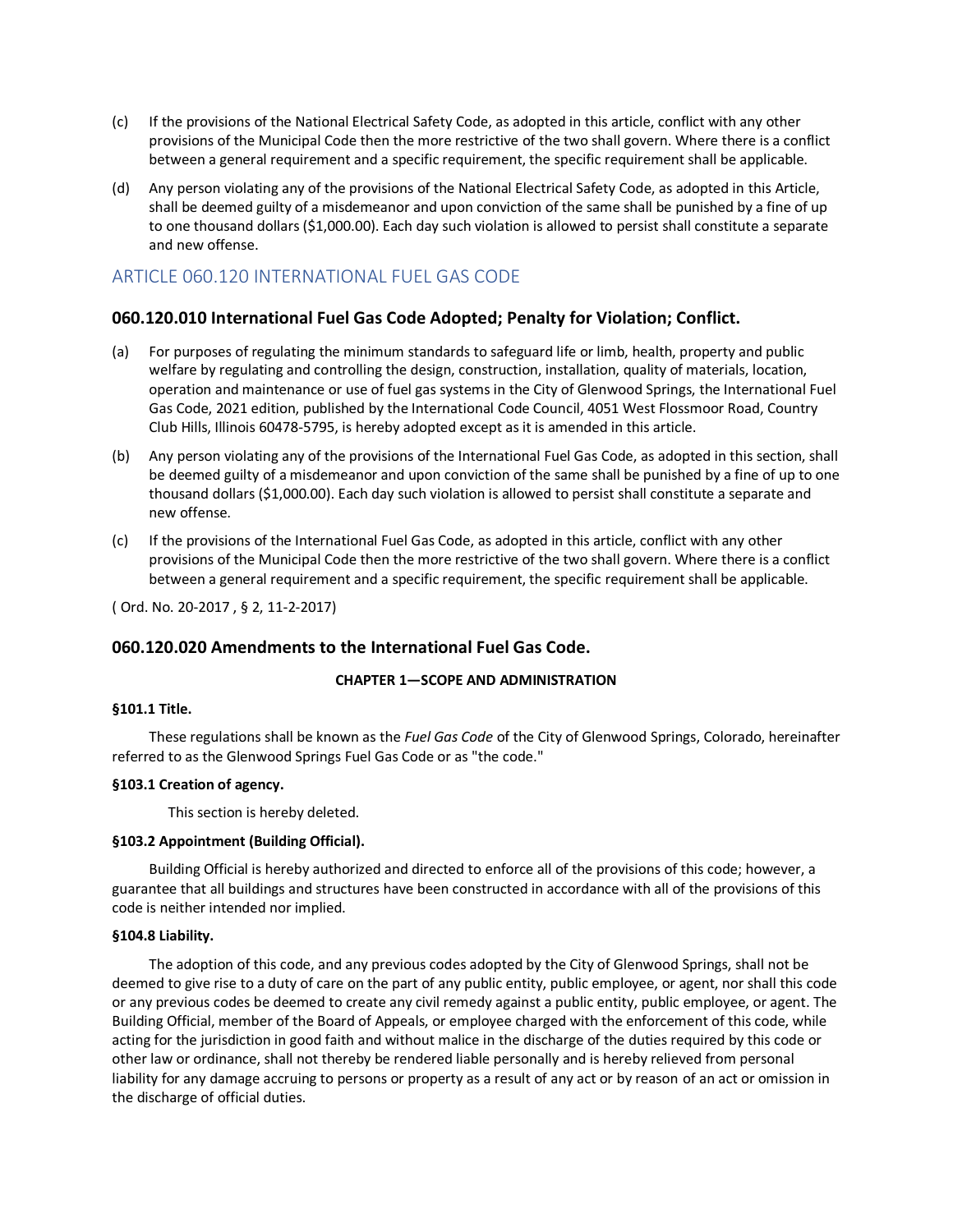#### **§109.2.1 Fee Schedule.**

The fees for mechanical work shall be as follows:

- 1. Installation of gas appliances\$ 60.00
- 2. Gas systems: addition, alteration, remodel (two inspections) \$100.00

#### **§113.1 Means of Appeal.**

An order, decision or determination by the Building Official relative to the application and interpretation of this code may be appealed to the Building Board of Appeals by presenting a notice of appeal to the Building Official and Community Development Director within 14 days of the decision being appealed. The notice of appeal should state the decision being appealed and the basis for the appeal. Failure to present the notice of appeal within 14 days shall be a waiver of any further right of appeal. The Planning and Zoning Commission shall serve as the Building Board of Appeals. Upon receipt of the notice of appeal, the Community Development Director will place the item on the next meeting agenda of the Planning and Zoning Commission. A timely appeal shall stay all proceedings related to the action being appealed unless the fire code official determines that such a stay would cause imminent peril to life or property. Sections 113.2, 113.3, and 113.4 are hereby deleted.

#### **§114.1 Membership of board.**

This section is hereby deleted.

#### **CHAPTER 3—GENERAL REGULATIONS**

#### **§303.3 Prohibited locations.**

Nos. 3 and 4 are hereby deleted. Unvented room heaters are prohibited in the City of Glenwood Springs.

#### **CHAPTER 4—GAS PIPING INSTALLATIONS**

### **§403.4.2.1 Galvanized Pipe.**

Galvanized pipe shall not be used with propane.

#### **§406.4.1 Test Pressure.**

The test pressure to be used shall be no less than  $1\frac{1}{2}$  times the proposed maximum working pressure, but not less than 10 psig, irrespective of design pressure. Where the test pressure exceeds 125 psig, the test pressure shall not exceed a value that produces a hoop stress in the piping greater than 50 percent of the specified minimum yield strength of the pipe.

#### **CHAPTER 5—CHIMNEYS AND VENTS**

#### **§501.8 Appliances Not Required to Be Vented.**

No. 8 is hereby deleted.

### **CHAPTER 6—SPECIFIC APPLIANCES**

#### **§603.1 General (Log Lighters).**

Log lighters are prohibited.

#### **§621 Un-vented Room Heaters.**

This section is hereby deleted.

# ARTICLE 060.130 MISCELLANEOUS PERMITS

### **060.130.010 Street Cut Permit.**

(a) *Permit required.* It shall be unlawful for any person, other than an officer or employee of the City in the course of his employment, to make or cause or permit to be made any excavation or opening in or under the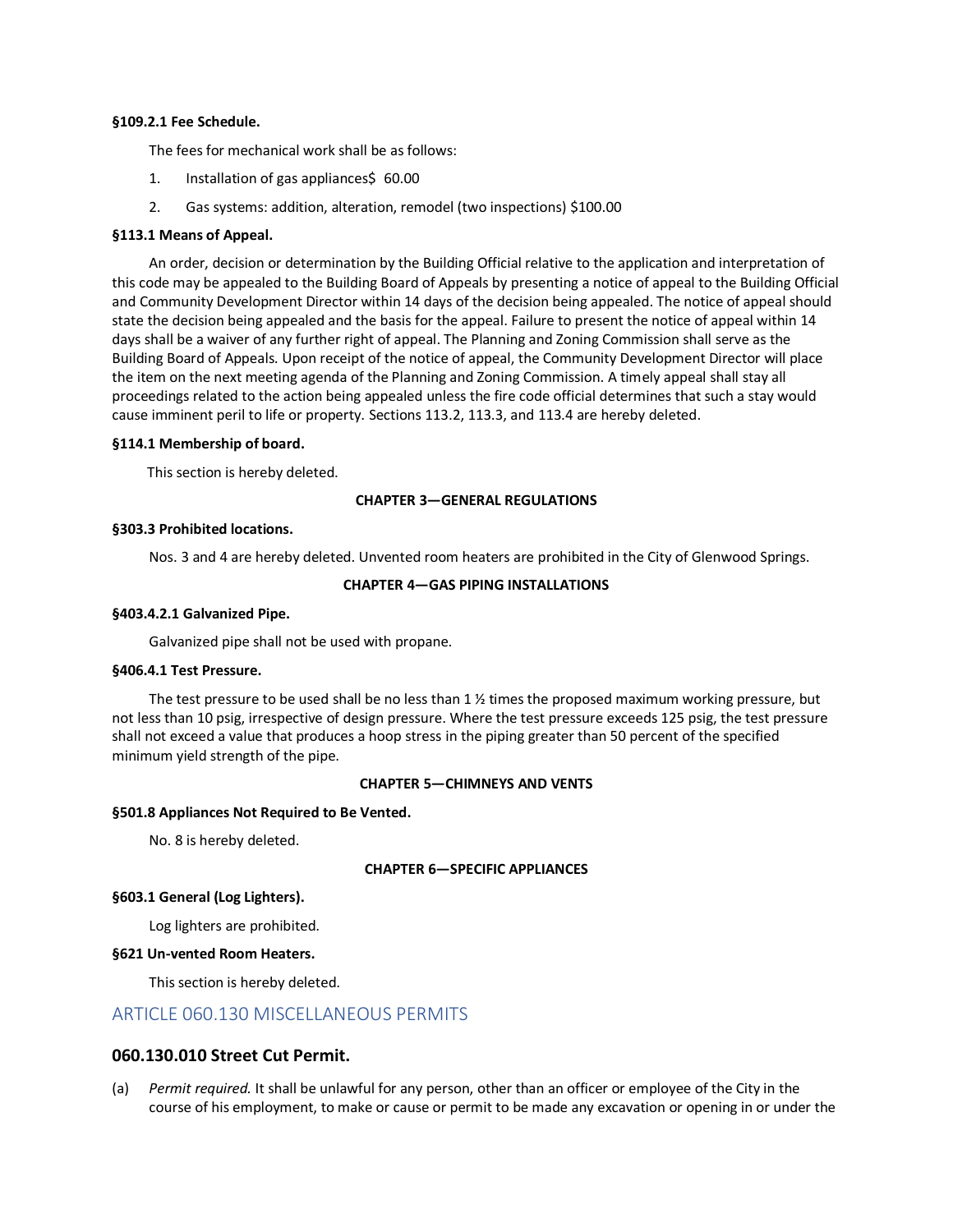surface of any street, alley, sidewalk, public right-of-way or other public place without first obtaining a permit therefore or to make any such excavation in any manner which does not comply with the permit issued therefore.

- (b) *Application.* Any person desiring a permit to excavate in any street, alley, sidewalk, public right-of-way or other public place shall make application therefore to the city engineer and/or Building Official upon applications furnished for that purpose and shall pay a fee in accordance with Article 090.045 of the Municipal Code.
- (c) *Excavations controlled by the public works department.* All excavations made in any street, alley, sidewalk, public right-of-way or other public place shall be made under the supervision of the Public Works Department and shall be performed in accordance with the provisions of Article 090.045 of the Municipal Code. The Public Works Department shall have the right to prescribe the method to be used in the excavation, the width thereof and any other reasonable conditions for the protection of utilities or the public or for minimizing the interference with vehicular or pedestrian traffic.
- (d) *Safety and protection of the public.* Any person making or causing to be made any excavation or opening in any street, alley, sidewalk, public right-of-way or other public place or within five (5) feet (one hundred fiftytwo (152) centimeters) of the line of any public right-of-way or public place shall provide barricades or other suitable protective devices that will prevent inadvertent entry into the work area by members of the public and will prevent injury to such persons. No excavations shall be allowed to remain open between sunset and sunrise, unless prior approval of the Public Works Department has been granted. If such approval is granted, such excavations shall be properly barricaded, and properly lighted so as to warn all persons of such danger. All barricades and lights shall be of substantial construction and shall be furnished by the person doing the work.
- (e) *Traffic control plan required.* Any person making or causing to be made any excavation or opening in any street, alley, sidewalk, public right-of-way or other public place which affects the movement of vehicles, bicycles or pedestrians shall have prepared a traffic control plan to be submitted with the application for a permit for such excavation. Preparation of the traffic control plan, and the subsequent installation and maintenance of traffic control devices, shall be by a certified traffic control supervisor, and shall be in accordance with the provisions of Article 090.045 of the Municipal Code. The traffic control plan shall be submitted to, reviewed by and approved by the City Engineer before any excavation may begin.
- (f) *Restoration of paving after excavations.* All restoration of paving surfaces, after an opening or excavation has been made, shall be made in accordance with Article 090.045 of the Municipal Code. The entire cost of restoring the paving to its original condition shall be paid by the person making the excavation.

# **060.130.020 Street Obstruction Permit.**

Except as otherwise provided in this Code, it shall be unlawful for any person to obstruct a street or sidewalk with any debris, lumber, sand, gravel, dirt, abandoned or wrecked automobiles or other material or substance without first obtaining a permit from the public works department. Such permits may be granted only where the obstruction is necessary for the construction, alteration or repair of the adjoining property and such permitted obstructions shall be limited to as short a time as is reasonably possible. Each day that an unlawful obstruction is permitted to exist shall constitute a separate and distinct offense.

# **060.130.030 Access Permit and Regulations.**

- (a) *Access prohibition.* No person shall install, create or modify a point of vehicular access, by curb cut or otherwise, upon a public right-of-way without first obtaining a permit therefore from the City Engineer. Construction of such point of vehicular access shall be in conformance with design requirements as set forth in Title 070 of the Municipal Code.
- (b) *Fee and Inspection.* Every applicant for a permit to create a point of vehicular access shall pay a fee of fifty dollars (\$50.00) and submit such forms and information as required by the City Engineer. The City Engineer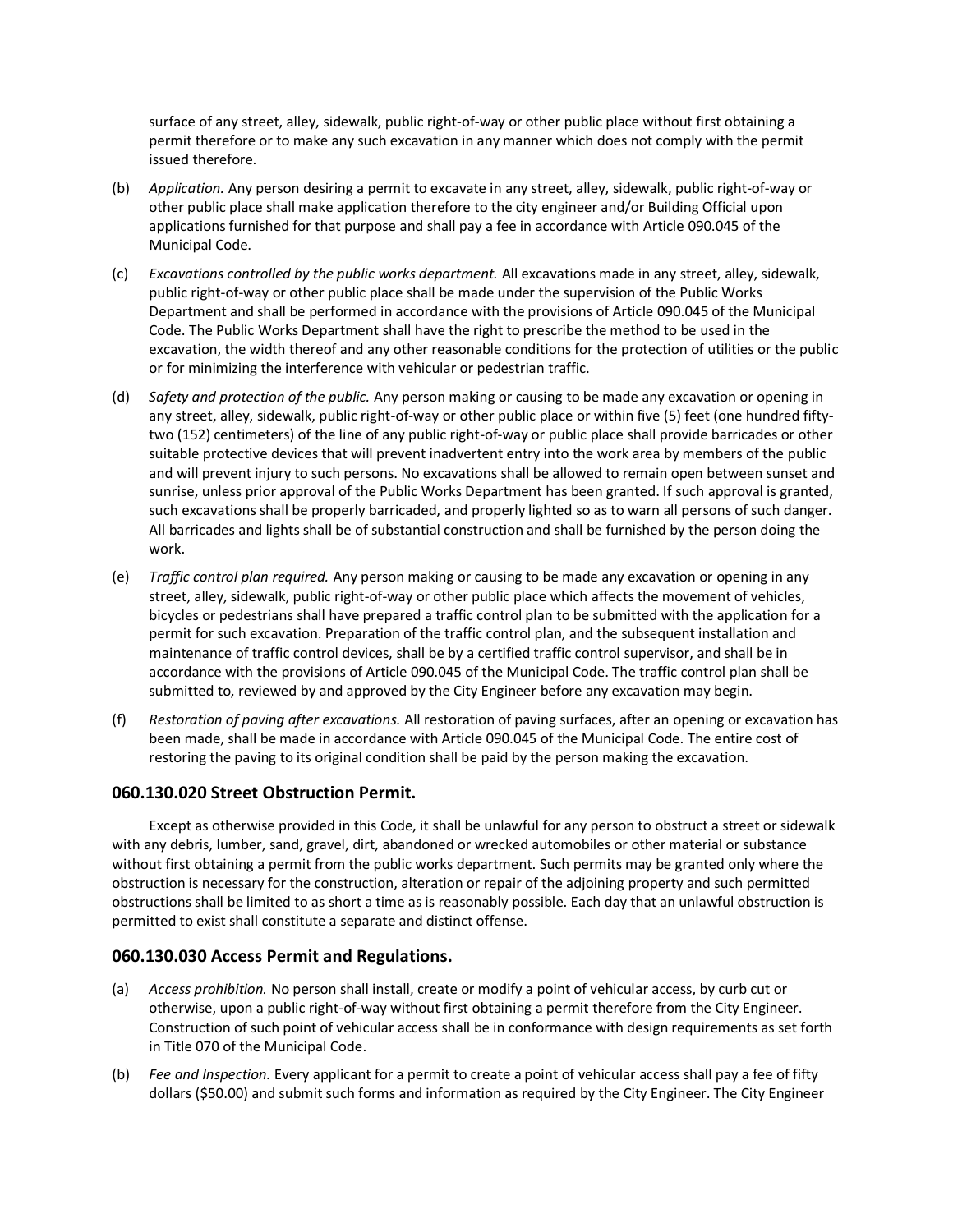may impose such conditions as are necessary to accomplish the purpose of this section. Prior to any use of the point of vehicular access, it shall be inspected by the City Engineer who shall issue a written approval if the point of vehicular access as completed conforms to the permit and to the conditions imposed by the City Engineer.

(c) *Stop Work Order.* The City Engineer may issue a stop work order to any person violating any provisions of this section and require any such person to remove, seal or otherwise block any point of vehicular access established in violation of this section. Upon the failure of such person to remove, seal or otherwise block the point of vehicular access, the City may perform such work, and the owner of the property in which the point of vehicular access is located shall reimburse the City for all costs of materials and labor expended by the City. All costs for materials and labor expended by the City shall constitute expenditures for the maintenance of sidewalks, curbs and gutters, and shall constitute a special assessment upon the property in which the point of vehicular access is located and shall constitute a lien against such property having priority over all other liens except general taxes and prior special assessments, which may by certified by the city clerk to the Garfield County Treasurer who shall collect the assessment, together with a ten (10) percent penalty for the cost of collection, in the same manner as other taxes are collected.

# **060.130.040 Sidewalk and Curb and Gutter Construction Permit.**

- (a) *When Permits are Required.* Excepting as set forth in Subsection 060.130.040(b), any person who is permitted pursuant to the provisions of Article 090.040 of the Municipal Code, to build, reconstruct or repair any sidewalk or curb and gutter must, before commencing any work of building, reconstructing and repair of any sidewalk or curb and gutter, make application for and procure from the engineering department a permit for such work. The permit shall be issued only to a person who has obtained a license as required by Title 050 of the Municipal Code, or to an owner of property who is personally performing such work upon real property owned by him. Such application shall include a correct description of the lots, tracts or parcels of land in front of which and along which said sidewalk or curb is to be constructed, reconstructed or repaired. No such permit shall be issued by the engineering department until an established grade for such sidewalk or curb and gutter shall have been reviewed and approved by the City Engineer.
- (b) *When Permit Not Required.* Any property owner whose real property abuts a sidewalk in a City right-of-way need not obtain a permit before commencing any reconstruction or repair of an area of that sidewalk less than fifty (50) square feet (4.7 meters<sup>2</sup>), however, such person shall advise the public works department of the nature and extent of such repair. For purposes of this subsection, a person may not arbitrarily divide sidewalk repair or reconstruction projects into areas of less than fifty (50) square feet (4.7 meters<sup>2</sup>), and should the City, in its sole discretion, determine that the entire project encompasses more than fifty (50) square feet (4.7 meters<sup>2</sup>), a permit shall be required.
- (c) *Permit Fees.* No permit required by this section shall be issued until all fees set forth in the City's Engineering Standards are paid.

# **060.130.050 Permits for Moving Buildings.**

It shall be unlawful for any person including the owner of any building or his contractor to move any building over the streets of the City without first obtaining a permit therefor. In granting such a permit the public works department and/or Building Official may impose such restrictions or conditions as deemed necessary to protect the streets of the City or any utilities from damage, and may make any other reasonable requirements which are deemed necessary for the protection of the public.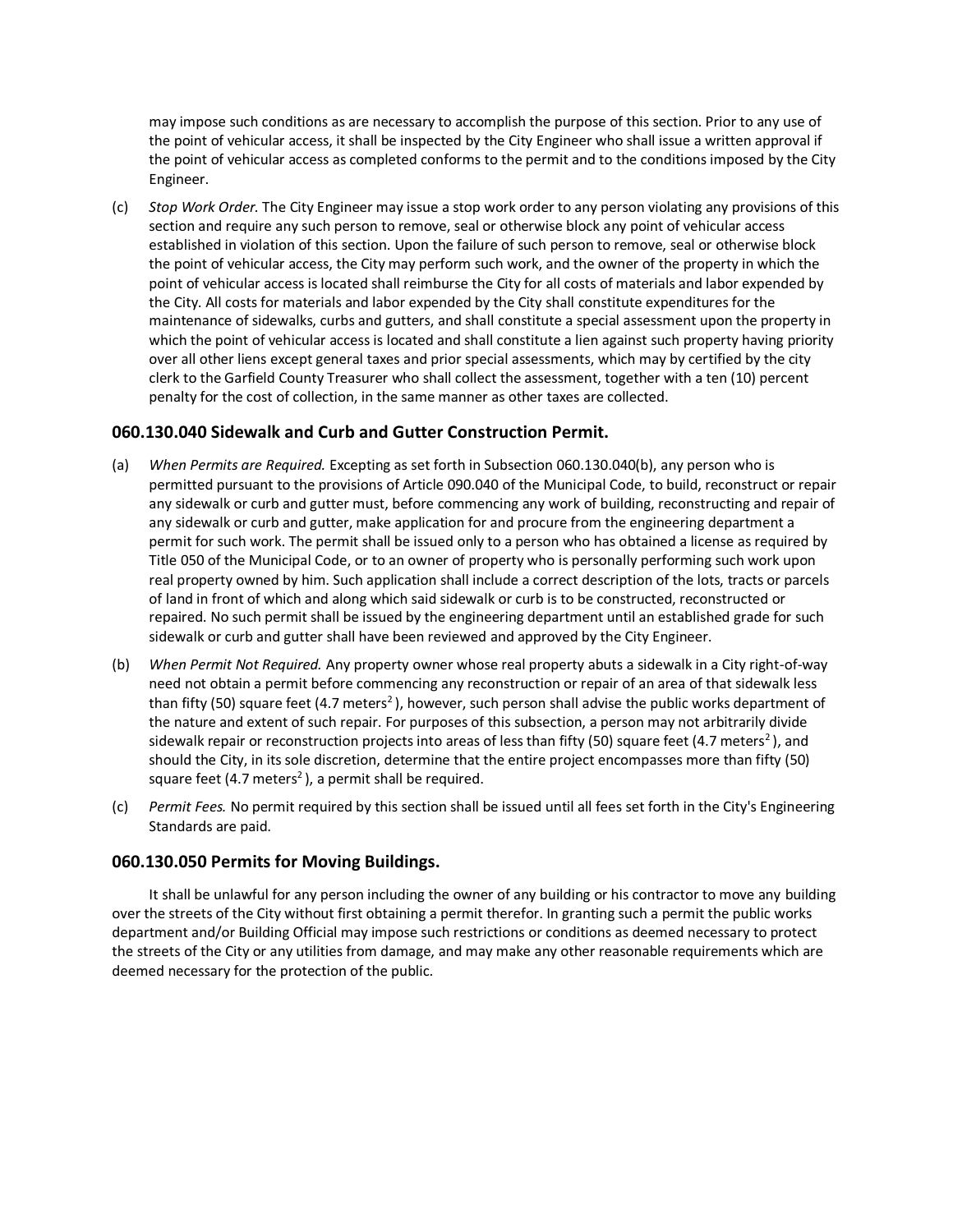# ARTICLE 060.140 REGULATION OF RESIDENTIAL CONSTRUCTION

# **060.140.010 Residential Construction Activities Prohibited.**

In addition to the prohibitions contained in Sections 100.010.030 and 100.070.030, it shall be unlawful for any property owner or renter, contractor, subcontractor, or any person performing residential construction work within the City to engage in the following activities:

- (1) Permit or allow any accumulation of trash or garbage on residential property where construction work has been or is being conducted which is not secured within a trash dumpster or container.
- (2) Permit or allow any trash, garbage or construction debris to blow or otherwise be carried from a residential property where construction work has been or is being conducted onto or about surrounding properties.
- (3) Permit or allow any excavated material or concrete mixture, including that which is produced by rinsing out a mobile concrete mix truck at any location other than within the boundaries of the lot(s) on which the excavated material originated or concrete mixture was applied, or other site whose owner has not given prior specific permission for such activity. In the event excess excavated material or concrete mixture is applied, whether intentionally or inadvertently, to adjacent lots, drives or sidewalks, any person performing said construction or any person owning the property on which such construction activity takes place, shall remove such excess.

# **060.140.020 Violations; Conflicts.**

- (a) In addition to any other remedies provided by this article, any person violating any of the provisions of this article shall be deemed guilty of a misdemeanor and upon conviction of the same shall be punished by a fine of up to one thousand dollars (\$1,000.00). Each day such violation is allowed to persist shall constitute a separate and new offense.
- (b) If the provisions of this Article 060.140 of the Municipal Code conflict with any other provisions of the Municipal Code then the more restrictive of the two shall govern. Where there is a conflict between a general requirement and a specific requirement, the specific requirement shall be applicable.

# ARTICLE 060.150 INTERNATIONAL SWIMMING POOL AND SPA

# **060.150.010 Adoption of the International Swimming Pool and Spa Code.**

- (a) Pursuant to the power and authority conferred by the laws of the State of Colorado and the Charter of the City of Glenwood Springs, Colorado, it is hereby adopted as the swimming pool and spa code of the City of Glenwood Springs, Colorado, the International Swimming Pool and Spa Code, 2021 edition published by the International Code Council Inc., 4051 West Flossmoor Road, Country Club Hills, Illinois 60478, all to have the same force and effect as though set forth herein in every particular.
- (b) Any person, firm or corporation violating any of the provisions of the International Swimming Pool and Spa Code, as adopted in this article, shall be deemed guilty of a misdemeanor and upon conviction of the same shall be punished by a fine of up to one thousand dollars (\$1,000.00). Each day such violation is allowed to persist shall constitute a separate and new offense.
- (c) If the provisions of the International Swimming Pool and Spa Code, as adopted in this article, conflict with any other provisions of the Municipal Code then the more restrictive of the two shall govern. Where there is a conflict between a general requirement and a specific requirement, the specific requirement shall be applicable.

# **060.150.020 Amendments to the International Swimming Pool and Spa Code.**

**CHAPTER 1—SCOPE AND ADMINISTRATION**